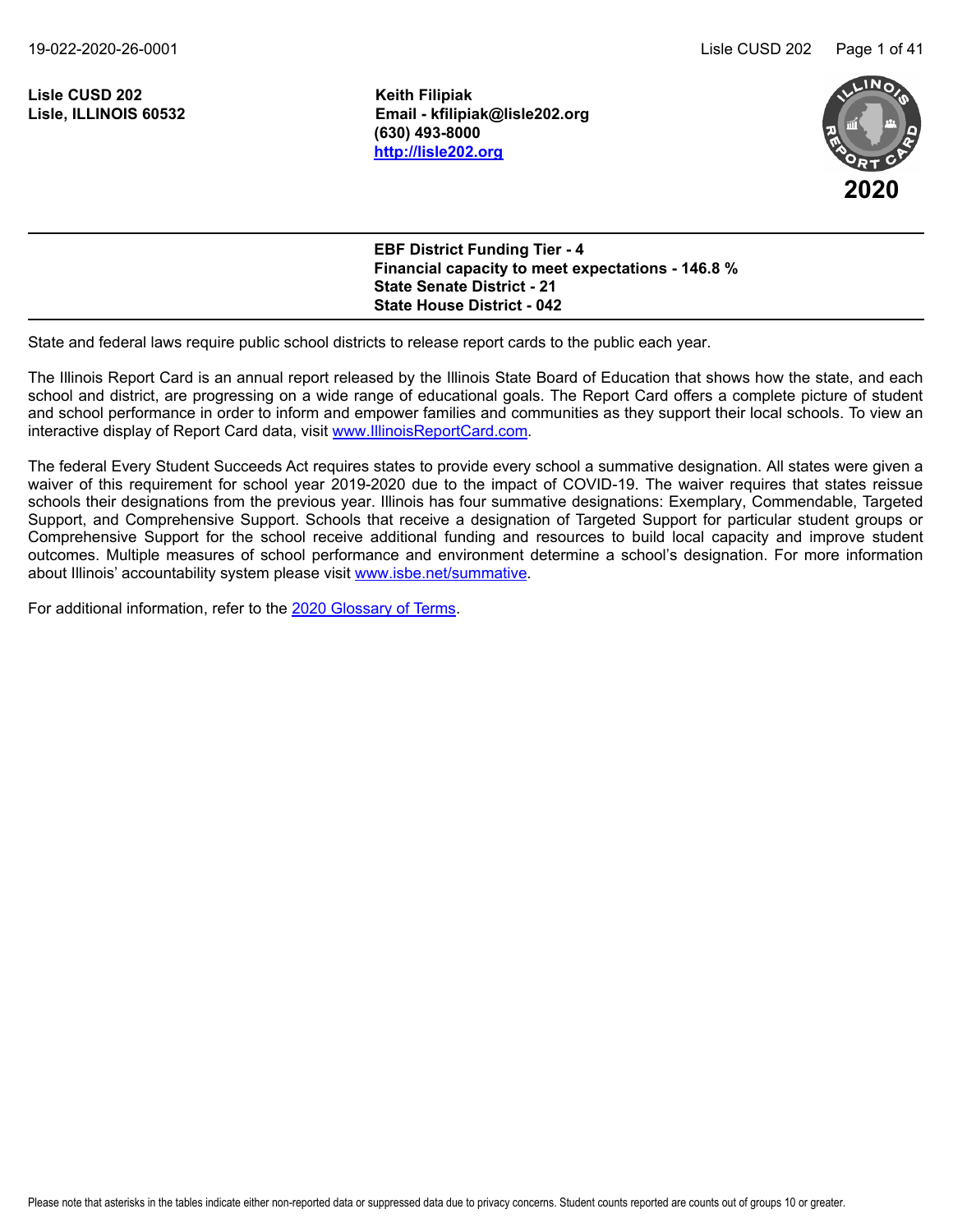# **STUDENTS**

|                 | <b>ISTUDENT ENROLLMENT</b> |         |              |          |         |                           |                   |                |                              |         |               |                 |
|-----------------|----------------------------|---------|--------------|----------|---------|---------------------------|-------------------|----------------|------------------------------|---------|---------------|-----------------|
|                 |                            |         |              |          |         | <b>Native</b><br>Hawaiian | /Pacific American | Two or<br>More | <b>Children</b><br>with      | English | Low           |                 |
|                 | All                        | White   | <b>Black</b> | Hispanic | Asian   | <b>Islander</b>           | Indian            | Races          | <b>Disabilities Learners</b> |         | <b>Income</b> | <b>Homeless</b> |
| <b>District</b> | 1,409                      | 881     | 115          | 226      | 85      | $\star$                   | 3                 | 99             | 244                          | 92      | 344           | 14              |
|                 |                            | 62.5%   | 8.2%         | 16.0%    | 6.0%    | *                         | 0.2%              | 7.0%           | 17.3%                        | 6.5%    | 24.4%         | 1.0%            |
| <b>State</b>    | 1,957,018                  | 929,443 | 324,212      | 519,982  | 102,732 | 2,035                     | 4.936             | 73,678         | 348,751                      | 245,502 | 949.618       | 38,890          |
|                 |                            | 47.5%   | 16.6%        | 26.6%    | 5.2%    | 0.1%                      | 0.3%              | 3.8%           | 17.8%                        | 12.5%   | 48.5%         | 2.0%            |
|                 |                            |         |              |          |         |                           |                   |                |                              |         |               |                 |

**Student Enrollment** is based on Serving School.

**Children with Disabilities** are those students eligible to receive special education services through an IEP or support through a 504 plan. **English Learners** are students eligible for transitional bilingual programs. **Low Income** are students who receive or live in households that receive SNAP or TANF; are classified as homeless, migrant, runaway, Head Start, or foster children; or live in a household where the household income meets the USDA income guidelines to receive free or reduced-price meals.

**Homeless** students are those who do not have permanent and adequate homes.

|          | <b>ICHRONIC ABSENTEEISM RATE</b> |       |              |                 |       |                                       |          |                |                         |                         |                |               |
|----------|----------------------------------|-------|--------------|-----------------|-------|---------------------------------------|----------|----------------|-------------------------|-------------------------|----------------|---------------|
|          |                                  |       |              |                 |       | <b>Native</b><br>Hawaiian<br>/Pacific | American | Two or<br>More | <b>Children</b><br>with | <b>Students</b><br>with | <b>Enalish</b> | Low           |
|          | All                              | White | <b>Black</b> | <b>Hispanic</b> | Asian | <b>Islander</b>                       | Indian   | Races          | <b>Disabilities</b>     | <b>IEPs</b>             | Learners       | <b>Income</b> |
| District | 7.8%                             | 6.7%  | 18.1%        | $.9\%$          | 5.7%  |                                       |          | $7.0\%$        | 14.9%                   | 15.0%                   | 7.8%           | 12.5%         |
| State    | 11.0%                            | 7.8%  | 18.7%        | 12.5%           | 5.7%  | 10.0%                                 | 15.6%    | 13.0%          | 16.3%                   | 16.9%                   | 11.3%          | 16.4%         |

**Users of this report should note that this data may have possibly been affected by the suspension of in-person instruction during the 2019-20 school year. While it was collected in accordance with ISBE data policy and validated through normal procedures, the state environment and policy changes resulting from the suspension of in-person instruction may have possibly affected the results. Thus, please use caution when interpreting results and trends.**

|              | <b>ISTUDENT MOBILITY RATE</b> |      |        |       |              |                 |       |                                              |          |                |                     |                         |          |               |
|--------------|-------------------------------|------|--------|-------|--------------|-----------------|-------|----------------------------------------------|----------|----------------|---------------------|-------------------------|----------|---------------|
|              |                               |      |        |       |              |                 |       | <b>Native</b><br><b>Hawaiian</b><br>/Pacific | American | Two or<br>More | Children<br>with    | <b>Students</b><br>with | English  | Low           |
|              | All                           | Male | Female | White | <b>Black</b> | <b>Hispanic</b> | Asian | <b>Islander</b>                              | Indian   | Races          | <b>Disabilities</b> | <b>IEPs</b>             | Learners | <b>Income</b> |
| District     | 4.1%                          | 4.4% | 3.7%   | 2.8%  | 5.8%         | 7.2%            | 10.0% |                                              |          | $1.0\%$        | 5.4%                | 6.2%                    | 6.0%     | 6.1%          |
| <b>State</b> | 6.2%                          | 6.5% | 5.8%   | 4.1%  | 1.8%         | 5.9%            | 6.1%  | 8.2%                                         | 8.6%     | 7.6%           | 6.2%                | 6.8%                    | 7.4%     | 9.0%          |

**Students with IEPs** are those eligible to receive special education services.

Users of this report should note that this data may have possibly been affected by the suspension of in-person instruction during the 2019-20 school year. While it was collected **in accordance with ISBE data policy and validated through normal procedures, the state environment and policy changes resulting from the suspension of in-person instruction may have possibly affected the results. Thus, please use caution when interpreting results and trends.**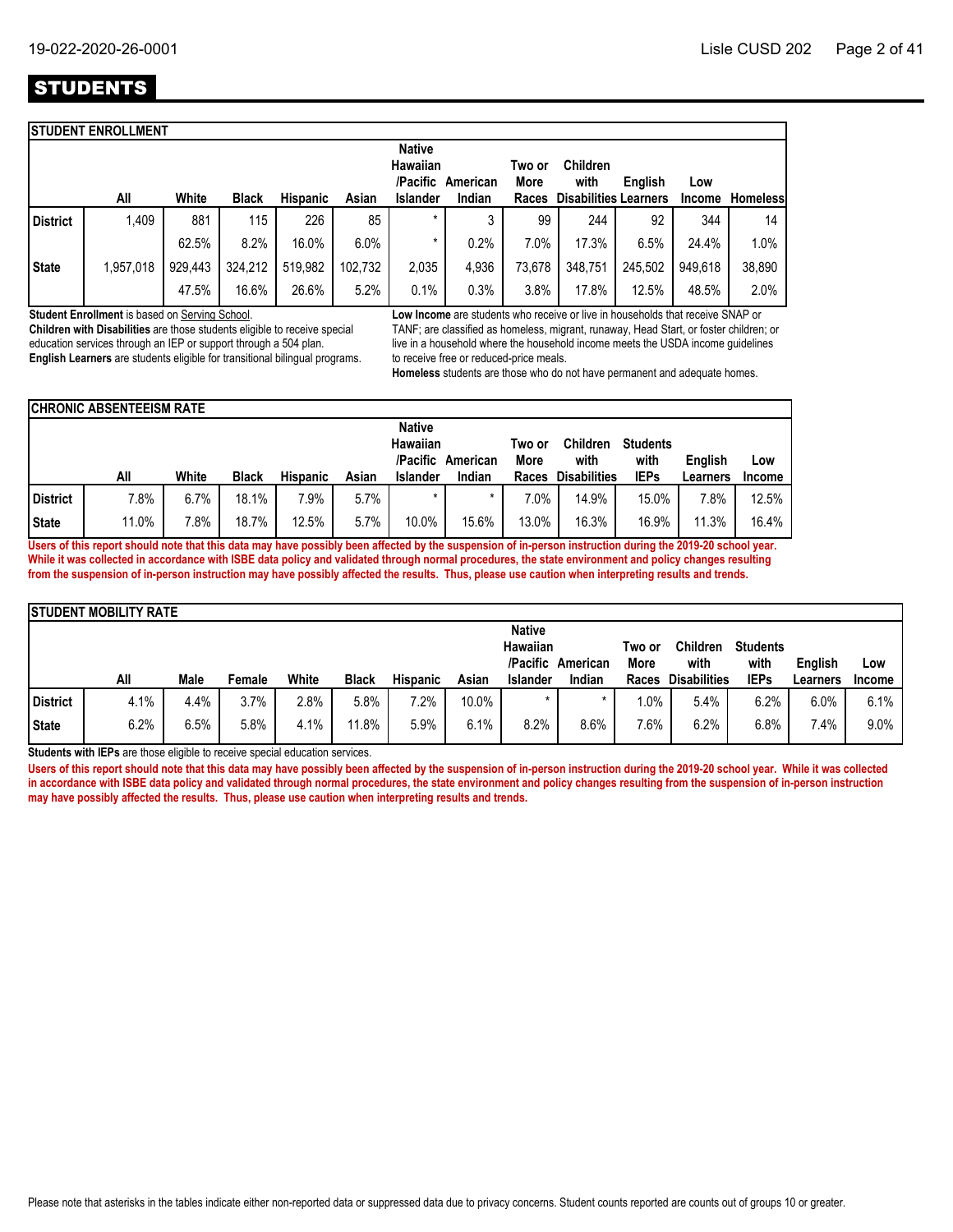# EARLY LEARNING

|          | KINDERGARTEN INDIVIDUAL DEVELOPMENTAL SURVEY (KIDS) RESULTS |               |                                                                            |               |                      |                    |                    |       |  |  |  |  |
|----------|-------------------------------------------------------------|---------------|----------------------------------------------------------------------------|---------------|----------------------|--------------------|--------------------|-------|--|--|--|--|
|          | % of Entering                                               |               | % of Entering Kindergartners Demonstrating Readiness by Developmental Area |               |                      |                    |                    |       |  |  |  |  |
|          | Kindergartners                                              | ln 0          | In 1                                                                       | In $2$        | In All $3$           | Social and         | Language and       |       |  |  |  |  |
|          | Rated on Required                                           | Developmental | <b>Developmental</b>                                                       | Developmental | <b>Developmental</b> | Emotional          | Literacy           |       |  |  |  |  |
|          |                                                             |               |                                                                            |               |                      |                    |                    |       |  |  |  |  |
|          |                                                             |               |                                                                            |               |                      |                    |                    |       |  |  |  |  |
| District | 95.7%                                                       | 24.1%         | 17.9%                                                                      | 27.7%         | 30.4%                | 67.0%              | 58.0%              | 39.3% |  |  |  |  |
|          | <b>14 Measures</b>                                          | Areas         | Area                                                                       | Areas         | Areas                | <b>Development</b> | <b>Development</b> | Math  |  |  |  |  |

The Kindergarten Individual Development Survey (KIDS) is an observational tool designed to help teachers, administrators, families and policymakers better understand the developmental readiness of children entering kindergarten.

|          | <b>KINDERGARTEN INDIVIDUAL DEVELOPMENTAL SURVEY (KIDS) RESULTS (Demographics)</b> |                                                                                   |                 |       |                 |          |             |          |          |                 |                 |              |              |
|----------|-----------------------------------------------------------------------------------|-----------------------------------------------------------------------------------|-----------------|-------|-----------------|----------|-------------|----------|----------|-----------------|-----------------|--------------|--------------|
|          |                                                                                   | % of Entering Kindergartners Demonstrating Readiness in all 3 Developmental Areas |                 |       |                 |          |             |          |          |                 |                 |              |              |
|          | <b>Native</b>                                                                     |                                                                                   |                 |       |                 |          |             |          |          |                 |                 | <b>Free/</b> | Non Free/    |
|          |                                                                                   |                                                                                   |                 |       | <b>Hawaiian</b> |          | Two or      |          | Non      | <b>Students</b> | <b>Students</b> | Reduced      | Reduced      |
|          |                                                                                   |                                                                                   |                 |       | /Pacific        | American | <b>More</b> | English  | English  | with            | with            | <b>Price</b> | <b>Price</b> |
|          | White                                                                             | <b>Black</b>                                                                      | <b>Hispanic</b> | Asian | <b>Islander</b> | Indian   | Races       | Learners | Learners | <b>IEPs</b>     | <b>Non-IEPs</b> | Lunch        | Lunch        |
| District | 41.5%                                                                             | 14.3%                                                                             | 14.3%           | 37.5% |                 |          | $0.0\%$     | 9.1%     | 32.7%    | 18.2%           | 31.7%           | 0.0%         | 33.0%        |
| State    | 34.9%                                                                             | 23.4%                                                                             | 17.3%           | 35.3% | 36.6%           | 14.5%    | 30.9%       | 13.7%    | 31.6%    | 14.3%           | 30.2%           | 19.7%        | 36.3%        |

The Kindergarten Individual Development Survey (KIDS) is an observational tool designed to help teachers, administrators, families and policymakers better understand the developmental readiness of children entering kindergarten.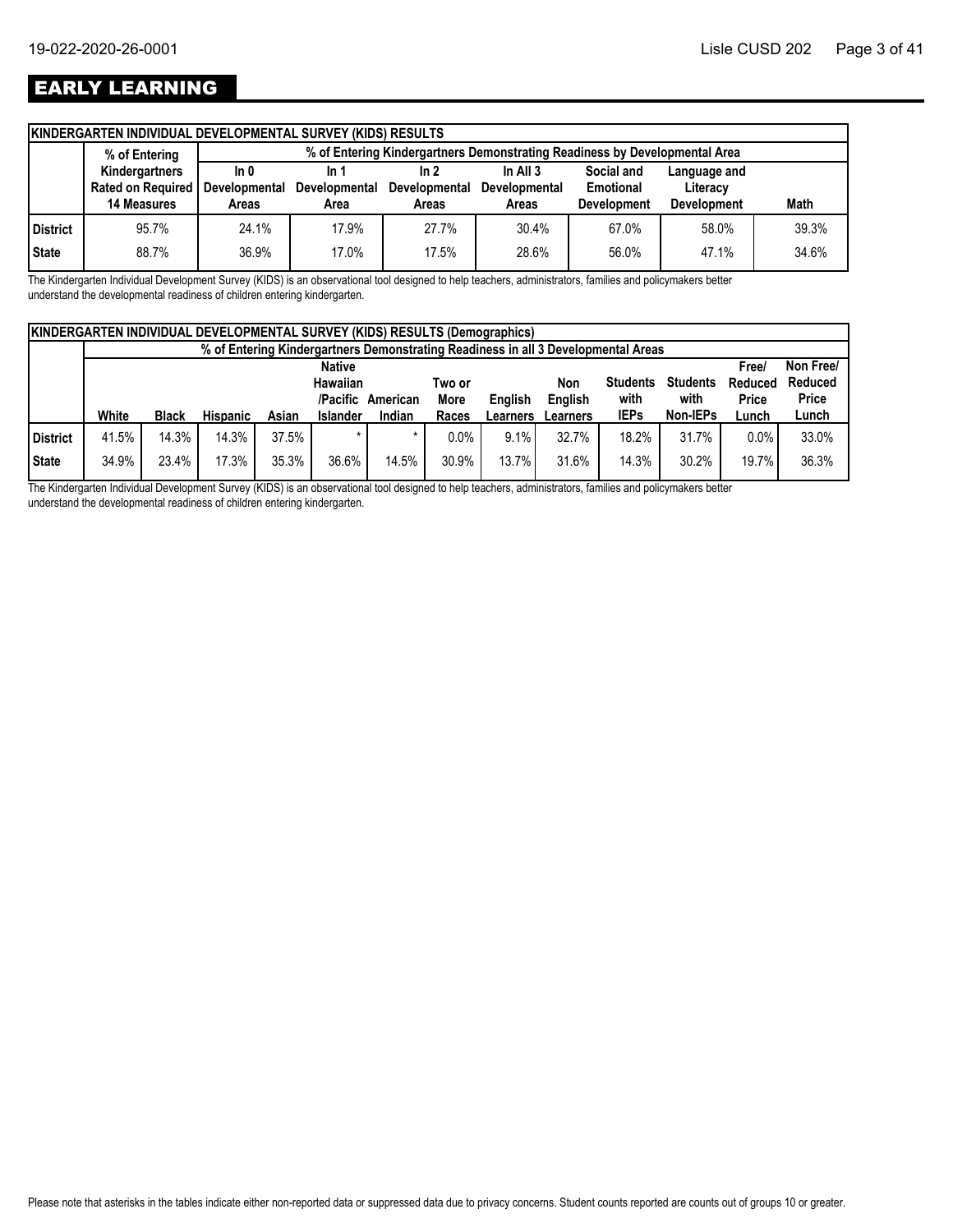## GIFTED STUDENTS

"Gifted Education" is defined as educational services, including differentiated curricula and instructional methods, designed to meet the needs of gifted children as defined in Article 14A of this code.

"Advanced Academic Program" is defined as a course of study to which students are assigned based on advanced cognitive ability or advanced academic achievement compared to local age peers and in which the curriculum is substantially differentiated from the general curriculum to provide appropriate challenge and pace. Note that gifted students are a subset of accelerated placement /advanced academic program students and are included in these metrics also.

| <b>STUDENTS ASSESSED FOR</b><br><b>IGIFTEDNESS</b> |            |            |  |  |  |  |  |  |  |
|----------------------------------------------------|------------|------------|--|--|--|--|--|--|--|
|                                                    | # Students | % Students |  |  |  |  |  |  |  |
| <b>District</b>                                    | 154        | 10.0%      |  |  |  |  |  |  |  |
| 165,182<br>7.6%<br><b>State</b>                    |            |            |  |  |  |  |  |  |  |

### **STUDENTS ASSESSED FOR GIFTEDNESS (Demographics)**

|              |         |       |        |       |              |                 |       | <b>Native</b>   |          |        |                 |          |               |
|--------------|---------|-------|--------|-------|--------------|-----------------|-------|-----------------|----------|--------|-----------------|----------|---------------|
|              |         |       |        |       |              |                 |       | Hawaiian        |          | Two or | <b>Students</b> |          |               |
|              |         |       |        |       |              |                 |       | /Pacific        | American | More   | With            | English  | Low           |
|              | All     | Male  | Female | White | <b>Black</b> | <b>Hispanic</b> | Asian | <b>Islander</b> | Indian   | Races  | <b>IEPs</b>     | Learners | <b>Income</b> |
| District     | 154     | 10.4% | 9.6%   | 12.4% |              | 3.4%            | 18.5% |                 |          | 13.2%  |                 |          | 4.0%          |
| <b>State</b> | 165,182 | 7.5%  | 7.7%   | 8.5%  | 4.7%         | 5.5%            | 18.4% | 8.1%            | 7.4%     | 9.1%   | 5.9%            | 6.3%     | 4.7%          |

|                 | ISTUDENTS ASSESSED FOR GIFTEDNESS TAUGHT BY<br>IGIFTED-ENDORSED TEACHERS |            |  |  |  |  |  |  |  |
|-----------------|--------------------------------------------------------------------------|------------|--|--|--|--|--|--|--|
|                 | # Students                                                               | % Students |  |  |  |  |  |  |  |
| <b>District</b> | $\star$                                                                  | $\star$    |  |  |  |  |  |  |  |
| <b>State</b>    | 19.414                                                                   | 0.9%       |  |  |  |  |  |  |  |

|                 | STUDENTS ASSESSED FOR GIFTEDNESS TAUGHT BY GIFTED-ENDORSED TEACHERS (Demographics) |         |        |       |              |                 |        |                                  |                    |                         |                                        |                |        |
|-----------------|------------------------------------------------------------------------------------|---------|--------|-------|--------------|-----------------|--------|----------------------------------|--------------------|-------------------------|----------------------------------------|----------------|--------|
|                 |                                                                                    |         |        |       |              |                 |        | <b>Native</b>                    |                    |                         |                                        |                |        |
|                 | All                                                                                | Male    | Female | White | <b>Black</b> | <b>Hispanic</b> | Asian  | Hawaiian<br>/Pacific<br>Islander | American<br>Indian | Two or<br>More<br>Races | <b>Students</b><br>With<br><b>IEPs</b> | <b>English</b> | Low    |
|                 |                                                                                    |         |        |       |              |                 |        |                                  |                    |                         |                                        | Learners       | Income |
|                 |                                                                                    |         |        |       |              |                 |        |                                  |                    |                         |                                        |                |        |
| <b>District</b> | $\star$                                                                            | $\star$ |        |       | $\star$      | $\star$         | $\ast$ |                                  |                    | $\star$                 |                                        |                |        |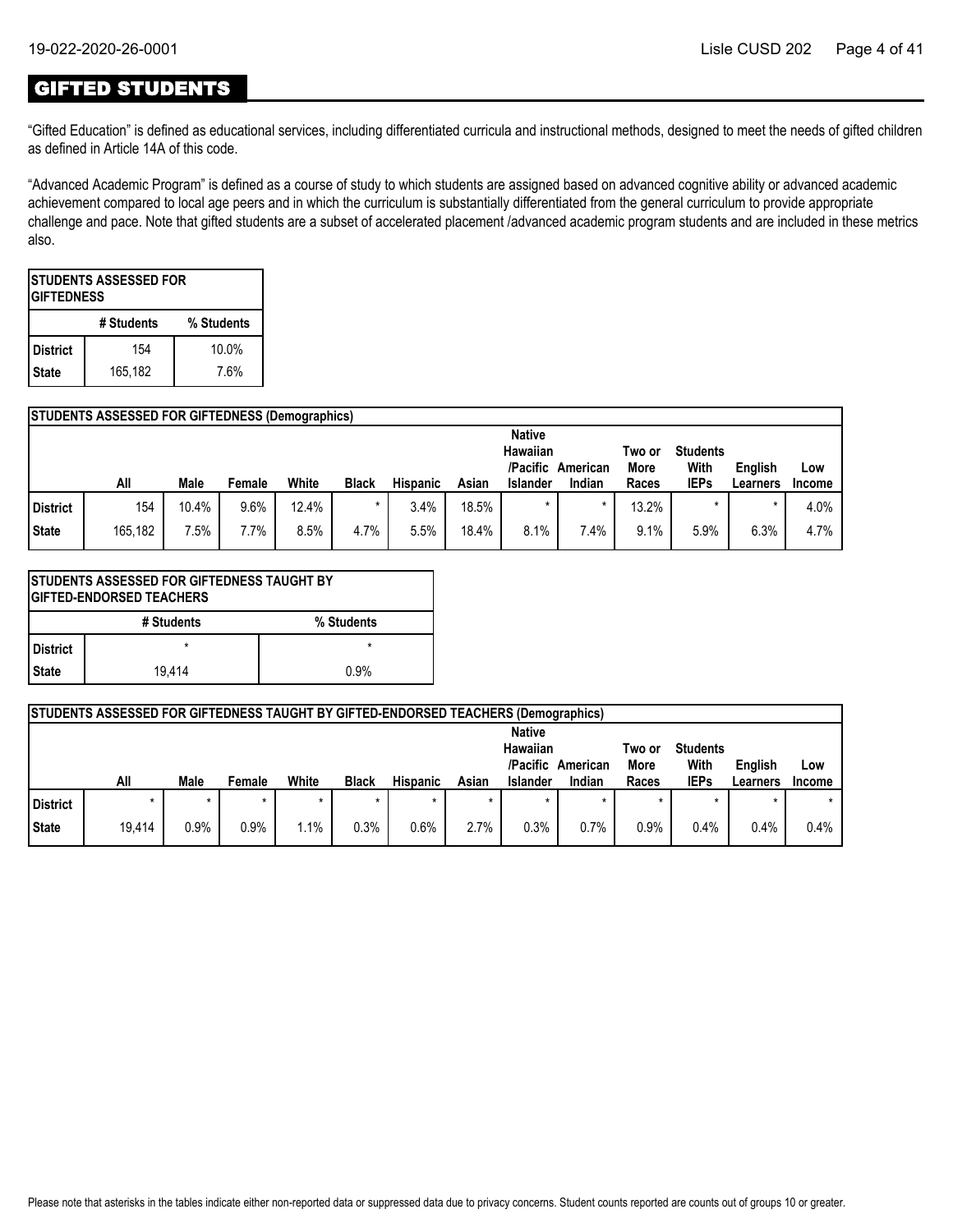|                 | <b>ISTUDENTS IDENTIFIED AS GIFTED</b> |            |  |  |  |  |  |  |  |
|-----------------|---------------------------------------|------------|--|--|--|--|--|--|--|
|                 | # Students                            | % Students |  |  |  |  |  |  |  |
| <b>District</b> | 154                                   | $10.0\%$   |  |  |  |  |  |  |  |
| l State         | 50.813                                | 2.3%       |  |  |  |  |  |  |  |

|          | <b>STUDENTS IDENTIFIED AS GIFTED (Demographics)</b> |             |        |       |              |                 |       |                                       |          |                |                         |          |               |
|----------|-----------------------------------------------------|-------------|--------|-------|--------------|-----------------|-------|---------------------------------------|----------|----------------|-------------------------|----------|---------------|
|          |                                                     |             |        |       |              |                 |       | <b>Native</b><br>Hawaiian<br>/Pacific | American | Two or<br>More | <b>Students</b><br>With | English  | Low           |
|          | All                                                 | <b>Male</b> | Female | White | <b>Black</b> | <b>Hispanic</b> | Asian | <b>Islander</b>                       | Indian   | Races          | <b>IEPs</b>             | Learners | <b>Income</b> |
| District | 154                                                 | 10.4%       | 9.6%   | 12.4% |              | 3.4%            | 18.5% |                                       |          | 13.2%          |                         |          | 4.0%          |
| State    | 50,813                                              | 2.3%        | 2.4%   | 2.5%  | $1\%$        | $.4\%$          | 9.9%  | 3.4%                                  | .3%      | 2.7%           | 0.6%                    | 0.5%     | $1.0\%$       |

|            | <b>STUDENTS IDENTIFIED AS GIFTED TAUGHT BY</b><br><b>IGIFTED-ENDORSED TEACHERS</b> |         |  |  |  |  |  |  |  |
|------------|------------------------------------------------------------------------------------|---------|--|--|--|--|--|--|--|
|            | # Students<br>% Students                                                           |         |  |  |  |  |  |  |  |
| l District |                                                                                    | $\star$ |  |  |  |  |  |  |  |
| l State    | 9.454                                                                              | 0.4%    |  |  |  |  |  |  |  |

|              | <b>STUDENTS IDENTIFIED AS GIFTED TAUGHT BY GIFTED-ENDORSED TEACHERS (Demographics)</b> |         |        |       |              |                 |       |                                                          |                    |                         |                                        |                     |                      |
|--------------|----------------------------------------------------------------------------------------|---------|--------|-------|--------------|-----------------|-------|----------------------------------------------------------|--------------------|-------------------------|----------------------------------------|---------------------|----------------------|
|              | All                                                                                    | Male    | Female | White | <b>Black</b> | <b>Hispanic</b> | Asian | <b>Native</b><br>Hawaiian<br>/Pacific<br><b>Islander</b> | American<br>Indian | Two or<br>More<br>Races | <b>Students</b><br>With<br><b>IEPs</b> | English<br>Learners | Low<br><b>Income</b> |
| l District   |                                                                                        | $\star$ |        |       | ÷            |                 |       |                                                          |                    |                         | $\star$                                | $\star$             |                      |
| <b>State</b> | 9,454                                                                                  | 0.4%    | 0.4%   | 0.5%  | 0.1%         | 0.2%            | 1.9%  | 0.1%                                                     | 0.3%               | $0.5\%$                 | 0.1%                                   | 0.1%                | 0.1%                 |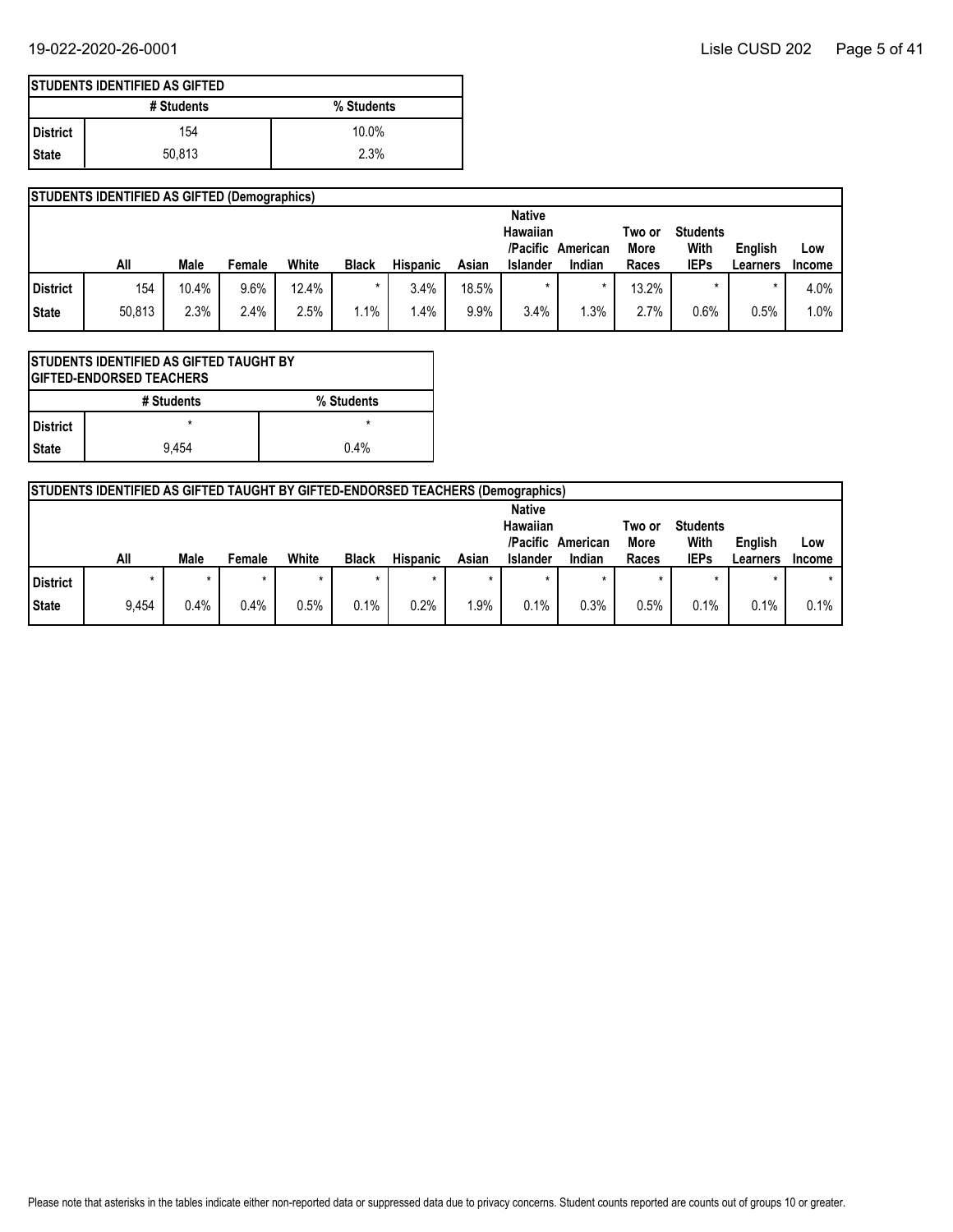# INSTRUCTIONAL SETTING

| <b>TOTAL SCHOOL DAYS</b> |     |  |  |  |  |  |
|--------------------------|-----|--|--|--|--|--|
| <b>Number of Days</b>    |     |  |  |  |  |  |
| l District               | 176 |  |  |  |  |  |
| l State                  | 175 |  |  |  |  |  |

**Users of this report should note that this data may have possibly been affected by the suspension of in-person instruction during the 2019-20 school year. While it was collected in accordance with ISBE data policy and validated through normal procedures, the state environment and policy changes resulting from the suspension of in-person instruction may have possibly affected the results. Thus, please use caution when interpreting results and trends.**

| % of 8TH GRADERS<br><b>PASSING ALGEBRA I</b> |       |  |  |  |  |  |  |
|----------------------------------------------|-------|--|--|--|--|--|--|
| <b>District</b>                              | 20.8% |  |  |  |  |  |  |
| <b>State</b>                                 | 30.8% |  |  |  |  |  |  |

**Users of this report should note that this data may have possibly been affected by the suspension of in-person instruction during the 2019-20 school year. HOWEVER, based on the data collected and comparisons to historical data, the data collected for this collection cycle does not, in aggregate, exhibit greater variation than is normally observed from year to year.**

| <b>ISTUDENT-TO-STAFF RATIOS</b> |                                        |                                       |                                            |                         |  |  |  |  |  |
|---------------------------------|----------------------------------------|---------------------------------------|--------------------------------------------|-------------------------|--|--|--|--|--|
|                                 | Pupil-<br><b>Teacher</b><br>Elementary | Pupil-<br><b>Teacher</b><br>Secondary | Pupil-<br><b>Certified</b><br><b>Staff</b> | Pupil-<br>Administrator |  |  |  |  |  |
| <b>District</b>                 | 15.0                                   | 13.3                                  | 7.0                                        | 78.4                    |  |  |  |  |  |
| <b>State</b>                    | 18.1                                   | 18.6                                  | 10.1                                       | 171.1                   |  |  |  |  |  |

| HEALTH<br>AND<br><b>WELLNESS</b><br>(days per week) |  |     |  |  |  |  |
|-----------------------------------------------------|--|-----|--|--|--|--|
| <b>District</b>                                     |  | 4.3 |  |  |  |  |
| State                                               |  | 3.6 |  |  |  |  |

**Users of this report should note that this data may have possibly been affected by the suspension of in-person instruction during the 2019-20 school year. HOWEVER, based on the data collected and comparisons to historical data, the data collected for this collection cycle does not, in aggregate, exhibit greater variation than is normally observed from year to year.**

| <b>AVERAGE CLASS SIZE</b> (as of the first school day in May) |      |      |      |         |         |      |      |      |      |          |         |
|---------------------------------------------------------------|------|------|------|---------|---------|------|------|------|------|----------|---------|
| Grades                                                        |      |      |      |         |         |      |      |      |      | $9 - 12$ | Overall |
| District                                                      |      |      |      | $\star$ | $\star$ |      | 20.5 | 15.9 | 17.4 | 18.4     | 18.4    |
| <b>State</b>                                                  | 19.1 | 20.8 | 21.2 | 21.9    | 22.0    | 22.6 | 23.1 | 23.0 | 22.5 | 21.6     | 21.7    |

|                 | <b>TEACHER INFORMATION</b> (Full-Time Equivalents) |       |        |       |              |                 |        |                             |                    |               |                |  |
|-----------------|----------------------------------------------------|-------|--------|-------|--------------|-----------------|--------|-----------------------------|--------------------|---------------|----------------|--|
|                 |                                                    |       |        |       |              |                 |        | <b>Native</b><br>Hawaiian   |                    | Two or        |                |  |
|                 | Total<br><b>Number</b>                             | Male  | Female | White | <b>Black</b> | <b>Hispanic</b> | Asian  | /Pacific<br><b>Islander</b> | American<br>Indian | More<br>Races | <b>Unknown</b> |  |
|                 |                                                    |       |        |       |              |                 |        |                             |                    |               |                |  |
| <b>District</b> | 122                                                | 29.4% | 70.6%  | 86.8% | 0.5%         | 2.6%            | 2.6%   |                             | 0.9%               | $0.9\%$       | 5.6%           |  |
| <b>State</b>    | 131,230                                            | 23.2% | 76.8%  | 82.3% | 5.9%         | 7.0%            | $.7\%$ | 0.1%                        | 0.2%               | 0.8%          | 2.0%           |  |

| <b>TEACHER INFORMATION (Experience)</b> |                                                            |                                                                          |                                                           |  |  |  |  |  |  |
|-----------------------------------------|------------------------------------------------------------|--------------------------------------------------------------------------|-----------------------------------------------------------|--|--|--|--|--|--|
|                                         | Average<br><b>Teaching</b><br><b>Experience</b><br>(Years) | $%$ of<br><b>Teachers</b><br>with<br><b>Bachelor's</b><br><b>Degrees</b> | $%$ of<br><b>Teachers</b><br>with<br>Masters's<br>& Above |  |  |  |  |  |  |
| <b>District</b><br><b>State</b>         | 15.6<br>13.4                                               | 19.3%<br>39.6%                                                           | 80.7%<br>59.8%                                            |  |  |  |  |  |  |

Please note that asterisks in the tables indicate either non-reported data or suppressed data due to privacy concerns. Student counts reported are counts out of groups 10 or greater.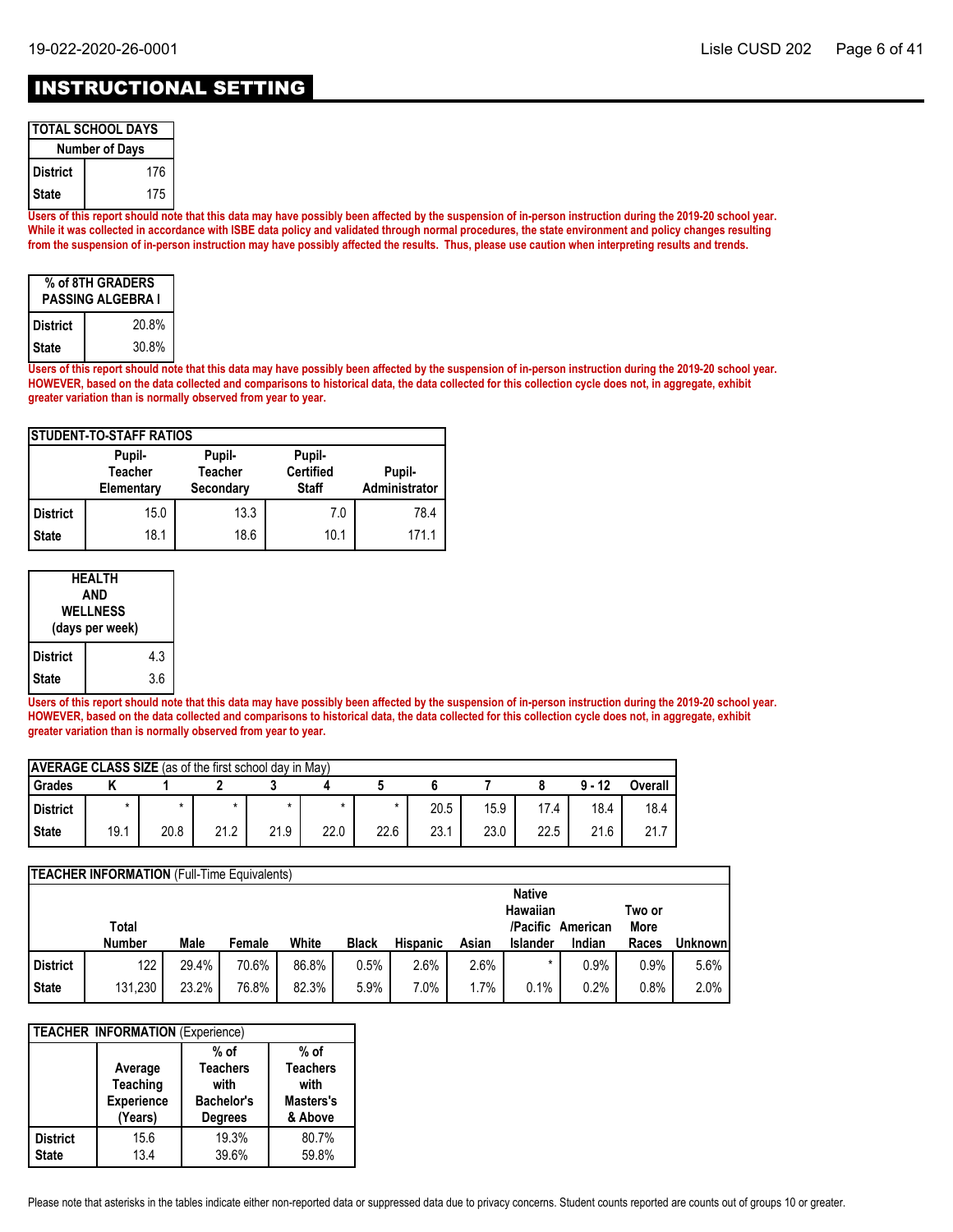|            | <b>TEACHER RETENTION RATE</b> |                    | <b>IPRINCIPAL TURNOVER (Count)</b> |
|------------|-------------------------------|--------------------|------------------------------------|
| l District | 84.5%                         | <b>District</b>    |                                    |
| l State    | 85.9%                         | <sup>I</sup> State | 20                                 |

### **TEACHER ATTENDANCE RATE**

| <b>District</b> | 82.2% |
|-----------------|-------|
| State           | 86.6% |

**Users of this report should note that this data may have possibly been affected by the suspension of in-person instruction during the 2019-20 school year. While it was collected in accordance with ISBE data policy and validated through normal procedures, the state environment and policy changes resulting from the suspension of in-person instruction may have possibly affected the results. Thus, please use caution when interpreting results and trends.**

| <b>TEACHER EVALUATION RATE</b> |       |  |  |  |  |  |
|--------------------------------|-------|--|--|--|--|--|
| <b>District</b>                | 98.6% |  |  |  |  |  |
| <b>State</b>                   | 98.7% |  |  |  |  |  |

**Users of this report should note that this data may have possibly been affected by the suspension of in-person instruction during the 2019-20 school year. While it was collected in accordance with ISBE data policy and validated through normal procedures, the state environment and policy changes resulting from the suspension of in-person instruction may have possibly affected the results. Thus, please use caution when interpreting results and trends.**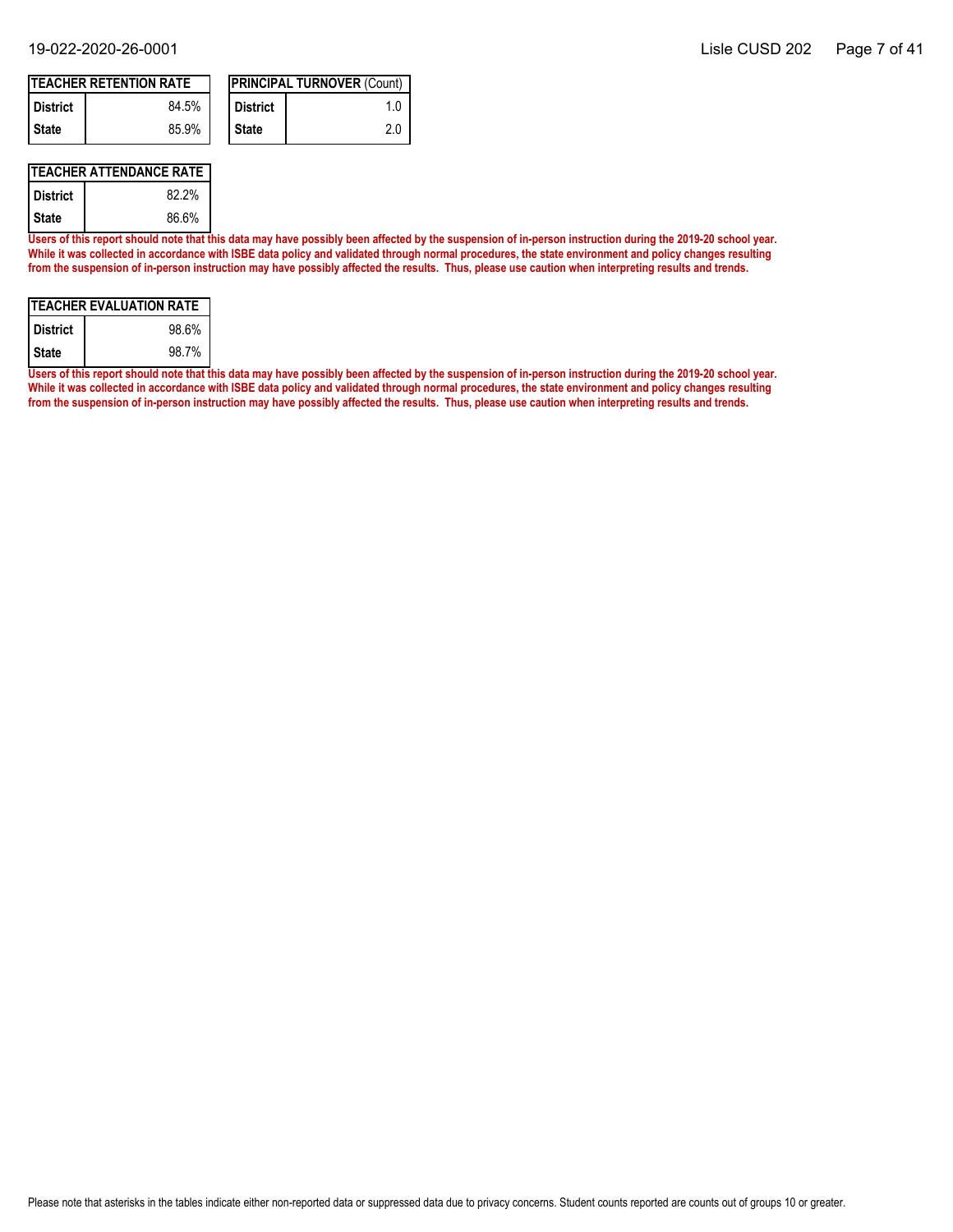# SCHOOL DISTRICT FINANCES

### **AVERAGE TEACHER/ADMINISTRATOR SALARIES**





| <b>IREVENUE BY SOURCE 2018-19</b> |                 |            |         | <b>EXPENDITURE BY FUND 2018-19</b>  |                 |            |         |
|-----------------------------------|-----------------|------------|---------|-------------------------------------|-----------------|------------|---------|
|                                   | <b>District</b> | District % | State % |                                     | <b>District</b> | District % | State % |
| <b>Local Property Taxes</b>       | \$28,554,652    | 84.3%      | 60.3%   | <b>Education</b>                    | \$26,405,025    | 44.9%      | 70.4%   |
|                                   |                 |            |         | <b>Operations &amp; Maintenance</b> | \$2,400,189     | 4.1%       | 7.3%    |
| <b>Other Local Funding</b>        | \$1,811,617     | 5.3%       | 6.1%    | Transportation                      | \$1,995,736     | 3.4%       | 3.9%    |
|                                   |                 |            |         | Debt Service                        | \$1,874,694     | 3.2%       | 8.4%    |
| <b>Evidence-Based Funding</b>     | \$1,252,273     | 3.7%       | 21.7%   | <b>Tort</b>                         | \$3,826         | $0.0\%$    | $1.2\%$ |
|                                   |                 |            |         | Municipal Retirement/               |                 |            |         |
| <b>Other State Funding</b>        | \$1,203,678     | 3.6%       | 4.9%    | <b>Social Security</b>              | \$834,153       | 1.4%       | 1.9%    |
|                                   |                 |            |         | Fire Prevention & Safety            | \$0             | 0.0%       | $0.6\%$ |
| Federal Funding                   | \$1,061,307     | 3.1%       | 7.0%    | <b>Capital Projects</b>             | \$25,317,086    | 43.0%      | 6.3%    |
| <b>I TOTAL</b>                    | \$33,883,527    |            |         | <b>TOTAL</b>                        | \$58,830,709    |            |         |

### **OTHER FINANCIAL INDICATORS**

|                 | 2017 Equalized<br><b>Assessed Valuation</b><br>per Pupil | 2017 Total School<br>Tax Rate<br>per \$100 | 2018-19 Instructional<br><b>Expenditure</b><br>per Pupil | 2018-19 Operating<br><b>Expenditure</b><br>per Pupil |
|-----------------|----------------------------------------------------------|--------------------------------------------|----------------------------------------------------------|------------------------------------------------------|
| <b>District</b> | \$455.532                                                | 5.01                                       | \$12.881                                                 | \$21,745                                             |
| <b>State</b>    | $***$                                                    | $***$                                      | \$8,582                                                  | \$14,492                                             |

\*\* Due to the way Illinois school districts are configured, state averages for equalized assessed valuation per pupil and total school tax rate per \$100 are not provided.

**Equalized assessed valuation** includes all computed property values upon which a district's local tax rate is calculated.

**Total school tax rate** is a district's total tax rate as it appears on local property tax bills.

**Instructional expenditure per pupil** includes the direct costs of teaching pupils or the interaction between teachers and pupils.

**Operating expenditure per pupil** includes the gross operating cost of a school district excluding summer school, adult education, bond principal retired, and capital expenditures.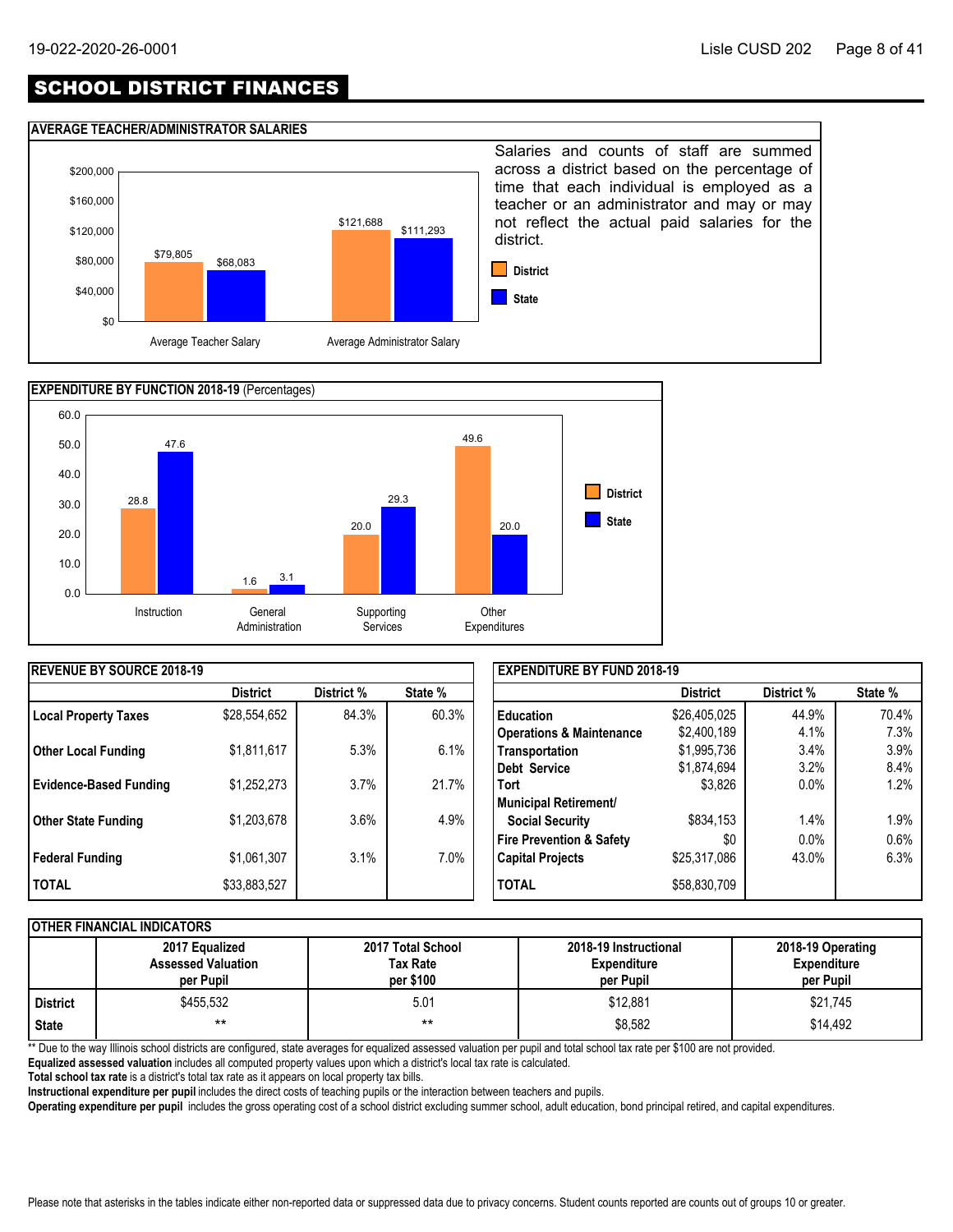## SCHOOL-LEVEL FINANCES

The Every Student Succeeds Act requires LEAs to report school-level expenditure data, beginning with school year 2018-19. LEAs are required to report actual personnel and non-personnel expenditures of both site-specific and district centralized expenditures. These data are self-reported and may differ from Annual Financial Report data. For more information, visit [www.isbe.net/site-based](https://www.isbe.net/site-based).

For Site-Based Expenditure Reporting, enrollment numbers display the average of the enrolled student count on October 1 and March 1 of the reporting year, including all children aged 3 through 21 in grades prekindergarten through 12 served by the LEA or placed in another educational institution by the LEA. Note that students attending only part of each day are counted as proportional students in the count, which may lead to decimal places in the enrollment number.

|                               |                   |       | <b>Site-Level Per-Pupil</b><br><b>Expenditures</b> |          |     | District Centralized Per-Pupil   Total Per-Pupil Expenditures  <br><b>Expenditures</b> |         |       |                              |          |                   |                                     |
|-------------------------------|-------------------|-------|----------------------------------------------------|----------|-----|----------------------------------------------------------------------------------------|---------|-------|------------------------------|----------|-------------------|-------------------------------------|
| <b>District Sites</b>         | <b>Enrollment</b> |       | Federal State/Local Subtotal                       |          |     | Federal State/Local Subtotal                                                           |         |       | Federal State/Local Subtotal |          | <b>Exclusions</b> | <b>Total</b><br><b>Expenditures</b> |
| Lisle Elementary<br>School    | 646.55            | \$549 | \$13.761                                           | \$14.310 | \$0 | \$2.173                                                                                | \$2.173 | \$549 | \$15.934                     | \$16,483 |                   |                                     |
| Lisle High School             | 440.00            | \$248 | \$20,547                                           | \$20.795 | \$0 | \$2,492                                                                                | \$2.492 | \$248 | \$23,039                     | \$23,287 |                   |                                     |
| Lisle Jr High School          | 300.80            | \$430 | \$19,985                                           | \$20.415 | \$0 | \$2.499                                                                                | \$2.499 | \$430 | \$22,483                     | \$22,913 |                   |                                     |
| <b>District Outplacements</b> | 47.00             | \$958 | \$55.961                                           | \$56.919 | \$0 | \$1.462                                                                                | \$1.462 | \$958 | \$57.424                     | \$58,381 |                   |                                     |
| <b>District</b>               | 1.434.35          | \$445 | \$18.531                                           | \$18.976 | \$0 | \$2,316                                                                                | \$2.316 | \$445 | \$20.847                     | \$21.292 | \$10.912.446      | \$41,452,505                        |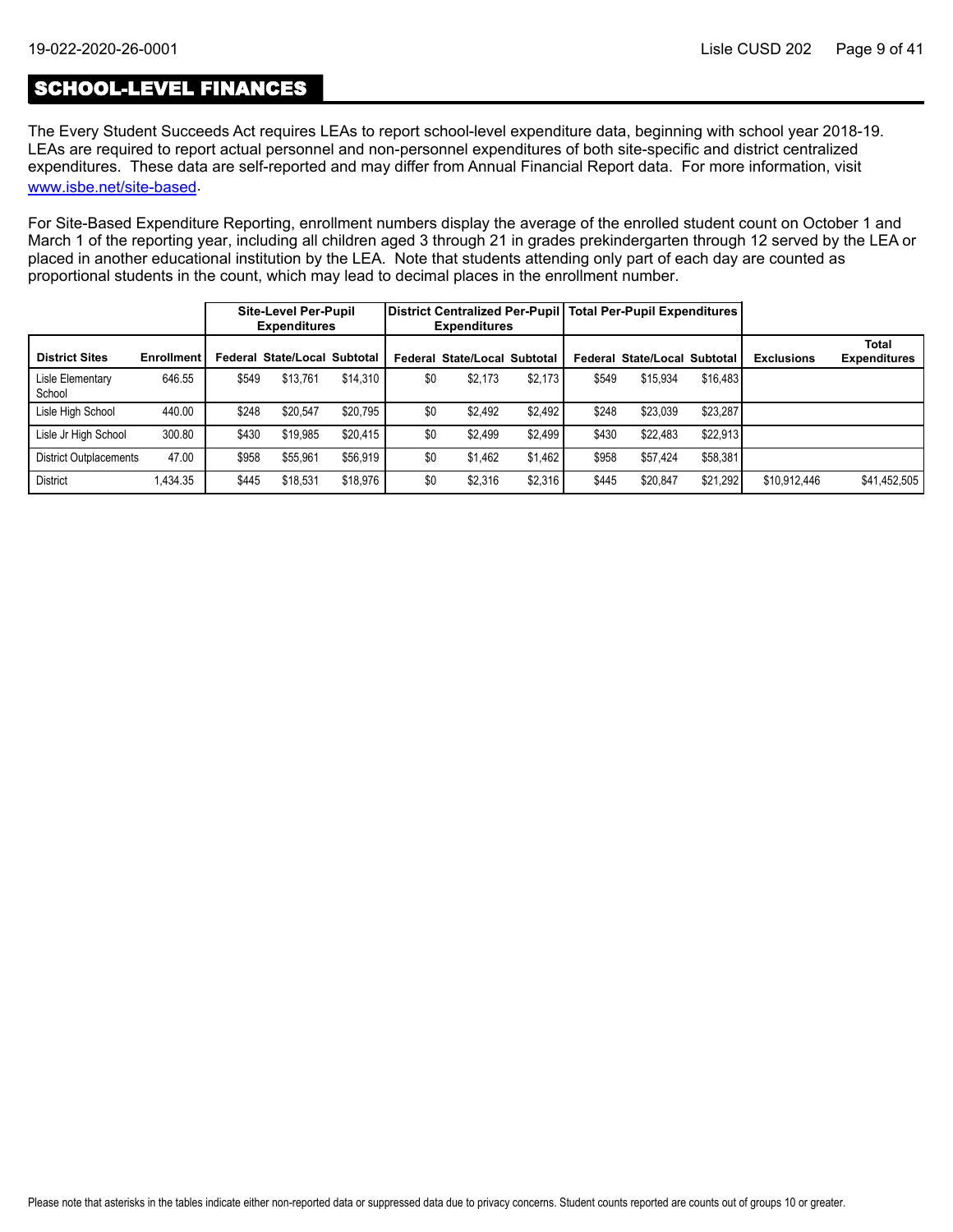### SCHOOL IMPROVEMENT FUNDS

Title I School Improvement - 1003(a) Grant funds are federal Title I funds allocated to districts to support school improvement efforts in schools designated as targeted or comprehensive. Funds must be spent on activities that supplement core programs. Comprehensive schools receive comprehensive support and are required to utilize an approved Learning Partner. Targeted schools receive targeted support and may utilize an approved Learning Partner. Any school utilizing Title I School Improvement - 1003(a) funds must complete an application and School Improvement Report based on a local Board of Education approved School Improvement Plan and submit the Illinois Quality Framework Supporting Rubric. Additional information on the requirements of this grant can be found here:<https://www.isbe.net/Pages/IL-EMPOWER.aspx>

| <b>ISCHOOL IMPROVEMENT FUNDS</b>                                              |                                                                            |                         |                                                                                           |                                                                              |
|-------------------------------------------------------------------------------|----------------------------------------------------------------------------|-------------------------|-------------------------------------------------------------------------------------------|------------------------------------------------------------------------------|
| <b>Schools Who Receive Title I</b><br>School Improvement -<br>$1003(a)$ Funds | <b>School Year First</b><br><b>Identified As</b><br><b>Needing Support</b> | <b>Level of Support</b> | Title I School Improvement -<br>1003(a) Funds Received for<br><b>Previous School Year</b> | Reason for Receiving Title I<br><b>School Improvement -</b><br>1003(a) Funds |
|                                                                               |                                                                            |                         |                                                                                           |                                                                              |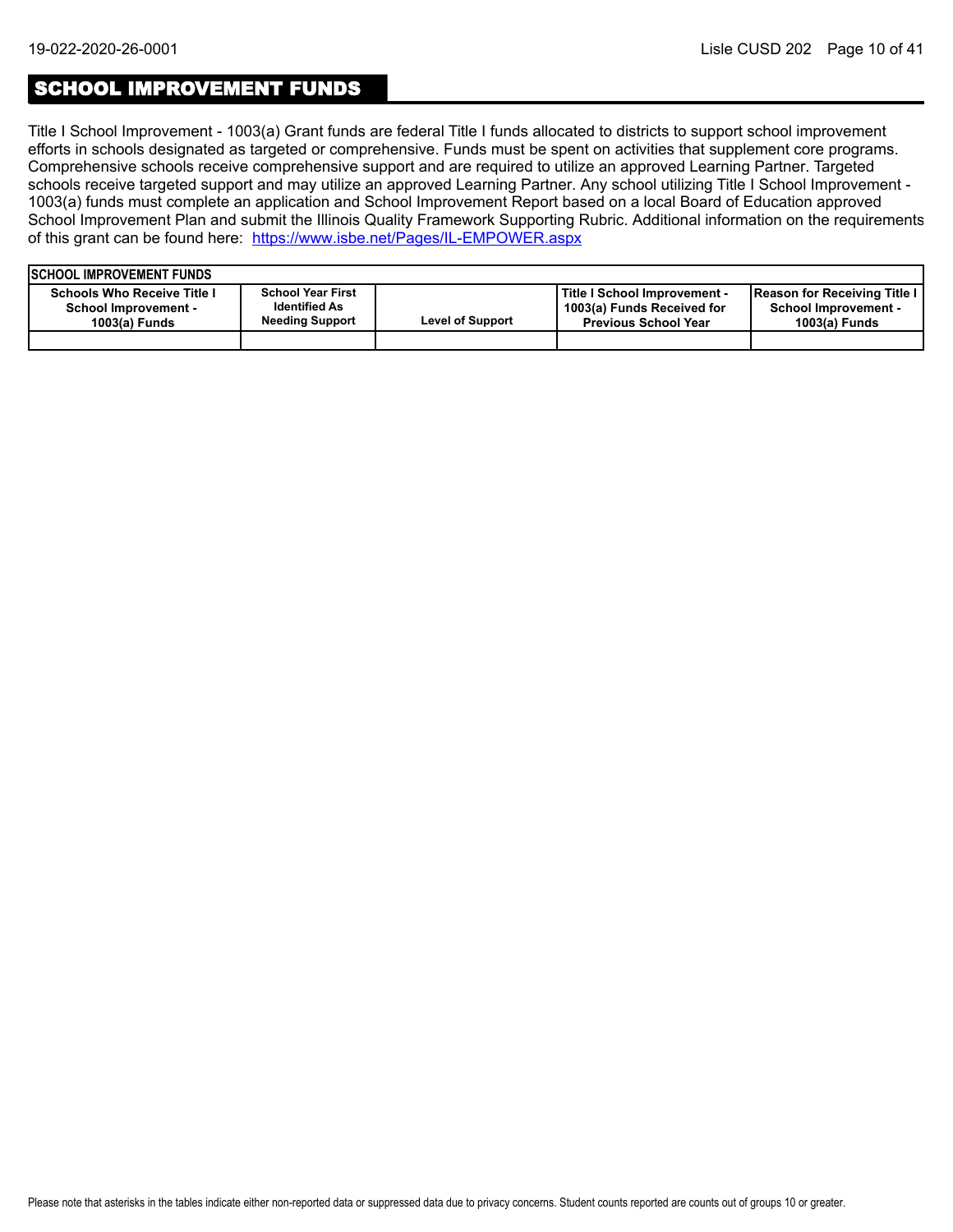# ACADEMIC PERFORMANCE - ASSESSMENTS

The federal Every Student Succeeds Act (ESSA) requires states to assess their learning standards for English language arts (ELA), mathematics, and science. Each state may also have a general assessment for the majority of its students, and an alternate assessment for the one percent of students with the most significant cognitive disabilities. ESSA also requires that English Learners be assessed in four domains (reading, writing, speaking and listening) each year until they reach proficiency. Results are presented both by subject (all tests combined) and then by individual test.

|                 | <b>ELA PARTICIPATION - ALL TESTS (Demographics)</b> |      |        |       |              |                 |       |                           |                   |        |                     |                 |          |        |
|-----------------|-----------------------------------------------------|------|--------|-------|--------------|-----------------|-------|---------------------------|-------------------|--------|---------------------|-----------------|----------|--------|
|                 |                                                     |      |        |       |              |                 |       | <b>Native</b><br>Hawaiian |                   | Two or | Children            | <b>Students</b> |          |        |
|                 |                                                     |      |        |       |              |                 |       |                           | /Pacific American | More   | with                | with            | English  | Low    |
|                 | All                                                 | Male | Female | White | <b>Black</b> | <b>Hispanic</b> | Asian | <b>Islander</b>           | Indian            | Races  | <b>Disabilities</b> | <b>IEPs</b>     | Learners | Income |
| <b>District</b> |                                                     |      |        |       |              |                 |       |                           |                   |        |                     |                 |          |        |
| <b>State</b>    |                                                     |      |        |       |              |                 |       |                           |                   |        |                     |                 |          |        |
|                 |                                                     |      |        |       |              |                 |       |                           |                   |        |                     |                 |          |        |

**Due to the suspension of in-person instruction during the 2019-20 school year, the data for this metric is unavailable for use in the School Year 2020 Report Card.**

|                 | <b>MATH PARTICIPATION - ALL TESTS (Demographics)</b> |      |        |       |              |          |       |                           |                   |                |                     |                         |          |               |
|-----------------|------------------------------------------------------|------|--------|-------|--------------|----------|-------|---------------------------|-------------------|----------------|---------------------|-------------------------|----------|---------------|
|                 |                                                      |      |        |       |              |          |       | <b>Native</b><br>Hawaiian | /Pacific American | Two or<br>More | Children<br>with    | <b>Students</b><br>with | English  | Low           |
|                 | All                                                  | Male | Female | White | <b>Black</b> | Hispanic | Asian | <b>Islander</b>           | Indian            | Races          | <b>Disabilities</b> | <b>IEPs</b>             | Learners | <b>Income</b> |
| <b>District</b> |                                                      |      |        |       |              |          |       |                           |                   |                |                     |                         |          |               |
| State           |                                                      |      |        |       |              |          |       |                           |                   |                |                     |                         |          |               |
|                 |                                                      |      |        |       |              |          |       |                           |                   |                |                     |                         |          |               |

**Due to the suspension of in-person instruction during the 2019-20 school year, the data for this metric is unavailable for use in the School Year 2020 Report Card.**

|                 | <b>SCIENCE PARTICIPATION - ALL TESTS (Demographics)</b> |      |        |       |              |                 |       |                 |                   |        |                     |                 |          |               |
|-----------------|---------------------------------------------------------|------|--------|-------|--------------|-----------------|-------|-----------------|-------------------|--------|---------------------|-----------------|----------|---------------|
|                 |                                                         |      |        |       |              |                 |       | <b>Native</b>   |                   |        |                     |                 |          |               |
|                 |                                                         |      |        |       |              |                 |       | Hawaiian        |                   | Two or | Children            | <b>Students</b> |          |               |
|                 |                                                         |      |        |       |              |                 |       |                 | /Pacific American | More   | with                | with            | English  | Low           |
|                 | All                                                     | Male | Female | White | <b>Black</b> | <b>Hispanic</b> | Asian | <b>Islander</b> | Indian            | Races  | <b>Disabilities</b> | <b>IEPs</b>     | Learners | <b>Income</b> |
| <b>District</b> |                                                         |      |        |       |              |                 |       |                 |                   |        |                     |                 |          |               |
| <b>State</b>    |                                                         |      |        |       |              |                 |       |                 |                   |        |                     |                 |          |               |
|                 |                                                         |      |        |       |              |                 |       |                 |                   |        |                     |                 |          |               |

**Due to the suspension of in-person instruction during the 2019-20 school year, the data for this metric is unavailable for use in the School Year 2020 Report Card.**

### **NUMBER AND PERCENTAGE OF ENGLISH LEARNERS EXEMPTED FROM ASSESSMENT**

No English Learners are exempted from assessment, including those who are newly arrived in the U.S. Previously, states could exempt newly arrived English Learners from ELA testing only. Under ESSA, states have flexibility in how they test and use scores from newly arrived English Learners. Per the approved Illinois ESSA State Plan, "Illinois will assess newly arrived ELs, enrolled in their first year in U.S. schools, in grades 3-12 in academic content areas: English language arts, mathematics, and science. Data from the first-year assessments will not be included in accountability determinations, but serve solely for baseline purposes."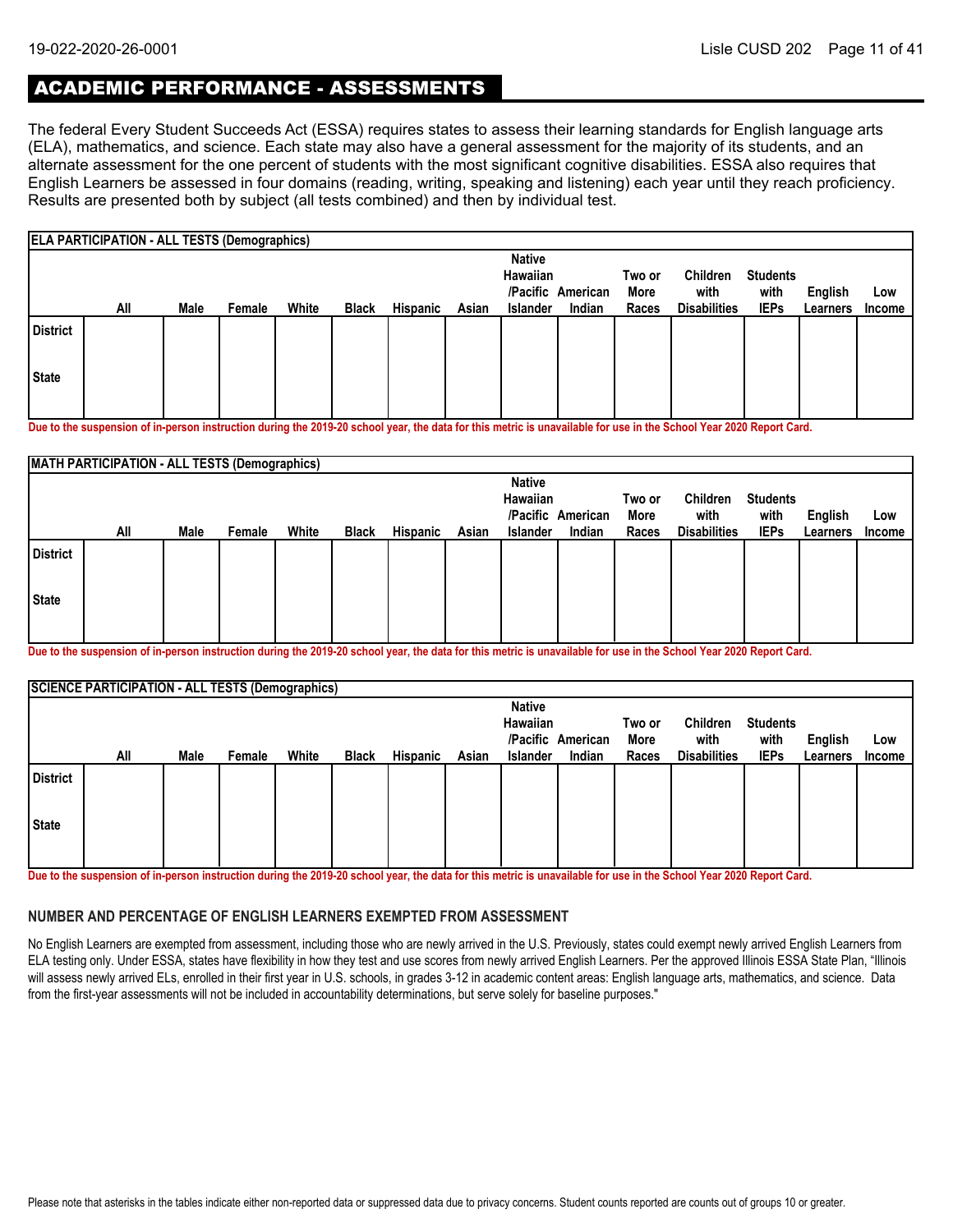#### **Students with IEPs Two or More All Races English** White Black Hispanic Asian Islander Indian Races Disabilities IEPs Learners Income **Low IAR ELA PARTICIPATION (Demographics) American /Pacific Indian Native Hawaiian Male Female White Black Hispanic Asian Islander Children with Disabilities State District**

**Due to the suspension of in-person instruction during the 2019-20 school year, the data for this metric is unavailable for use in the School Year 2020 Report Card.**

|                 | <b>IAR MATH PARTICIPATION (Demographics)</b> |      |        |       |              |          |       |                           |                   |        |                     |                 |          |        |
|-----------------|----------------------------------------------|------|--------|-------|--------------|----------|-------|---------------------------|-------------------|--------|---------------------|-----------------|----------|--------|
|                 |                                              |      |        |       |              |          |       | <b>Native</b><br>Hawaiian |                   | Two or | Children            | <b>Students</b> |          |        |
|                 |                                              |      |        |       |              |          |       |                           | /Pacific American | More   | with                | with            | English  | Low    |
|                 | All                                          | Male | Female | White | <b>Black</b> | Hispanic | Asian | <b>Islander</b>           | Indian            | Races  | <b>Disabilities</b> | <b>IEPs</b>     | Learners | Income |
| <b>District</b> |                                              |      |        |       |              |          |       |                           |                   |        |                     |                 |          |        |
| <b>State</b>    |                                              |      |        |       |              |          |       |                           |                   |        |                     |                 |          |        |
|                 |                                              |      |        |       |              |          |       |                           |                   |        |                     |                 |          |        |

**Due to the suspension of in-person instruction during the 2019-20 school year, the data for this metric is unavailable for use in the School Year 2020 Report Card.**

|                 | SAT ELA PARTICIPATION (Demographics) |      |        |       |              |          |       |                           |                   |                |                     |                         |          |               |
|-----------------|--------------------------------------|------|--------|-------|--------------|----------|-------|---------------------------|-------------------|----------------|---------------------|-------------------------|----------|---------------|
|                 |                                      |      |        |       |              |          |       | <b>Native</b><br>Hawaiian | /Pacific American | Two or<br>More | Children<br>with    | <b>Students</b><br>with | English  | Low           |
|                 | All                                  | Male | Female | White | <b>Black</b> | Hispanic | Asian | <b>Islander</b>           | Indian            | Races          | <b>Disabilities</b> | <b>IEPs</b>             | Learners | <b>Income</b> |
| <b>District</b> |                                      |      |        |       |              |          |       |                           |                   |                |                     |                         |          |               |
| State           |                                      |      |        |       |              |          |       |                           |                   |                |                     |                         |          |               |
|                 |                                      |      |        |       |              |          |       |                           |                   |                |                     |                         |          |               |

**Due to the suspension of in-person instruction during the 2019-20 school year, the data for this metric is unavailable for use in the School Year 2020 Report Card.**

|                 | SAT MATH PARTICIPATION (Demographics) |      |        |       |              |          |       |                                              |                             |                         |                                         |                                        |                     |                      |
|-----------------|---------------------------------------|------|--------|-------|--------------|----------|-------|----------------------------------------------|-----------------------------|-------------------------|-----------------------------------------|----------------------------------------|---------------------|----------------------|
|                 | All                                   | Male | Female | White | <b>Black</b> | Hispanic | Asian | <b>Native</b><br>Hawaiian<br><b>Islander</b> | /Pacific American<br>Indian | Two or<br>More<br>Races | Children<br>with<br><b>Disabilities</b> | <b>Students</b><br>with<br><b>IEPs</b> | English<br>Learners | Low<br><b>Income</b> |
| <b>District</b> |                                       |      |        |       |              |          |       |                                              |                             |                         |                                         |                                        |                     |                      |
| State           |                                       |      |        |       |              |          |       |                                              |                             |                         |                                         |                                        |                     |                      |

**Due to the suspension of in-person instruction during the 2019-20 school year, the data for this metric is unavailable for use in the School Year 2020 Report Card.**

|                 | DLM-AA ELA PARTICIPATION (Demographics) |      |        |       |              |                 |       |                 |                   |        |                     |                 |          |        |
|-----------------|-----------------------------------------|------|--------|-------|--------------|-----------------|-------|-----------------|-------------------|--------|---------------------|-----------------|----------|--------|
|                 |                                         |      |        |       |              |                 |       | <b>Native</b>   |                   |        |                     |                 |          |        |
|                 |                                         |      |        |       |              |                 |       | Hawaiian        |                   | Two or | Children            | <b>Students</b> |          |        |
|                 |                                         |      |        |       |              |                 |       |                 | /Pacific American | More   | with                | with            | English  | Low    |
|                 | All                                     | Male | Female | White | <b>Black</b> | <b>Hispanic</b> | Asian | <b>Islander</b> | Indian            | Races  | <b>Disabilities</b> | <b>IEPs</b>     | Learners | Income |
| <b>District</b> |                                         |      |        |       |              |                 |       |                 |                   |        |                     |                 |          |        |
|                 |                                         |      |        |       |              |                 |       |                 |                   |        |                     |                 |          |        |
| State           |                                         |      |        |       |              |                 |       |                 |                   |        |                     |                 |          |        |
|                 |                                         |      |        |       |              |                 |       |                 |                   |        |                     |                 |          |        |

**Due to the suspension of in-person instruction during the 2019-20 school year, the data for this metric is unavailable for use in the School Year 2020 Report Card.**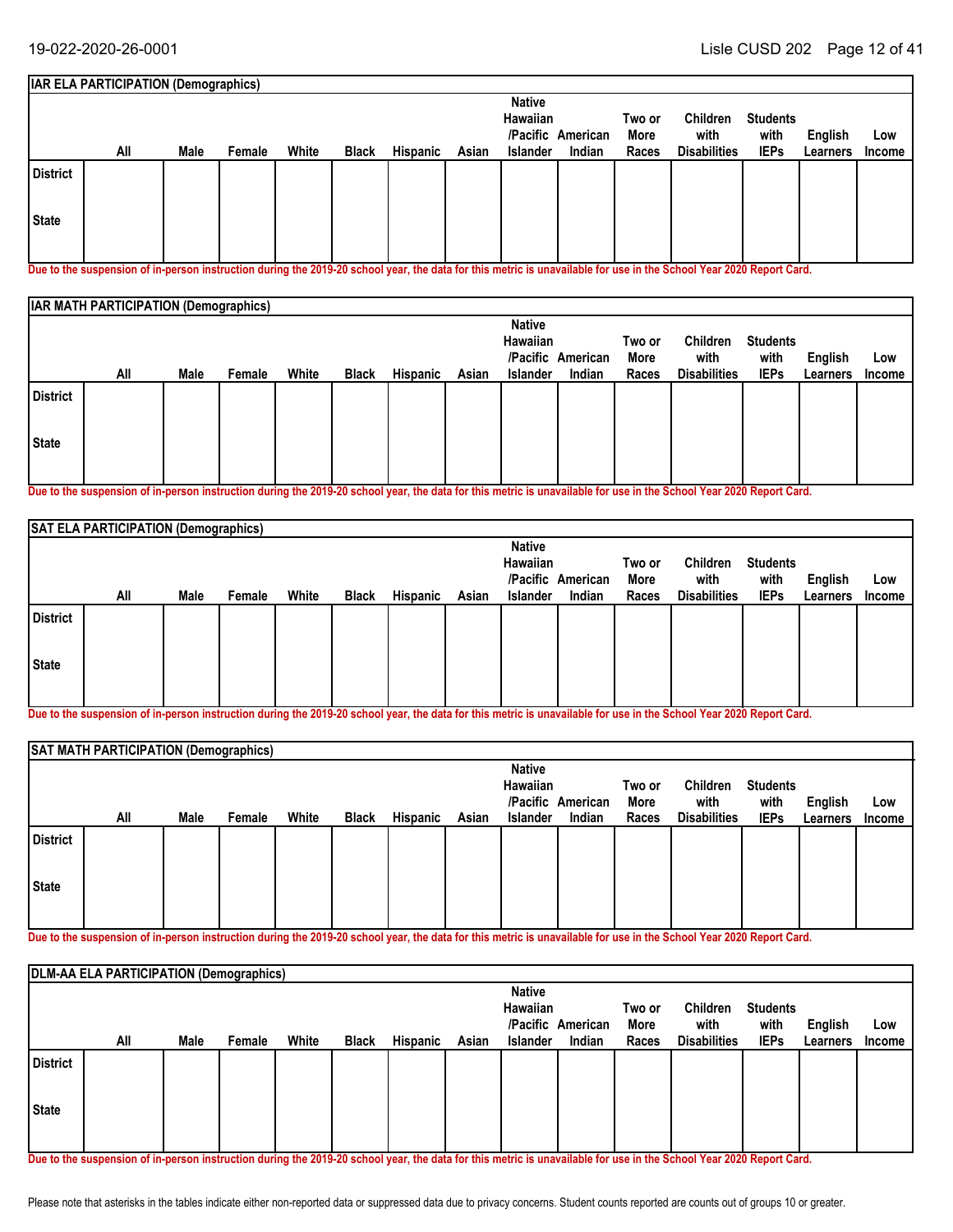#### **Students with IEPs Two or More All Races English** White Black Hispanic Asian Islander Indian Races Disabilities IEPs Learners Income **Low DLM-AA MATH PARTICIPATION (Demographics) American /Pacific Indian Native Hawaiian Male Female White Black Hispanic Asian Islander Children with Disabilities State District**

**Due to the suspension of in-person instruction during the 2019-20 school year, the data for this metric is unavailable for use in the School Year 2020 Report Card.**

|                 | DLM-AA SCIENCE PARTICIPATION (Demographics) |      |        |       |              |          |       |                           |                   |                |                     |                         |                |        |
|-----------------|---------------------------------------------|------|--------|-------|--------------|----------|-------|---------------------------|-------------------|----------------|---------------------|-------------------------|----------------|--------|
|                 |                                             |      |        |       |              |          |       | <b>Native</b><br>Hawaiian | /Pacific American | Two or<br>More | Children<br>with    | <b>Students</b><br>with | <b>English</b> | Low    |
|                 | All                                         | Male | Female | White | <b>Black</b> | Hispanic | Asian | <b>Islander</b>           | Indian            | Races          | <b>Disabilities</b> | <b>IEPs</b>             | Learners       | Income |
| <b>District</b> |                                             |      |        |       |              |          |       |                           |                   |                |                     |                         |                |        |
| State           |                                             |      |        |       |              |          |       |                           |                   |                |                     |                         |                |        |
|                 |                                             |      |        |       |              |          |       |                           |                   |                |                     |                         |                |        |

**Due to the suspension of in-person instruction during the 2019-20 school year, the data for this metric is unavailable for use in the School Year 2020 Report Card.**

|                 | <b>ISA PARTICIPATION (Demographics)</b> |      |        |       |              |                 |       |               |                   |        |                     |                 |          |               |
|-----------------|-----------------------------------------|------|--------|-------|--------------|-----------------|-------|---------------|-------------------|--------|---------------------|-----------------|----------|---------------|
|                 |                                         |      |        |       |              |                 |       | <b>Native</b> |                   |        |                     |                 |          |               |
|                 |                                         |      |        |       |              |                 |       | Hawaiian      |                   | Two or | Children            | <b>Students</b> |          |               |
|                 |                                         |      |        |       |              |                 |       |               | /Pacific American | More   | with                | with            | English  | Low           |
|                 | All                                     | Male | Female | White | <b>Black</b> | <b>Hispanic</b> | Asian | Islander      | Indian            | Races  | <b>Disabilities</b> | <b>IEPs</b>     | Learners | <b>Income</b> |
| <b>District</b> |                                         |      |        |       |              |                 |       |               |                   |        |                     |                 |          |               |
| State           |                                         |      |        |       |              |                 |       |               |                   |        |                     |                 |          |               |

**Due to the suspension of in-person instruction during the 2019-20 school year, the data for this metric is unavailable for use in the School Year 2020 Report Card.**

| <b>ELA PROFICIENCY - ALL TESTS (Demographics)</b> |                 |      |        |       |       |                         |  |                           |                   |        |
|---------------------------------------------------|-----------------|------|--------|-------|-------|-------------------------|--|---------------------------|-------------------|--------|
|                                                   |                 |      |        |       |       |                         |  | <b>Native</b><br>Hawaiian |                   | Two or |
|                                                   | All             |      |        |       |       |                         |  |                           | /Pacific American | More   |
|                                                   | <b>Students</b> | Male | Female | White | Black | Hispanic Asian Islander |  |                           | Indian            | Races  |
| <b>District</b>                                   |                 |      |        |       |       |                         |  |                           |                   |        |
| <b>State</b>                                      |                 |      |        |       |       |                         |  |                           |                   |        |
|                                                   |                 |      |        |       |       |                         |  |                           |                   |        |

**Due to the suspension of in-person instruction during the 2019-20 school year, the data for this metric is unavailable for use in the School Year 2020 Report Card.**

| <b>ELA PROFICIENCY - ALL TESTS (Demographics Continued)</b> |                                                |                                        |                            |     |                         |  |                     |          |  |
|-------------------------------------------------------------|------------------------------------------------|----------------------------------------|----------------------------|-----|-------------------------|--|---------------------|----------|--|
|                                                             | <b>Children</b><br>with<br><b>Disabilities</b> | <b>Students</b><br>with<br><b>IEPs</b> | English<br><b>Learners</b> | Low | Income Homeless Migrant |  | Youth<br>In<br>Care | Military |  |
| <b>District</b>                                             |                                                |                                        |                            |     |                         |  |                     |          |  |
| <b>State</b>                                                |                                                |                                        |                            |     |                         |  |                     |          |  |

**Due to the suspension of in-person instruction during the 2019-20 school year, the data for this metric is unavailable for use in the School Year 2020 Report Card.**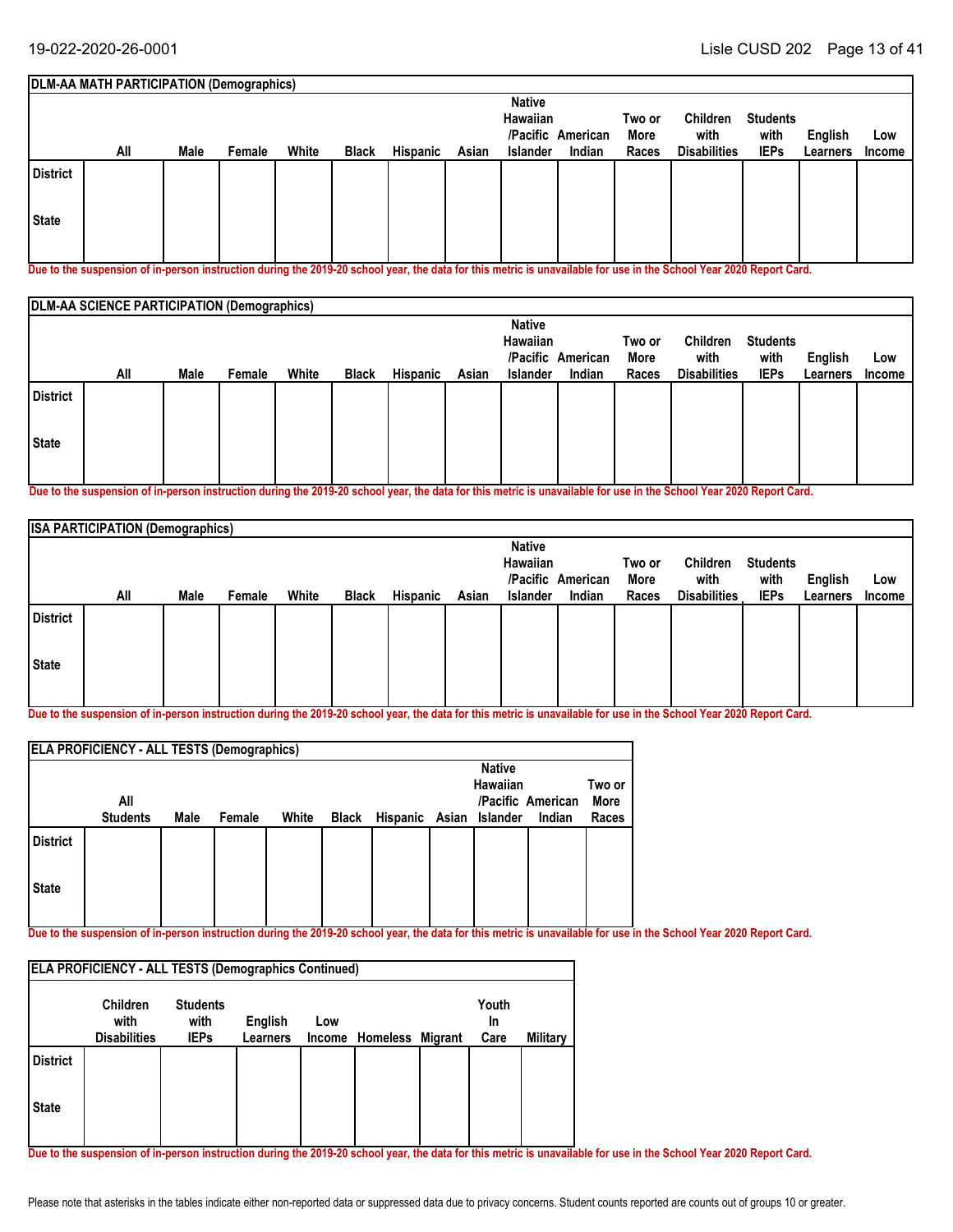| <b>MATH PROFICIENCY - ALL TESTS (Demographics)</b> |                 |      |        |       |  |                               |  |                 |                   |        |
|----------------------------------------------------|-----------------|------|--------|-------|--|-------------------------------|--|-----------------|-------------------|--------|
|                                                    |                 |      |        |       |  |                               |  | <b>Native</b>   |                   |        |
|                                                    |                 |      |        |       |  |                               |  | <b>Hawaiian</b> |                   | Two or |
|                                                    | All             |      |        |       |  |                               |  |                 | /Pacific American | More   |
|                                                    | <b>Students</b> | Male | Female | White |  | Black Hispanic Asian Islander |  |                 | Indian            | Races  |
| <b>District</b>                                    |                 |      |        |       |  |                               |  |                 |                   |        |
| <b>State</b>                                       |                 |      |        |       |  |                               |  |                 |                   |        |

**Due to the suspension of in-person instruction during the 2019-20 school year, the data for this metric is unavailable for use in the School Year 2020 Report Card.** 

| <b>MATH PROFICIENCY - ALL TESTS (Demographics Continued)</b> |                                                |                                        |                                   |     |                         |  |                     |          |
|--------------------------------------------------------------|------------------------------------------------|----------------------------------------|-----------------------------------|-----|-------------------------|--|---------------------|----------|
|                                                              | <b>Children</b><br>with<br><b>Disabilities</b> | <b>Students</b><br>with<br><b>IEPs</b> | <b>English</b><br><b>Learners</b> | Low | Income Homeless Migrant |  | Youth<br>In<br>Care | Military |
| <b>District</b>                                              |                                                |                                        |                                   |     |                         |  |                     |          |
| <b>State</b>                                                 |                                                |                                        |                                   |     |                         |  |                     |          |

**Due to the suspension of in-person instruction during the 2019-20 school year, the data for this metric is unavailable for use in the School Year 2020 Report Card.**

| <b>SCIENCE PROFICIENCY - ALL TESTS (Demographics)</b> |                 |      |        |       |       |                         |  |                           |                   |                |
|-------------------------------------------------------|-----------------|------|--------|-------|-------|-------------------------|--|---------------------------|-------------------|----------------|
|                                                       | All             |      |        |       |       |                         |  | <b>Native</b><br>Hawaiian | /Pacific American | Two or<br>More |
|                                                       | <b>Students</b> | Male | Female | White | Black | Hispanic Asian Islander |  |                           | Indian            | Races          |
| <b>District</b>                                       |                 |      |        |       |       |                         |  |                           |                   |                |
| <b>State</b>                                          |                 |      |        |       |       |                         |  |                           |                   |                |

**Due to the suspension of in-person instruction during the 2019-20 school year, the data for this metric is unavailable for use in the School Year 2020 Report Card.**

| <b>SCIENCE PROFICIENCY - ALL TESTS (Demographics Continued)</b> |                                                |                                        |                            |     |                         |  |                     |          |  |
|-----------------------------------------------------------------|------------------------------------------------|----------------------------------------|----------------------------|-----|-------------------------|--|---------------------|----------|--|
|                                                                 | <b>Children</b><br>with<br><b>Disabilities</b> | <b>Students</b><br>with<br><b>IEPs</b> | English<br><b>Learners</b> | Low | Income Homeless Migrant |  | Youth<br>In<br>Care | Military |  |
| <b>District</b>                                                 |                                                |                                        |                            |     |                         |  |                     |          |  |
| <b>State</b>                                                    |                                                |                                        |                            |     |                         |  |                     |          |  |

**Due to the suspension of in-person instruction during the 2019-20 school year, the data for this metric is unavailable for use in the School Year 2020 Report Card.**

| <b>IEL PROFICIENCY ON ACCESS</b> |                 |         |                                                 |        |      |            |                   |  |  |
|----------------------------------|-----------------|---------|-------------------------------------------------|--------|------|------------|-------------------|--|--|
|                                  |                 |         |                                                 |        |      |            | %                 |  |  |
|                                  |                 |         |                                                 |        |      | Long       | Long              |  |  |
|                                  | #<br><b>ELS</b> | Tested  | %<br><b>Participation Proficient Proficient</b> |        | %    | Term<br>EL | <b>Term</b><br>EL |  |  |
| District                         | 84              | 84      | 100.0%                                          | 8      | 9.5% | 2          | 2.4%              |  |  |
|                                  |                 |         |                                                 |        |      |            |                   |  |  |
| <b>State</b>                     | 223,399         | 220,920 | 98.9%                                           | 17,503 | 7.9% | 20,127     | 9.0%              |  |  |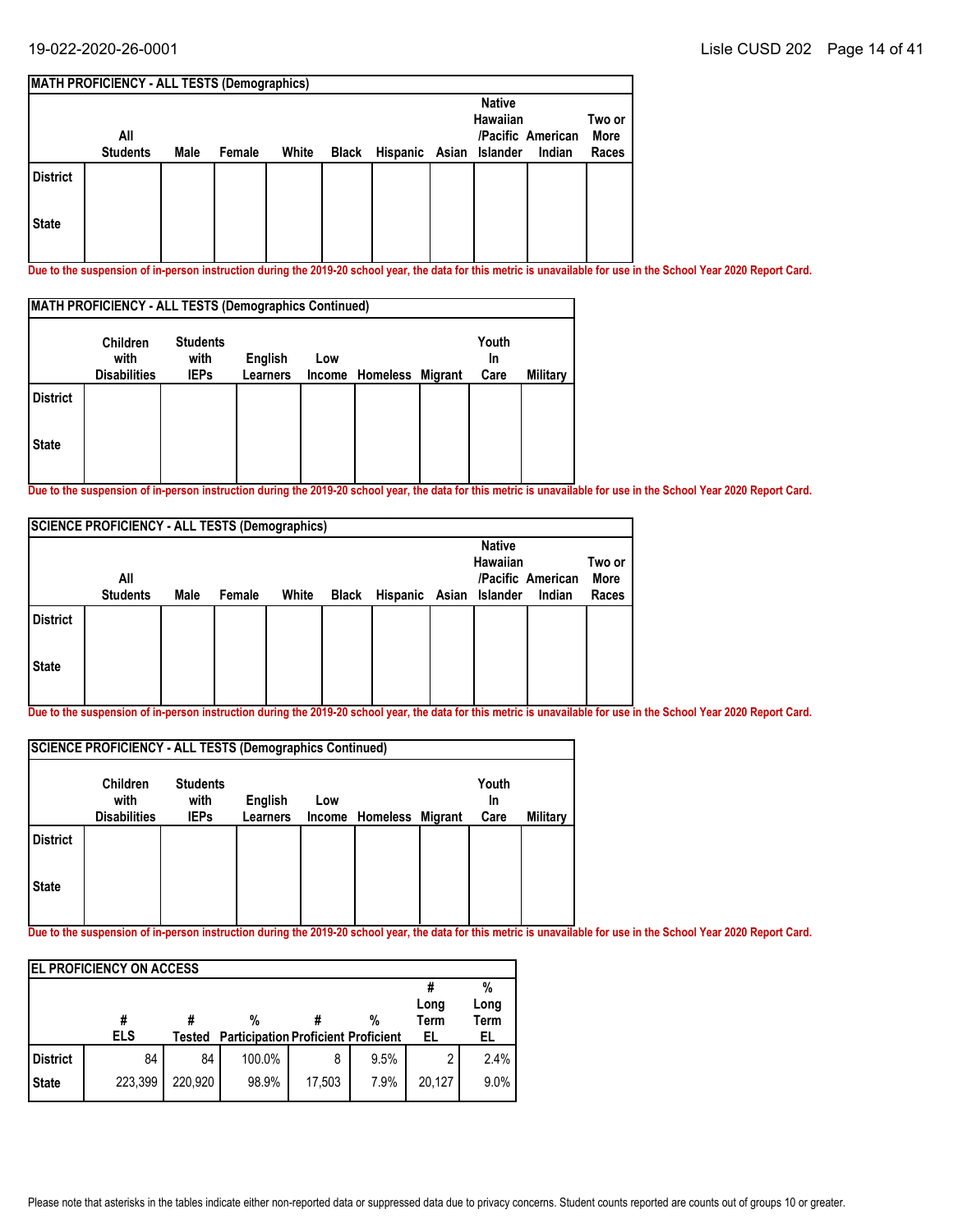#### **MEAN ELA GROWTH PERCENTILE - IAR (Demographics) All Students Native Hawaiian /Pacific Islander American Male Female White Black Hispanic Asian Indian Two or More Races State District**

**Due to the suspension of in-person instruction during the 2019-20 school year, the data for this metric is unavailable for use in the School Year 2020 Report Card.**

| MEAN ELA GROWTH PERCENTILE - IAR (Demographics Continued) |                                                |                                        |                            |                      |                  |  |                     |          |  |
|-----------------------------------------------------------|------------------------------------------------|----------------------------------------|----------------------------|----------------------|------------------|--|---------------------|----------|--|
|                                                           | <b>Children</b><br>with<br><b>Disabilities</b> | <b>Students</b><br>with<br><b>IEPs</b> | English<br><b>Learners</b> | Low<br><b>Income</b> | Homeless Migrant |  | Youth<br>In<br>Care | Military |  |
| <b>District</b>                                           |                                                |                                        |                            |                      |                  |  |                     |          |  |
| <b>State</b>                                              |                                                |                                        |                            |                      |                  |  |                     |          |  |

**Due to the suspension of in-person instruction during the 2019-20 school year, the data for this metric is unavailable for use in the School Year 2020 Report Card.**

| MEAN MATH GROWTH PERCENTILE - IAR (Demographics) |                        |      |        |       |              |          |       |                                                   |                    |                         |
|--------------------------------------------------|------------------------|------|--------|-------|--------------|----------|-------|---------------------------------------------------|--------------------|-------------------------|
|                                                  | All<br><b>Students</b> | Male | Female | White | <b>Black</b> | Hispanic | Asian | <b>Native</b><br>Hawaiian<br>/Pacific<br>Islander | American<br>Indian | Two or<br>More<br>Races |
| <b>District</b>                                  |                        |      |        |       |              |          |       |                                                   |                    |                         |
| <b>State</b>                                     |                        |      |        |       |              |          |       |                                                   |                    |                         |

**Due to the suspension of in-person instruction during the 2019-20 school year, the data for this metric is unavailable for use in the School Year 2020 Report Card.**

| <b>MEAN MATH GROWTH PERCENTILE - IAR (Demographics Continued)</b> |                                                |                                        |                     |               |                  |  |                            |                 |  |
|-------------------------------------------------------------------|------------------------------------------------|----------------------------------------|---------------------|---------------|------------------|--|----------------------------|-----------------|--|
|                                                                   | <b>Children</b><br>with<br><b>Disabilities</b> | <b>Students</b><br>with<br><b>IEPs</b> | English<br>Learners | Low<br>Income | Homeless Migrant |  | Youth<br><b>In</b><br>Care | <b>Military</b> |  |
| <b>District</b>                                                   |                                                |                                        |                     |               |                  |  |                            |                 |  |
| <b>State</b>                                                      |                                                |                                        |                     |               |                  |  |                            |                 |  |

**Due to the suspension of in-person instruction during the 2019-20 school year, the data for this metric is unavailable for use in the School Year 2020 Report Card.**

|                 | 9th Grade On Track |       |              |                 |       |                                  |                   |                |                         |                         |                |               |
|-----------------|--------------------|-------|--------------|-----------------|-------|----------------------------------|-------------------|----------------|-------------------------|-------------------------|----------------|---------------|
|                 |                    |       |              |                 |       | <b>Native</b><br><b>Hawaiian</b> | /Pacific American | Two or<br>More | <b>Children</b><br>with | <b>Students</b><br>with | <b>English</b> | Low           |
|                 | All                | White | <b>Black</b> | <b>Hispanic</b> | Asian | <b>Islander</b>                  | Indian            | Races          | <b>Disabilities</b>     | <b>IEPs</b>             | Learners       | <b>Income</b> |
| <b>District</b> | 105                | 96.9% | 90.9%        | 77.3%           |       | $\star$                          |                   | 92.3%          | 86.4%                   | 88.2%                   |                | 85.0%         |
| <b>State</b>    | 130.164            | 92.8% | 78.5%        | 85.9%           | 96.9% | 91.0%                            | 86.3%             | 87.8%          | 82.4%                   | 80.6%                   | 80.5%          | 81.7%         |

**Users of this report should note that this data may have possibly been affected by the suspension of in-person instruction during the 2019-20 school year. While it was collected in accordance with ISBE data policy and validated through normal procedures, the state environment and policy changes resulting from the suspension of in-person instruction may have possibly affected the results. Thus, please use caution when interpreting results and trends.**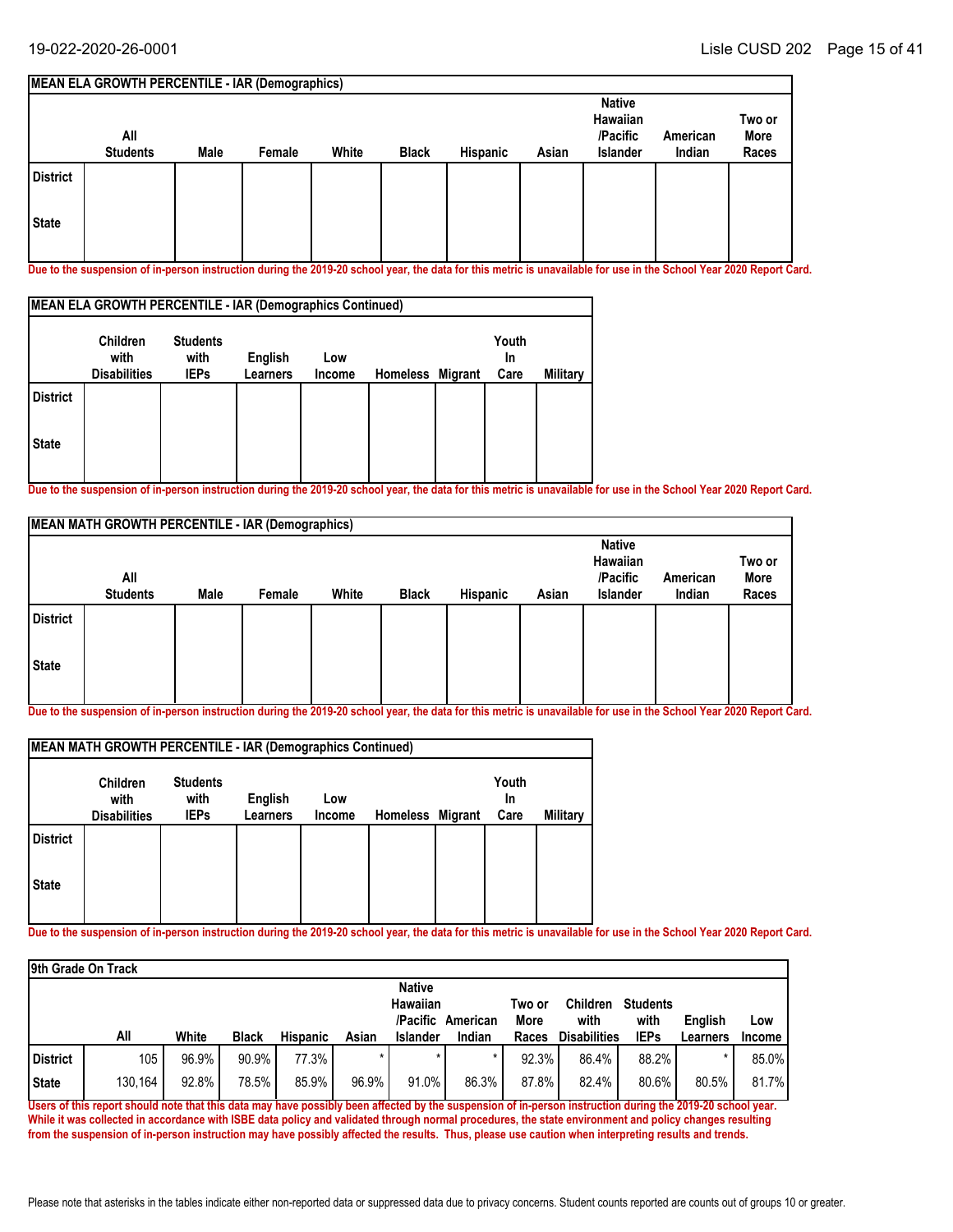|                         | <b>CAREER AND TECHNICAL</b><br><b>EDUCATION ENROLLMENT</b> |  |  |  |  |  |  |
|-------------------------|------------------------------------------------------------|--|--|--|--|--|--|
| <b>District</b>         | 278                                                        |  |  |  |  |  |  |
| 286.237<br><b>State</b> |                                                            |  |  |  |  |  |  |

**Users of this report should note that this data may have been affected by the suspension of in-person instruction during the 2019-20 school year. HOWEVER, based on the data collected and comparisons to historical data, the data collected for this collection cycle does not, in aggregate, exhibit any more variation than is normally observed from year to year.**

|                 | ADVANCED COURSE WORK (AP/IB/DUAL CREDIT)                                |         |        |        |  |  |  |  |  |  |  |
|-----------------|-------------------------------------------------------------------------|---------|--------|--------|--|--|--|--|--|--|--|
|                 | <b>GRADE 10</b><br><b>GRADE 9</b><br><b>GRADE 12</b><br><b>GRADE 11</b> |         |        |        |  |  |  |  |  |  |  |
| <b>District</b> | $\star$                                                                 | $\star$ | 43     | 60     |  |  |  |  |  |  |  |
| <b>State</b>    | 19.855                                                                  | 32.687  | 62,063 | 77.243 |  |  |  |  |  |  |  |

Users of this report should note that this data may have possibly been affected by the suspension of in-person instruction during the 2019-20 school year. **While it was collected in accordance with ISBE data policy and validated through normal procedures, the state environment and policy changes resulting from the suspension of in-person instruction may have possibly affected the results. Thus, please use caution when interpreting results and trends.**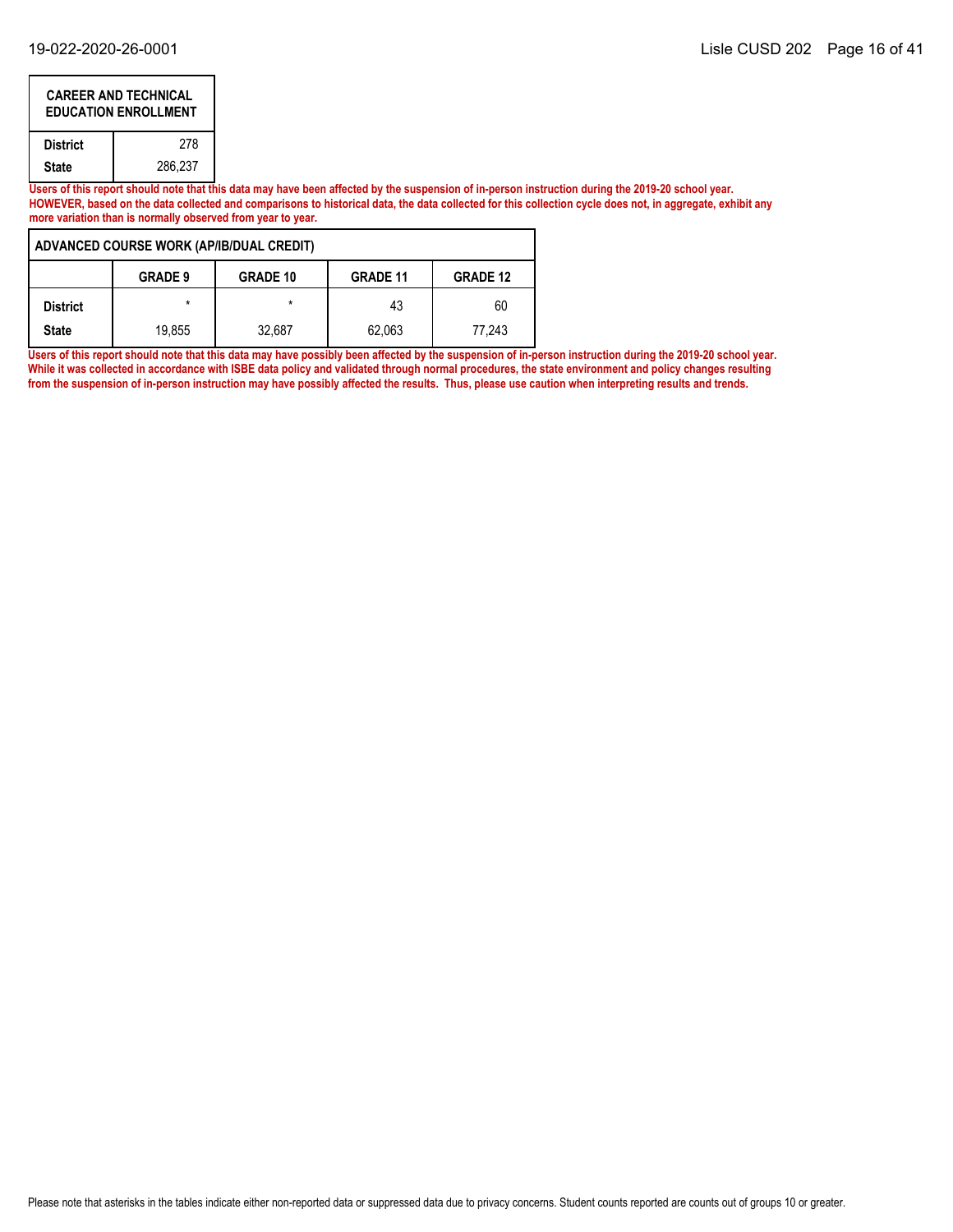|                      | ADVANCED PLACEMENT COURSE WORK  |         |         |                                |               |              |               |                                         |         |         |          |        |                                                                                                                                                                |  |  |
|----------------------|---------------------------------|---------|---------|--------------------------------|---------------|--------------|---------------|-----------------------------------------|---------|---------|----------|--------|----------------------------------------------------------------------------------------------------------------------------------------------------------------|--|--|
|                      |                                 |         |         | <b>ADVANCED PLACEMENT (AP)</b> |               |              |               | <b>INTERNATIONAL BACCALAUREATE (IB)</b> |         |         |          |        |                                                                                                                                                                |  |  |
|                      |                                 |         |         | <b>COURSE WORK</b>             |               |              |               | <b>COURSE WORK</b>                      |         |         |          |        | <b>DUAL CREDIT COURSE WORK</b><br>Grade12<br>Grade11<br>19,846<br>38,017<br>12,960<br>23,702<br>1,574<br>3,438<br>3,504<br>7,448<br>1,127<br>2,114<br>42<br>15 |  |  |
|                      | <b>District</b>                 | Grade9  | Grade10 | Grade11<br>43                  | Grade12<br>60 | Grade9       | Grade10<br>×  | Grade11                                 | Grade12 | Grade9  | Grade 10 |        |                                                                                                                                                                |  |  |
| All                  | <b>State</b>                    | 14,877  | 27,199  | 46,708                         | 53,642        | 263          | 314           | 2,827                                   | 2,608   | 5,392   | 6,740    |        |                                                                                                                                                                |  |  |
| <b>White</b>         | <b>District</b>                 |         |         | 34                             | 44            | $\star$      | $\star$       |                                         |         |         |          |        |                                                                                                                                                                |  |  |
|                      | <b>State</b>                    | 6,680   | 13,468  | 24,167                         | 28,113        | 29           | 36            | 357                                     | 356     | 2,857   | 3,776    |        |                                                                                                                                                                |  |  |
| <b>Black</b>         | <b>District</b>                 | $\star$ |         |                                |               | $\star$      | $^\star$      | $\star$                                 | $\star$ | $\star$ |          |        |                                                                                                                                                                |  |  |
|                      | <b>State</b>                    | 1,556   | 2,162   | 4,037                          | 4,833         | 58           | 93            | 852                                     | 789     | 917     | 844      |        |                                                                                                                                                                |  |  |
|                      | <b>Hispanic District</b>        | $\star$ |         |                                |               | $\star$      | $\star$       | $\star$                                 |         | $\star$ |          |        |                                                                                                                                                                |  |  |
|                      | <b>State</b>                    | 3,906   | 6,689   | 11,696                         | 13,503        | 154          | 167           | 1,378                                   | 1,230   | 1,153   | 1,478    |        |                                                                                                                                                                |  |  |
| Asian                | <b>District</b>                 |         |         |                                |               | $\star$      | $\star$       | $\star$                                 |         |         |          |        |                                                                                                                                                                |  |  |
|                      | <b>State</b>                    | 2,157   | 3,836   | 5,093                          | 5,325         | 17           | 12            | 190                                     | 179     | 279     | 416      |        |                                                                                                                                                                |  |  |
| Native Hawaiian/     |                                 |         |         |                                |               |              |               |                                         |         |         |          |        |                                                                                                                                                                |  |  |
| Pacific Islander     | <b>District</b>                 | $\star$ |         |                                |               |              | $\star$       | $\star$                                 |         |         |          |        |                                                                                                                                                                |  |  |
|                      | <b>State</b>                    | 37      | 36      | 66                             | 61            | $\mathbf{1}$ | 1             | $\overline{2}$                          | 3       | 3       | 7        |        |                                                                                                                                                                |  |  |
| American Indian      |                                 |         |         |                                |               |              |               |                                         |         |         |          |        |                                                                                                                                                                |  |  |
|                      | <b>District</b>                 | $\star$ | $\star$ |                                | $\star$       | $\star$      | $\star$       | $\star$                                 | $\star$ | $\star$ |          |        |                                                                                                                                                                |  |  |
|                      | <b>State</b>                    | 20      | 64      | 105                            | 104           | 0            | 1             | 8                                       | 12      | 10      | 16       | 34     | 77                                                                                                                                                             |  |  |
|                      | <b>Two or More Races</b>        | $\star$ | $\star$ |                                | $\star$       | $\star$      | $\star$       | $\star$                                 | $\star$ | $\star$ |          |        |                                                                                                                                                                |  |  |
|                      | <b>District</b><br><b>State</b> | 521     | 944     | 1,544                          | 1,703         | 4            | 4             | 40                                      | 39      | 173     | 203      | 632    | 1,196                                                                                                                                                          |  |  |
| <b>Children with</b> |                                 |         |         |                                |               |              |               |                                         |         |         |          |        |                                                                                                                                                                |  |  |
| <b>Disabilities</b>  |                                 |         |         |                                |               |              |               |                                         |         |         |          |        |                                                                                                                                                                |  |  |
|                      | <b>District</b>                 |         |         |                                |               |              | $\star$       | $\star$                                 | $\star$ |         |          |        |                                                                                                                                                                |  |  |
|                      | <b>State</b>                    | 805     | 1,511   | 2,887                          | 3,710         | 18           | 14            | 228                                     | 223     | 668     | 858      | 2,094  | 3,838                                                                                                                                                          |  |  |
| <b>IEP</b>           | <b>District</b>                 | $\star$ |         |                                |               | $\star$      | $\star$       | $\star$                                 | $\star$ |         |          |        |                                                                                                                                                                |  |  |
|                      | <b>State</b>                    | 152     | 306     | 648                            | 1,124         | 3            | 3             | 85                                      | 88      | 485     | 571      | 1,323  | 2,230                                                                                                                                                          |  |  |
| Non IEP              | <b>District</b>                 |         |         | 43                             | 60            | $\star$      | $\star$       | $\star$                                 |         |         |          |        |                                                                                                                                                                |  |  |
|                      | <b>State</b>                    | 14,725  | 26,893  | 46,060<br>$\star$              | 52,518        | 260          | 311           | 2,742<br>$\star$                        | 2,520   | 4,907   | 6,169    | 18,523 | 35,787<br>$\bullet$                                                                                                                                            |  |  |
| EL                   | <b>District</b>                 | $\star$ |         |                                |               | $\star$      | $\star$       |                                         | $\star$ |         |          |        |                                                                                                                                                                |  |  |
|                      | <b>State</b>                    | 174     | 405     | 695                            | 1,046<br>60   | 8<br>$\star$ | 12<br>$\star$ | 88<br>$\star$                           | 76      | 276     | 266      | 489    | 850                                                                                                                                                            |  |  |
| Non EL               | <b>District</b><br><b>State</b> | 14,703  | 26.794  | 43<br>46.013                   | 52.596        | 255          | 302           | 2.739                                   | 2.532   | 5,116   | 6,474    | 19.357 | 37,167                                                                                                                                                         |  |  |
| Low Income           |                                 |         |         |                                |               |              |               |                                         |         |         |          |        |                                                                                                                                                                |  |  |
|                      | <b>District</b>                 |         |         |                                |               | $\star$      | $\star$       | $\star$                                 | $\star$ |         |          |        |                                                                                                                                                                |  |  |
|                      | <b>State</b>                    | 4,122   | 6,746   | 11,929                         | 16,202        | 150          | 200           | 1,546                                   | 1,856   | 1,874   | 2,259    | 5,742  | 11,597                                                                                                                                                         |  |  |
| Non Low Income       |                                 |         |         |                                |               |              |               |                                         |         |         |          |        |                                                                                                                                                                |  |  |
|                      | <b>District</b>                 |         |         | 36                             | 51            |              | ×             |                                         |         |         |          |        |                                                                                                                                                                |  |  |
|                      | <b>State</b>                    | 10,755  | 20,453  | 34,779                         | 37,440        | 113          | 114           | 1,281                                   | 752     | 3,518   | 4,481    | 14,104 | 26,420                                                                                                                                                         |  |  |

**Users of this report should note that this data may have possibly been affected by the suspension of in-person instruction during the 2019-20 school year. While it was collected in accordance with ISBE data policy and validated through normal procedures, the state environment and policy changes resulting from the suspension of in-person instruction may have possibly affected the results. Thus, please use caution when interpreting results and trends.**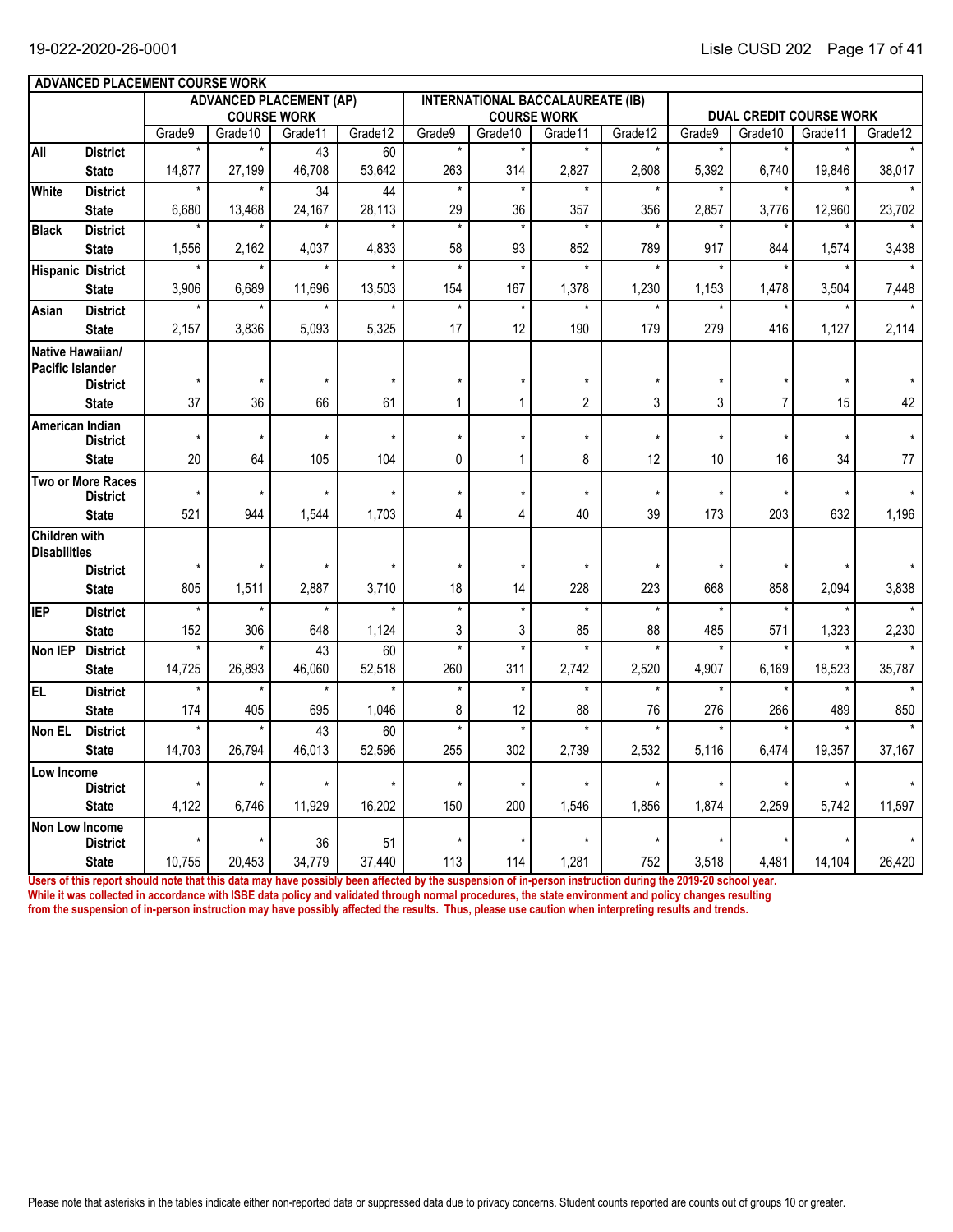|                 | <b>ADVANCED PLACEMENT (AP) EXAMS</b> |                        |                                                                                                                                                                      |                                |  |  |  |  |  |  |  |
|-----------------|--------------------------------------|------------------------|----------------------------------------------------------------------------------------------------------------------------------------------------------------------|--------------------------------|--|--|--|--|--|--|--|
|                 | <b>GRADE 11</b>                      |                        |                                                                                                                                                                      |                                |  |  |  |  |  |  |  |
|                 | No. of AP Exams Taken                | No. of AP Exams Passed | <b>Took One or More AP Exams</b>                                                                                                                                     | Passed One or More AP<br>Exams |  |  |  |  |  |  |  |
| <b>District</b> | 76                                   | 59                     | 43                                                                                                                                                                   | 34                             |  |  |  |  |  |  |  |
| <b>State</b>    | 152.218                              | 105.918                | 39.025<br>Users of this report should note that this data may have possibly been affected by the suspension of in-person instruction during the 2019-20 school year. | 29.462                         |  |  |  |  |  |  |  |

**Users of this report should note that this data may have possibly been affected by the suspension of in-person instruction during the 2019-20 school year. While it was collected in accordance with ISBE data policy and validated through normal procedures, the state environment and policy changes resulting from the suspension of in-person instruction may have possibly affected the results. Thus, please use caution when interpreting results and trends.**

### **GRADE 12**

|                          |                       | <b>URAUC 12</b>        |                                  |                                |
|--------------------------|-----------------------|------------------------|----------------------------------|--------------------------------|
|                          | No. of AP Exams Taken | No. of AP Exams Passed | <b>Took One or More AP Exams</b> | Passed One or More AP<br>Exams |
| District<br><b>State</b> | 233<br>278,398        | 184<br>195.120         | 54<br>37,687                     | 45<br>30,599                   |

**Users of this report should note that this data may have possibly been affected by the suspension of in-person instruction during the 2019-20 school year. While it was collected in accordance with ISBE data policy and validated through normal procedures, the state environment and policy changes resulting from the suspension of in-person instruction may have possibly affected the results. Thus, please use caution when interpreting results and trends.**

### **POSTSECONDARY ENROLLMENT 12 MONTH**

|              | All   | <b>Public</b><br><b>Institution Institution</b> | <b>Private</b> | 4 Yr  | 2 Yr  | < 2 Yr  |
|--------------|-------|-------------------------------------------------|----------------|-------|-------|---------|
| l District   | 82.4% | 67.2%                                           | 15.1%          | 54.6% | 27.7% | 0.0%    |
| <b>State</b> | 70.3% | 53.5%                                           | 16.8%          | 40.6% | 29.8% | $0.0\%$ |

|            | POSTSECONDARY ENROLLMENT 16 MONTH |                                                 |                |       |       |         |  |  |  |  |  |  |  |
|------------|-----------------------------------|-------------------------------------------------|----------------|-------|-------|---------|--|--|--|--|--|--|--|
|            | All                               | <b>Public</b><br><b>Institution Institution</b> | <b>Private</b> | 4 Yr  | 2 Yr  | < 2 Yr  |  |  |  |  |  |  |  |
| l District | 83.2%                             | 67.2%                                           | 16.0%          | 55.5% | 27.7% | $0.0\%$ |  |  |  |  |  |  |  |
| State      | 71.0%                             | 54.2%                                           | 16.9%          | 40.7% | 30.3% | $0.0\%$ |  |  |  |  |  |  |  |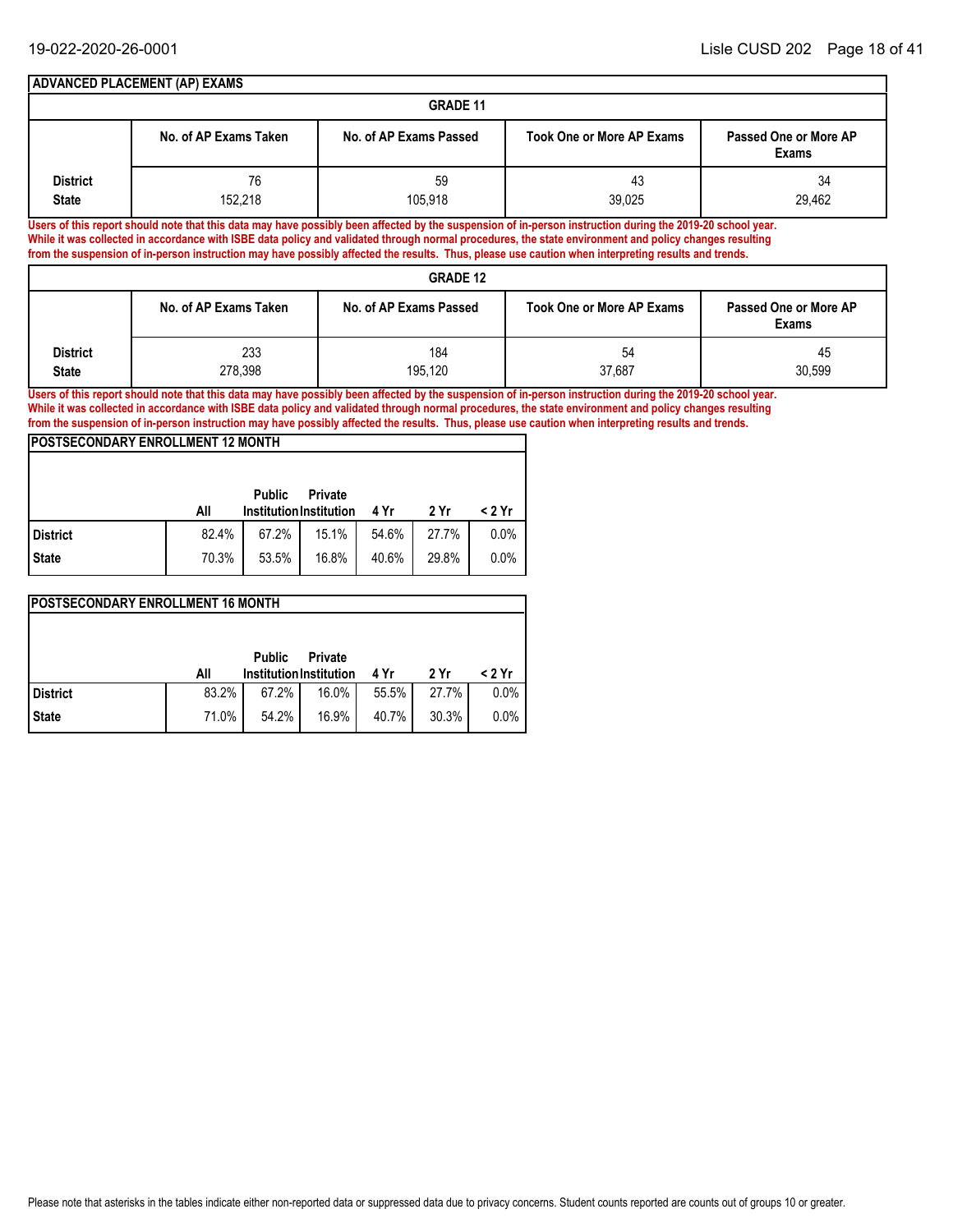|                                 | HIGH SCHOOL 4-YEAR GRADUATION RATE (Demographics) |                |                |                |                  |                 |                  |                                                          |                    |                             |  |  |  |
|---------------------------------|---------------------------------------------------|----------------|----------------|----------------|------------------|-----------------|------------------|----------------------------------------------------------|--------------------|-----------------------------|--|--|--|
|                                 |                                                   |                | Gender         |                | Race / Ethnicity |                 |                  |                                                          |                    |                             |  |  |  |
|                                 | All                                               | Male           | Female         | White          | <b>Black</b>     | <b>Hispanic</b> | Asian            | <b>Native</b><br>Hawaiian<br>/Pacific<br><b>Islander</b> | American<br>Indian | Two or<br><b>More Races</b> |  |  |  |
| <b>District</b><br><b>State</b> | 93.4%<br>88.0%                                    | 93.0%<br>85.6% | 94.1%<br>90.5% | 94.0%<br>91.5% | $\star$<br>79.9% | 84.6%<br>85.5%  | $\star$<br>94.5% | $\star$<br>89.4%                                         | $\star$<br>80.0%   | $\star$<br>85.7%            |  |  |  |

**Users of this report should note that this data may have possibly been affected by the suspension of in-person instruction during the 2019-20 school year. While it was collected in accordance with ISBE data policy and validated through normal procedures, the state environment and policy changes resulting from the suspension of in-person instruction may have possibly affected the results. Thus, please use caution when interpreting results and trends.**

**HIGH SCHOOL 4-YEAR GRADUATION RATE (Demographics Continued)**

|                 | <b>Children</b><br>with<br>Disabilities | <b>Students</b><br>with<br><b>IEPs</b> | English<br>l Learners l | Low<br><b>Income</b> | <b>Homeless</b> | <b>Migrant</b> | Youth<br>In<br>Care | Military |
|-----------------|-----------------------------------------|----------------------------------------|-------------------------|----------------------|-----------------|----------------|---------------------|----------|
| <b>District</b> | 88.5%                                   | 79.2%                                  | $\star$                 | 89.7%                | *               | $\star$        |                     |          |
| <b>State</b>    | 81.3%                                   | 74.0%                                  | 76.5%                   | 82.0%                | 74.0%           | 67.9%          | 52.4%               | 52.4%    |

**Users of this report should note that this data may have possibly been affected by the suspension of in-person instruction during the 2019-20 school year. While it was collected in accordance with ISBE data policy and validated through normal procedures, the state environment and policy changes resulting from the suspension of in-person instruction may have possibly affected the results. Thus, please use caution when interpreting results and trends.**

**HIGH SCHOOL 5-YEAR GRADUATION RATE (Demographics)**

|                                 |                |                | Gender         |                |                 |                | Race / Ethnicity |                                                          |                           |                             |
|---------------------------------|----------------|----------------|----------------|----------------|-----------------|----------------|------------------|----------------------------------------------------------|---------------------------|-----------------------------|
|                                 | All            | <b>Male</b>    | Female         | White          | <b>Black</b>    | Hispanic       | Asian            | <b>Native</b><br>Hawaiian<br>/Pacific<br><b>Islander</b> | <b>American</b><br>Indian | Two or<br><b>More Races</b> |
| <b>District</b><br><b>State</b> | 92.8%<br>88.4% | 91.9%<br>86.0% | 93.8%<br>90.9% | 91.2%<br>92.0% | 100.0%<br>80.2% | 86.7%<br>85.6% | 100.0%<br>95.3%  | 87.1%                                                    | $\star$<br>78.8%          | $\star$<br>88.5%            |

**Users of this report should note that this data may have possibly been affected by the suspension of in-person instruction during the 2019-20 school year. While it was collected in accordance with ISBE data policy and validated through normal procedures, the state environment and policy changes resulting from the suspension of in-person instruction may have possibly affected the results. Thus, please use caution when interpreting results and trends.**

| HIGH SCHOOL 5-YEAR GRADUATION RATE (Demographics Continued) |                                                |                                        |                     |                      |                 |                |                            |                 |  |  |
|-------------------------------------------------------------|------------------------------------------------|----------------------------------------|---------------------|----------------------|-----------------|----------------|----------------------------|-----------------|--|--|
|                                                             | <b>Children</b><br>with<br><b>Disabilities</b> | <b>Students</b><br>with<br><b>IEPs</b> | English<br>Learners | Low<br><b>Income</b> | <b>Homeless</b> | <b>Migrant</b> | Youth<br><b>In</b><br>Care | <b>Military</b> |  |  |
| <b>District</b>                                             | 93.3%                                          | 68.0%                                  | $\star$             | 87.2%                | $\star$         | $\star$        |                            |                 |  |  |
| <b>State</b>                                                | 85.7%                                          | 75.1%                                  | 78.1%               | 82.1%                | 74.5%           | 73.3%          | 65.2%                      | 65.2%           |  |  |

**Users of this report should note that this data may have possibly been affected by the suspension of in-person instruction during the 2019-20 school year. While it was collected in accordance with ISBE data policy and validated through normal procedures, the state environment and policy changes resulting from the suspension of in-person instruction may have possibly affected the results. Thus, please use caution when interpreting results and trends.**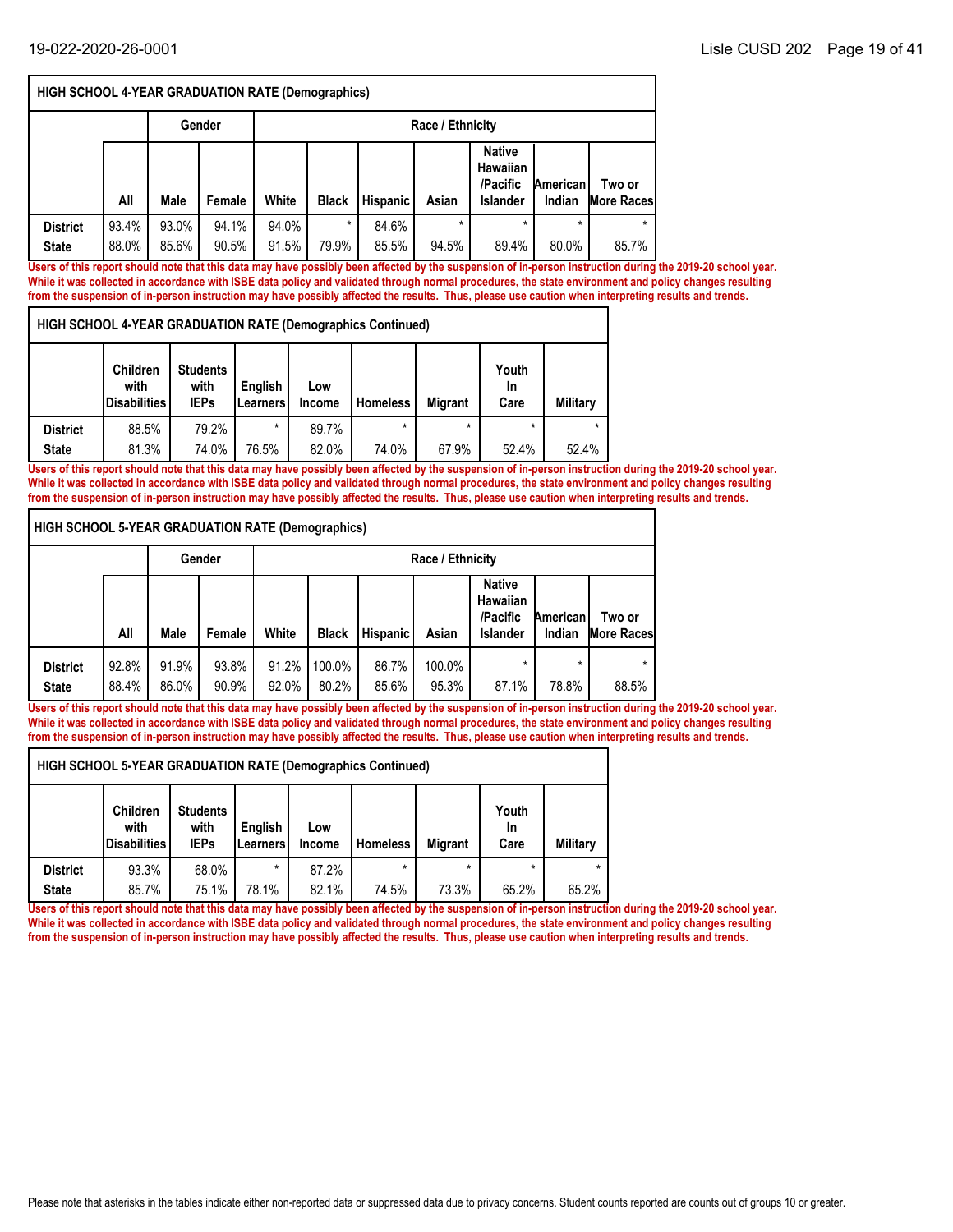**State District**

|                                 | <b>HIGH SCHOOL 6-YEAR GRADUATION RATE (Demographics)</b> |                |                |                |                |                 |                  |                                                                 |                    |                             |  |  |  |
|---------------------------------|----------------------------------------------------------|----------------|----------------|----------------|----------------|-----------------|------------------|-----------------------------------------------------------------|--------------------|-----------------------------|--|--|--|
|                                 |                                                          |                | Gender         |                |                |                 | Race / Ethnicity |                                                                 |                    |                             |  |  |  |
|                                 | All                                                      | Male           | Female         | White          | <b>Black</b>   | <b>Hispanic</b> | Asian            | <b>Native</b><br><b>Hawaiian</b><br>/Pacific<br><b>Islander</b> | American<br>Indian | Two or<br><b>More Races</b> |  |  |  |
| <b>District</b><br><b>State</b> | 96.7%<br>88.2%                                           | 94.4%<br>85.8% | 98.5%<br>90.6% | 96.3%<br>92.2% | 92.9%<br>79.4% | 100.0%<br>84.9% | $\star$<br>95.4% | $\star$<br>85.6%                                                | $\star$<br>84.1%   | $\star$<br>87.1%            |  |  |  |

**Users of this report should note that this data may have possibly been affected by the suspension of in-person instruction during the 2019-20 school year. While it was collected in accordance with ISBE data policy and validated through normal procedures, the state environment and policy changes resulting from the suspension of in-person instruction may have possibly affected the results. Thus, please use caution when interpreting results and trends.**

| <b>HIGH SCHOOL 6-YEAR GRADUATION RATE (Demographics Continued)</b> |                                                |                                        |                             |                      |                 |                |                     |          |
|--------------------------------------------------------------------|------------------------------------------------|----------------------------------------|-----------------------------|----------------------|-----------------|----------------|---------------------|----------|
|                                                                    | <b>Children</b><br>with<br><b>Disabilities</b> | <b>Students</b><br>with<br><b>IEPs</b> | Enalish<br><b>ILearners</b> | Low<br><b>Income</b> | <b>Homeless</b> | <b>Migrant</b> | Youth<br>In<br>Care | Military |

95.1%

\*

87.5%

37.3% | 75.2% | 77.5% | 81.6% | 74.9% | 73.7% | 41.9% | 41.9% 77.5% 75.2% 81.6% **Users of this report should note that this data may have possibly been affected by the suspension of in-person instruction during the 2019-20 school year. While it was collected in accordance with ISBE data policy and validated through normal procedures, the state environment and policy changes resulting from the suspension of in-person instruction may have possibly affected the results. Thus, please use caution when interpreting results and trends.**

\* | 87.5% | \* | 95.1% | \* | \* | \* | \* |

| <b>DROPOUT RATE</b>             |              |                 |              |             |              |                 |                  |                                                                 |                    |              |                                                           |                                        |                             |                      |
|---------------------------------|--------------|-----------------|--------------|-------------|--------------|-----------------|------------------|-----------------------------------------------------------------|--------------------|--------------|-----------------------------------------------------------|----------------------------------------|-----------------------------|----------------------|
|                                 |              |                 | Gender       |             |              |                 | Race / Ethnicity |                                                                 |                    |              |                                                           |                                        |                             |                      |
|                                 | All          | Male            | Female       | White       | <b>Black</b> | <b>Hispanic</b> | Asian            | <b>Native</b><br><b>Hawaiian</b><br>/Pacific<br><b>Islander</b> | American<br>Indian | Two or       | <b>Children</b><br>with<br><b>More Races Disabilities</b> | <b>Students</b><br>with<br><b>IEPs</b> | English<br><b>ILearners</b> | Low<br><b>Income</b> |
| <b>District</b><br><b>State</b> | 1.4%<br>3.5% | $1.8\%$<br>3.9% | 1.0%<br>3.0% | .3%<br>2.5% | 7.1%<br>6.2% | $0.0\%$<br>3.8% | $0.0\%$<br>1.4%  | 4.0%                                                            | 5.3%               | 0.0%<br>4.0% | 4.0%<br>2.5%                                              | 5.7%<br>3.8%                           | 0.0%<br>1.4%                | $3.6\%$<br>$5.5\%$   |

**Users of this report should note that this data may have been affected by the suspension of in-person instruction during the 2019-20 school year. It was collected in accordance with ISBE data policy and validated through normal procedures but the state environment and policy changes resulting from the suspension of in-person instruction may have affected the results. Please use caution when interpreting results and trends.**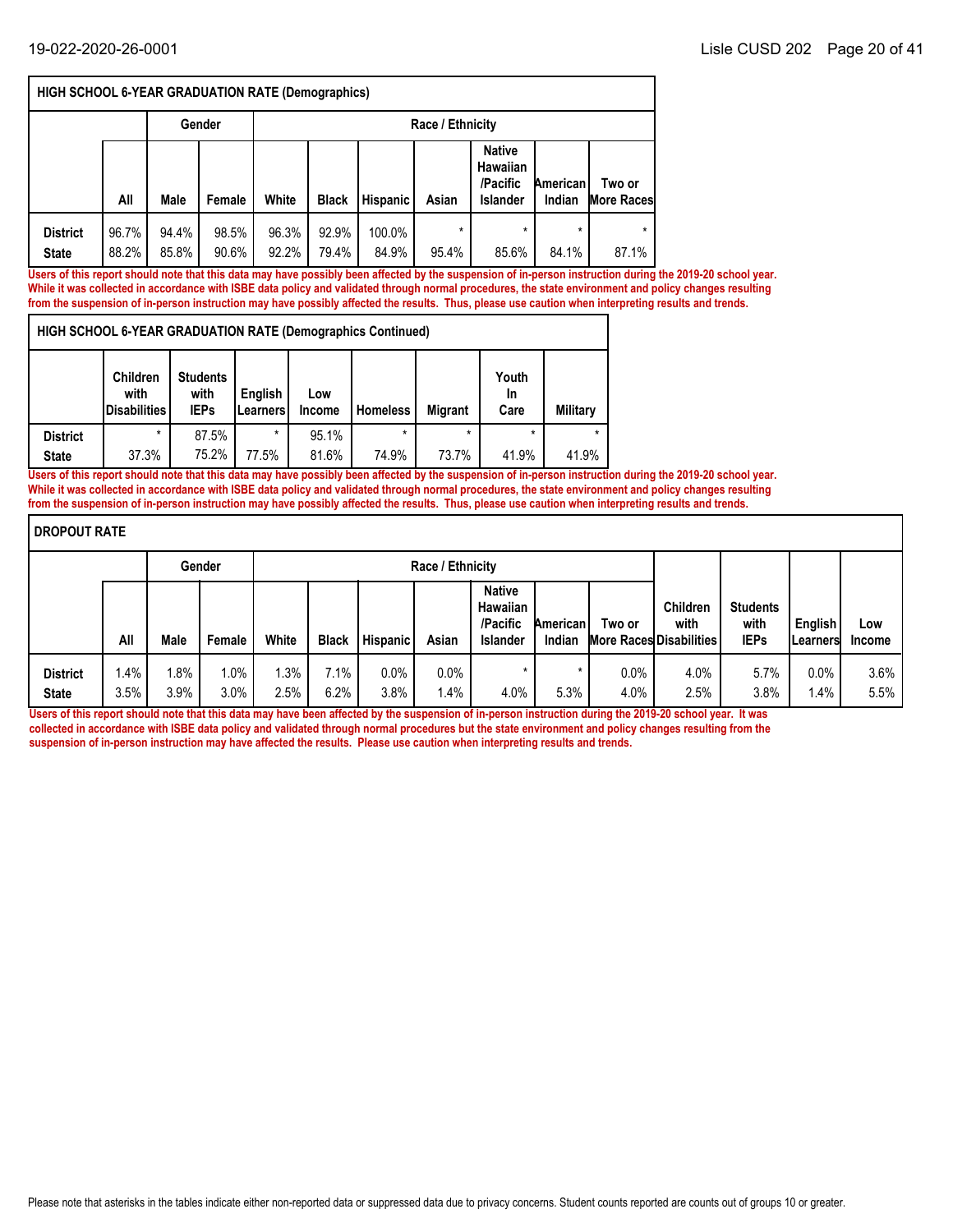# 2019 Mathematics State Snapshot Report Illinois ■ Grade 4 ■ Public Schools

# **Results for Student Groups in 2019**

|                                         | Percentage of |               |       | Percentage at or<br>above NAEP | Percentage at<br><b>NAEP</b> |
|-----------------------------------------|---------------|---------------|-------|--------------------------------|------------------------------|
| <b>Reporting Groups</b>                 | students      | Avg.<br>score | Basic | <b>Proficient</b>              | <b>Advanced</b>              |
| <b>Race/Ethnicity</b>                   |               |               |       |                                |                              |
| White                                   | 46            | 246           | 86    | 51                             |                              |
| <b>Black</b>                            | 17            | 217           | 57    |                                |                              |
| <b>Hispanic</b>                         | 27            | 231           | 74    | 28                             | 4                            |
| <b>Asian</b>                            | 4             | 259           | 88    | 65                             | 25                           |
| American Indian/Alaska Native           | #             |               | ŧ     |                                |                              |
| <b>Native Hawaiian/Pacific Islander</b> | #             | ‡             | ŧ     |                                |                              |
| Two or more races                       | 4             | 238           | 76    | 40                             | 12                           |
| Gender                                  |               |               |       |                                |                              |
| Male                                    | 50            | 239           | 78    | 4                              | 10                           |
| <b>Female</b>                           | 50            | 236           | 77    | 36                             | 6                            |
| <b>National School Lunch Program</b>    |               |               |       |                                |                              |
| <b>Eligible</b>                         | 52            | 226           | 67    | 24                             |                              |
| <b>Not eligible</b>                     | 48            | 249           | 88    | 54                             | 14                           |

# Rounds to zero.

‡ Reporting standards not met.

NOTE: Detail may not sum to totals because of rounding, and because the "Information not available" category for the National School Lunch Program, which provides free/reduced-price lunches, is not displayed. Black includes African American and Hispanic includes Latino. Race categories exclude Hispanic origin.

# **NAEP Achievement-Level Percentages and Average Score Results**



\* Significantly different (p < .05) from state's results in 2019. Significance tests were performed using unrounded numbers.

NOTE: NAEP achievement levels are to be used on a trial basis and should be interpreted and used with caution. Detail may not sum to totals because of rounding.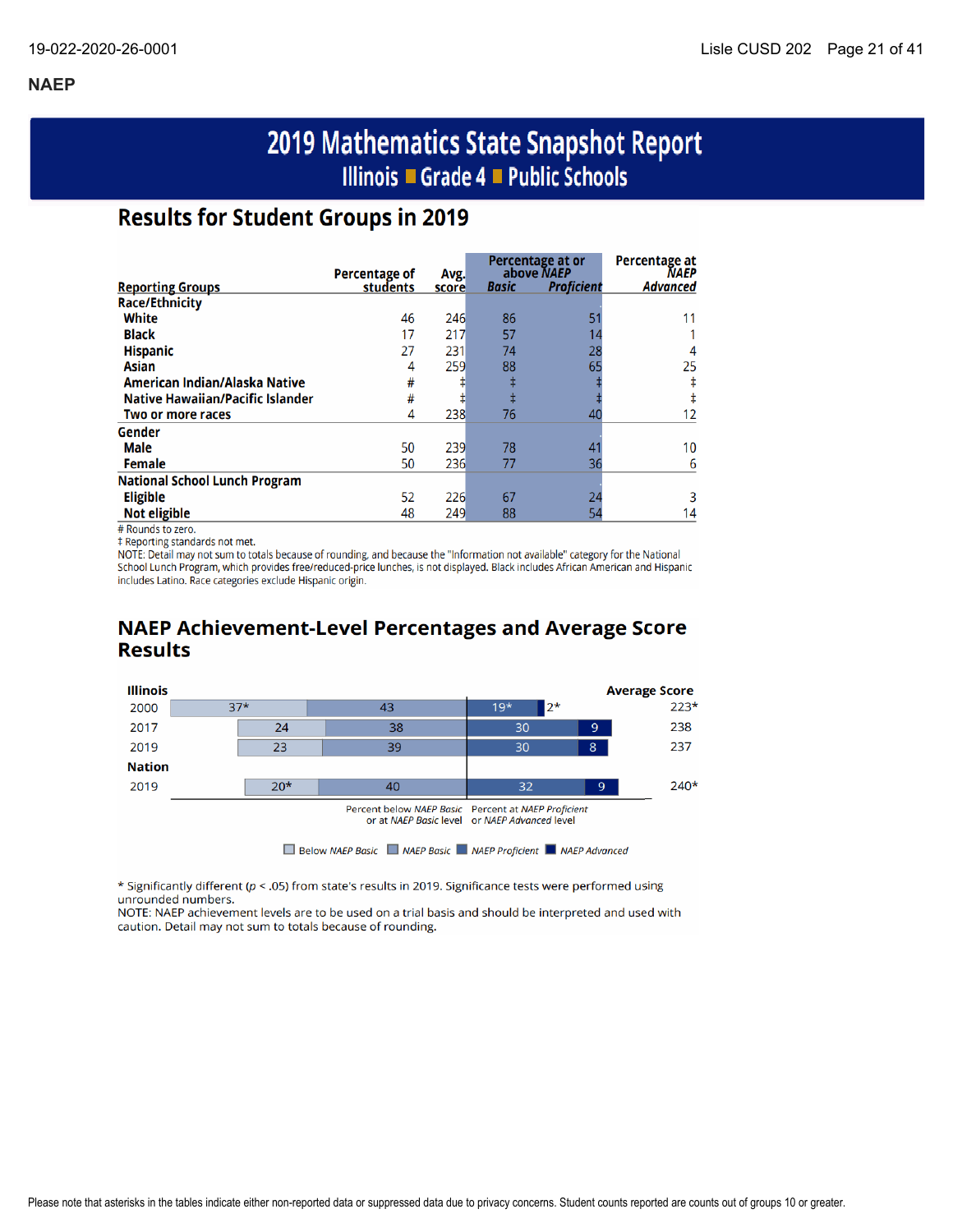# 2019 Mathematics State Snapshot Report Illinois ■ Grade 8 ■ Public Schools

# **Results for Student Groups in 2019**

|                                         | Percentage of |               |              | Percentage at or<br>above NAEP | <b>Percentage at</b><br><b>NAEP</b> |
|-----------------------------------------|---------------|---------------|--------------|--------------------------------|-------------------------------------|
| <b>Reporting Groups</b>                 | students      | Avg.<br>score | <b>Basic</b> | <b>Proficient</b>              | <b>Advanced</b>                     |
| <b>Race/Ethnicity</b>                   |               |               |              |                                |                                     |
| White                                   | 48            | 291           | 78           | 42                             | 12                                  |
| <b>Black</b>                            | 18            | 262           | 49           |                                |                                     |
| <b>Hispanic</b>                         | 25            | 273           | 62           | 24                             |                                     |
| Asian                                   | 6             | 320           | 92           | 73                             | 36                                  |
| American Indian/Alaska Native           | #             |               |              |                                |                                     |
| <b>Native Hawaiian/Pacific Islander</b> | #             |               |              |                                |                                     |
| Two or more races                       | 3             | 286           | 71           | 38                             |                                     |
| Gender                                  |               |               |              |                                |                                     |
| <b>Male</b>                             | 51            | 283           | 69           | 35                             | 12                                  |
| <b>Female</b>                           | 49            | 282           | 70           | 32                             | 9                                   |
| <b>National School Lunch Program</b>    |               |               |              |                                |                                     |
| <b>Eligible</b>                         | 48            | 269           | 56           | 20                             |                                     |
| <b>Not eligible</b>                     | 52            | 295           | 82           | 46                             | 15                                  |

# Rounds to zero.

‡ Reporting standards not met.

NOTE: Detail may not sum to totals because of rounding, and because the "Information not available" category for the National School Lunch Program, which provides free/reduced-price lunches, is not displayed. Black includes African American and Hispanic includes Latino. Race categories exclude Hispanic origin.

# **NAEP Achievement-Level Percentages and Average Score Results**



\* Significantly different ( $p <$  .05) from state's results in 2019. Significance tests were performed using unrounded numbers.

NOTE: NAEP achievement levels are to be used on a trial basis and should be interpreted and used with caution. Detail may not sum to totals because of rounding.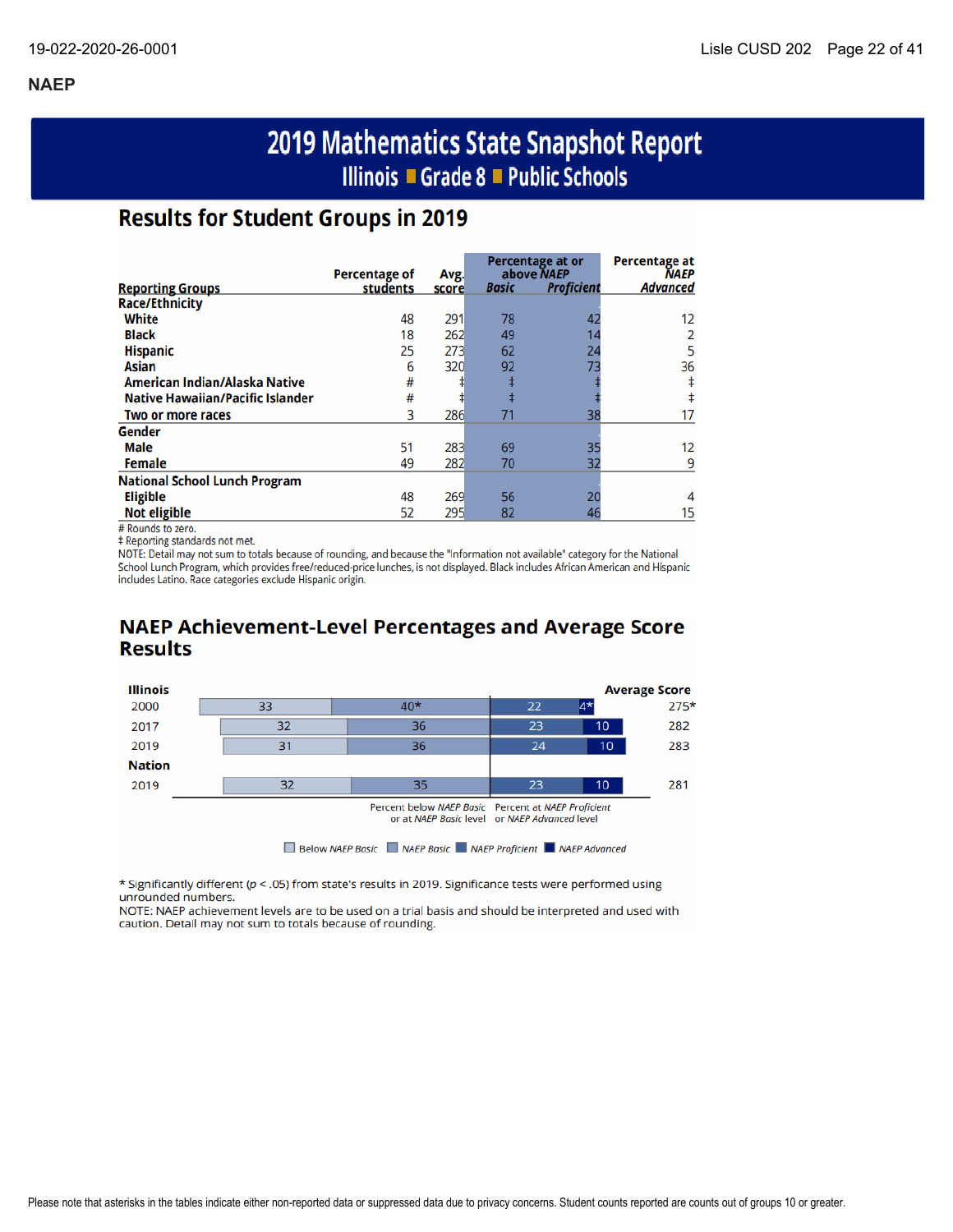# **National Center for Education Statistics**

2019 Mathematics Grades 4 and 8 Assessment Report Cards: Summary Data Tables for National and State Sample Sizes, Participation Rates, Proportions of SD and ELL Students Identified, and Types of Accommodations

Table A-11. Inclusion rate and standard error (SE) in NAEP mathematics for fourth- and eighth-grade public school students with disabilities (SD) and English language learners (ELL), as a percentage of identified SD or ELL students, by state/jurisdiction: 2019

|                    |                |    | Percentage of identified SD or ELL students |                |         |                |           |
|--------------------|----------------|----|---------------------------------------------|----------------|---------|----------------|-----------|
|                    |                |    | Grade 4                                     |                | Grade 8 |                |           |
|                    | <b>SD</b>      |    |                                             | <b>SD</b>      |         |                |           |
| State/jurisdiction | Inclusion rate | SE | SE<br>Inclusion rate                        | Inclusion rate | SE      | Inclusion rate | <b>SE</b> |
| <b>Illinois</b>    | 95             |    | 98                                          | 94             |         | 95             | 2.0       |

† Not applicable. Standard error estimate cannot be accurately determined.

± Reporting standards not met. Sample size insufficient to permit a reliable estimate.

<sup>1</sup> The state/jurisdiction's inclusion rate is higher than or not significantly different from the National Assessment Governing Board goal of 85 percent.

<sup>2</sup> Department of Defense Education Activity (overseas and domestic schools).

NOTE: Beginning with the 2017 assessment, NAEP mathematics results are from a digitally based assessment; prior to 2017, results were from a paper-andpencil based assessment. SD includes students identified as having an Individualized Education Program but excludes other students protected under Section 504 of the Rehabilitation Act of 1973. In Puerto Rico, the English language learner (ELL) category is for the Spanish language learner (SLL).

SOURCE: U.S. Department of Education, Institute of Education Sciences, National Center for Education Statistics, National Assessment of Educational Progress (NAEP), 2019 Mathematics Assessment.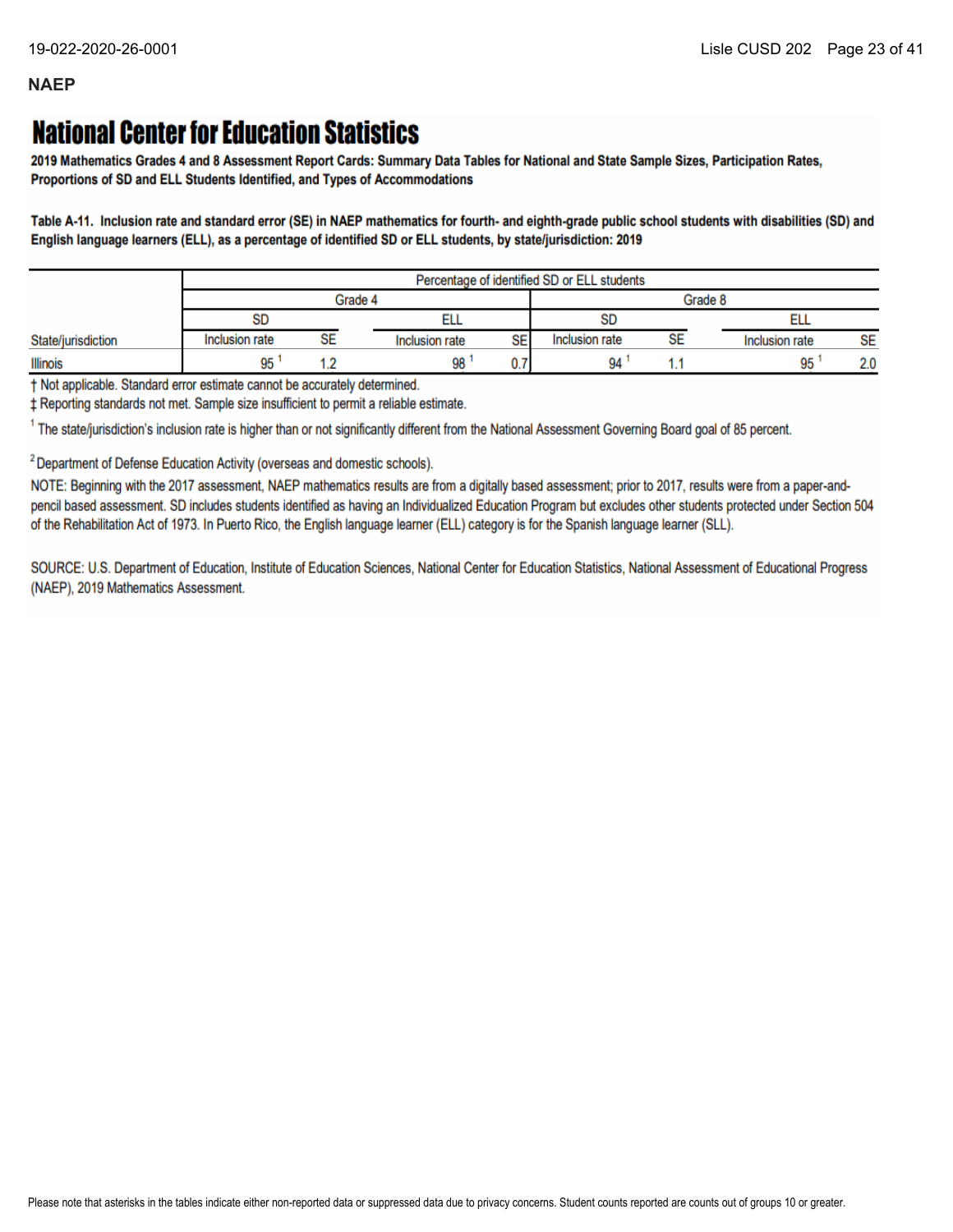# 2019 Reading State Snapshot Report Illinois ■ Grade 4 ■ Public Schools

# **Results for Student Groups in 2019**

|                                         | <b>Percentage of</b> |               |              | Percentage at or<br>above NAEP | <b>Percentage at</b><br><b>NAEP</b> |
|-----------------------------------------|----------------------|---------------|--------------|--------------------------------|-------------------------------------|
| <b>Reporting Groups</b>                 | students             | Avg.<br>score | <b>Basic</b> | <b>Proficient</b>              | <b>Advanced</b>                     |
| <b>Race/Ethnicity</b>                   |                      |               |              |                                |                                     |
| White                                   | 46                   | 228           | 75           | 45                             | 12                                  |
| <b>Black</b>                            | 18                   | 200           | 46           |                                |                                     |
| <b>Hispanic</b>                         | 27                   | 208           | 55           | 23                             | 4                                   |
| Asian                                   | 4                    | 238           | 82           | 57                             | 19                                  |
| American Indian/Alaska Native           | #                    |               |              |                                |                                     |
| <b>Native Hawaiian/Pacific Islander</b> | #                    |               |              |                                |                                     |
| Two or more races                       | 4                    | 229           | 74           | 43                             |                                     |
| Gender                                  |                      |               |              |                                |                                     |
| Male                                    | 50                   | 215           | 61           | 32                             | 8                                   |
| <b>Female</b>                           | 50                   | 221           | 68           | 36                             |                                     |
| <b>National School Lunch Program</b>    |                      |               |              |                                |                                     |
| <b>Eligible</b>                         | 52                   | 205           | 51           |                                |                                     |
| <b>Not eligible</b>                     | 47                   | 233           | 79           |                                | 14                                  |

# Rounds to zero.

‡ Reporting standards not met.

NOTE: Detail may not sum to totals because of rounding, and because the "Information not available" category for the National School Lunch Program, which provides free/reduced-price lunches, is not displayed. Black includes African American and Hispanic includes Latino. Race categories exclude Hispanic origin.

# **NAEP Achievement-Level Percentages and Average Score Results**



NOTE: NAEP achievement levels are to be used on a trial basis and should be interpreted and used with caution. Detail may not sum to totals because of rounding.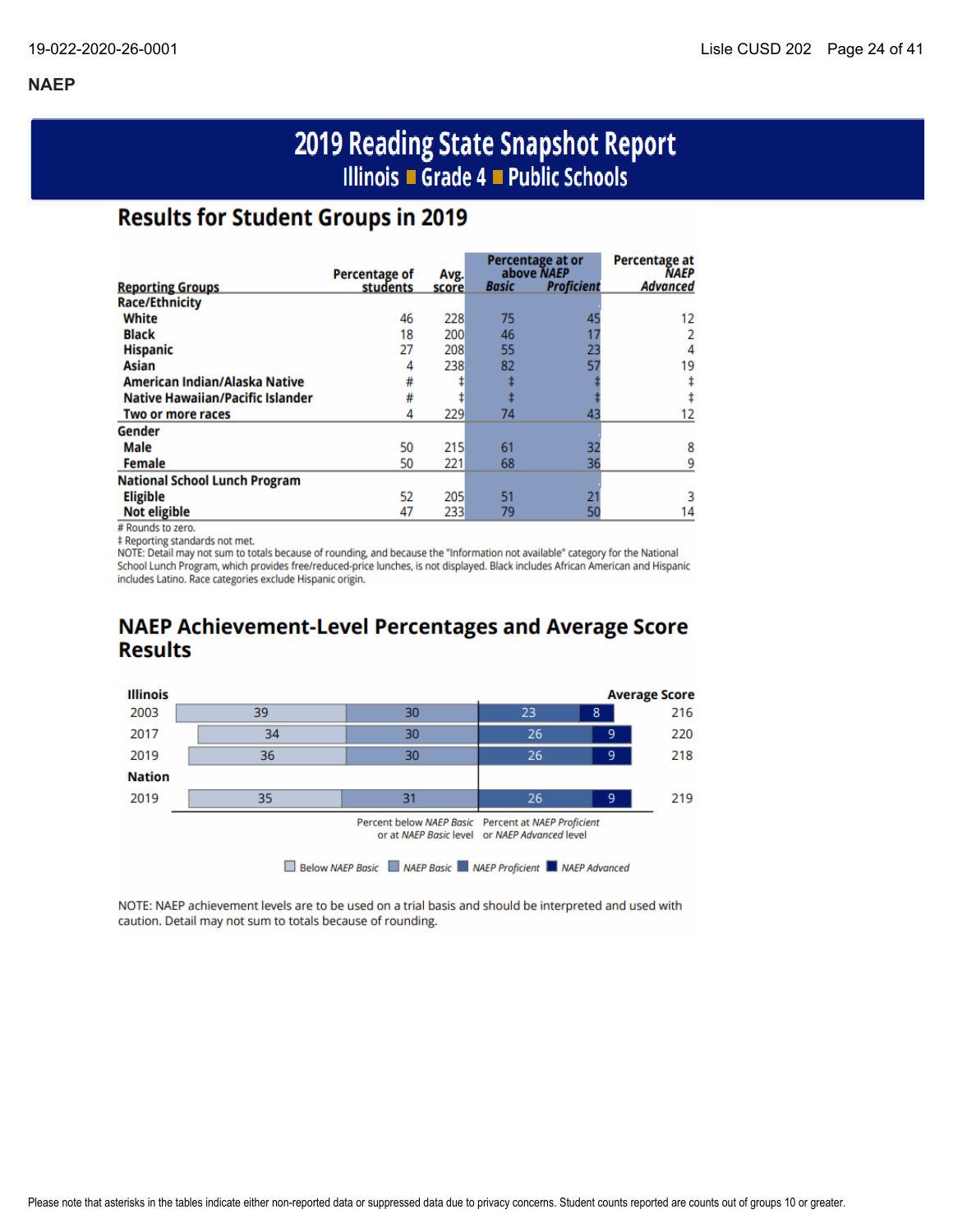# 2019 Reading State Snapshot Report Illinois ■ Grade 8 ■ Public Schools

# **Results for Student Groups in 2019**

|                                         |                                  |       |              | Percentage at or                | Percentage at           |
|-----------------------------------------|----------------------------------|-------|--------------|---------------------------------|-------------------------|
|                                         | <b>Percentage of</b><br>students | Avg.  | <b>Basic</b> | above NAEP<br><b>Proficient</b> | NAEP<br><b>Advanced</b> |
| <b>Reporting Groups</b>                 |                                  | score |              |                                 |                         |
| <b>Race/Ethnicity</b>                   |                                  |       |              |                                 |                         |
| White                                   | 48                               | 274   | 82           | 45                              | 6                       |
| <b>Black</b>                            | 18                               | 246   | 56           |                                 |                         |
| <b>Hispanic</b>                         | 25                               | 255   | 66           | 25                              |                         |
| Asian                                   | 6                                | 290   | 90           | 66                              | 15                      |
| American Indian/Alaska Native           | #                                |       |              |                                 |                         |
| <b>Native Hawaiian/Pacific Islander</b> | #                                |       |              |                                 |                         |
| Two or more races                       | 3                                | 263   | 72           | 32                              |                         |
| Gender                                  |                                  |       |              |                                 |                         |
| <b>Male</b>                             | 51                               | 260   | 69           | 32                              |                         |
| <b>Female</b>                           | 49                               | 269   | 78           | 40                              |                         |
| <b>National School Lunch Program</b>    |                                  |       |              |                                 |                         |
| <b>Eligible</b>                         | 50                               | 251   | 62           |                                 |                         |
| <b>Not eligible</b>                     | 50                               | 278   | 85           | 50                              |                         |

# Rounds to zero.

# Reporting standards not met.

NOTE: Detail may not sum to totals because of rounding, and because the "Information not available" category for the National School Lunch Program, which provides free/reduced-price lunches, is not displayed. Black includes African American and Hispanic includes Latino. Race categories exclude Hispanic origin.

# **NAEP Achievement-Level Percentages and Average Score Results**



\* Significantly different ( $p < .05$ ) from state's results in 2019. Significance tests were performed using unrounded numbers.

NOTE: NAEP achievement levels are to be used on a trial basis and should be interpreted and used with caution. Detail may not sum to totals because of rounding.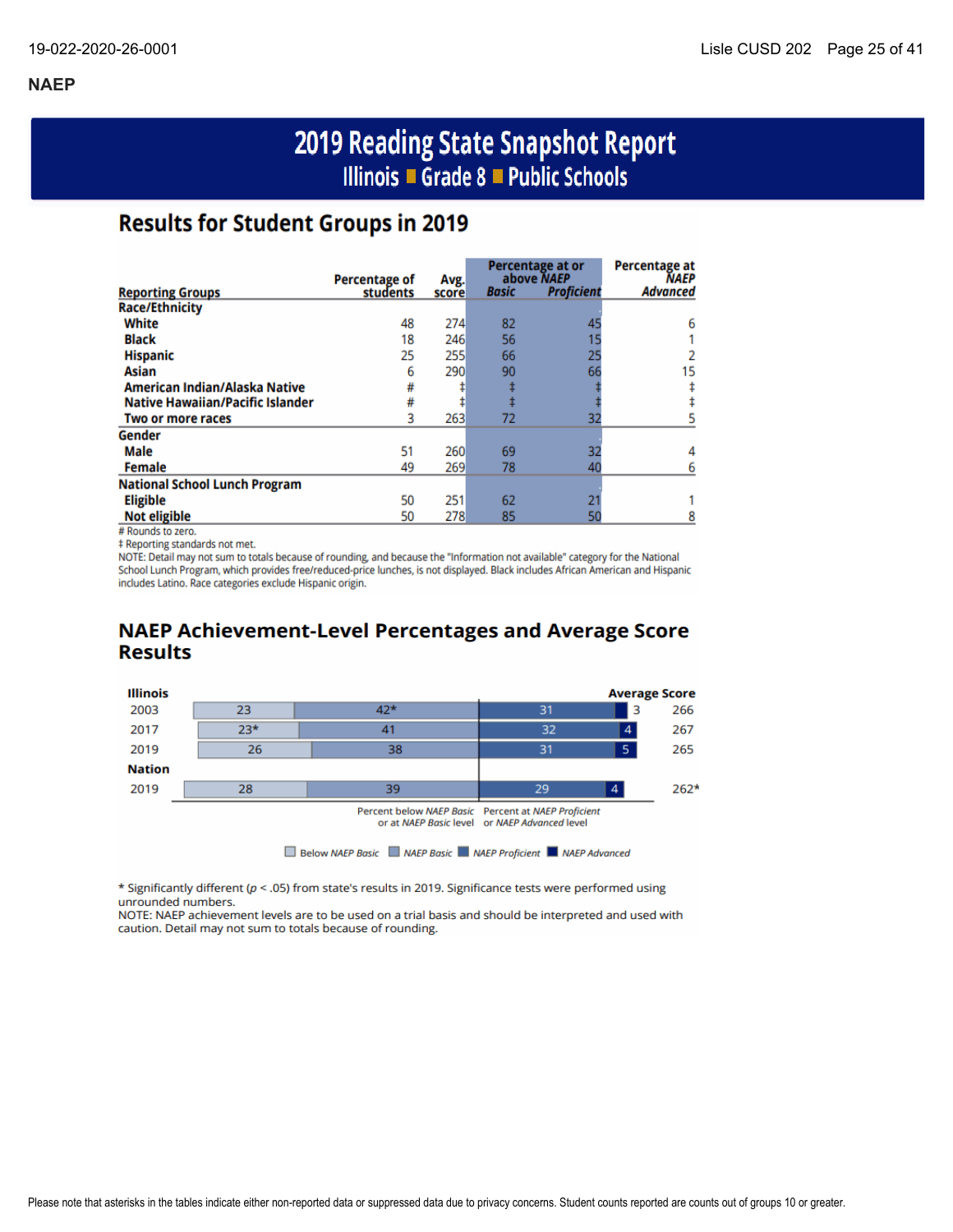# **National Center for Education Statistics**

2019 Reading Grades 4 and 8 Assessment Report Cards: Summary Data Tables for National and State Sample Sizes, Participation Rates, Proportions of SD and ELL Students Identified, and Types of Accommodations

Table A-11. Inclusion rate and standard error (SE) in NAEP reading for fourth- and eighth-grade public school students with disabilities (SD) and English language learners (ELL), as a percentage of identified SD or ELL students, by state/jurisdiction: 2019

|                    |                |    |                |              | Percentage of identified SD or ELL students |           |                |           |  |
|--------------------|----------------|----|----------------|--------------|---------------------------------------------|-----------|----------------|-----------|--|
|                    |                |    | Grade 4        |              |                                             |           | Grade 8        |           |  |
|                    | <b>SD</b>      |    |                |              | SD                                          |           |                |           |  |
| State/jurisdiction | Inclusion rate | SE | Inclusion rate | SE           | Inclusion rate                              | <b>SE</b> | Inclusion rate | <b>SE</b> |  |
| Illinois           | 91             |    | 96             | $.0^{\circ}$ | ŌŔ<br>JU                                    |           | 94             | 1.6       |  |

† Not applicable. Standard error estimate cannot be accurately determined.

± Reporting standards not met. Sample size insufficient to permit a reliable estimate.

<sup>1</sup> The state/jurisdiction's inclusion rate is higher than or not significantly different from the National Assessment Governing Board goal of 85 percent.

<sup>2</sup> Department of Defense Education Activity (overseas and domestic schools).

NOTE: Beginning with the 2017 assessment, NAEP reading results are from a digitally based assessment; prior to 2017, results were from a paper-and-pencil based assessment. SD includes students identified as having an Individualized Education Program but excludes other students protected under Section 504 of the Rehabilitation Act of 1973.

SOURCE: U.S. Department of Education, Institute of Education Sciences, National Center for Education Statistics, National Assessment of Educational Progress (NAEP), 2019 Reading Assessment.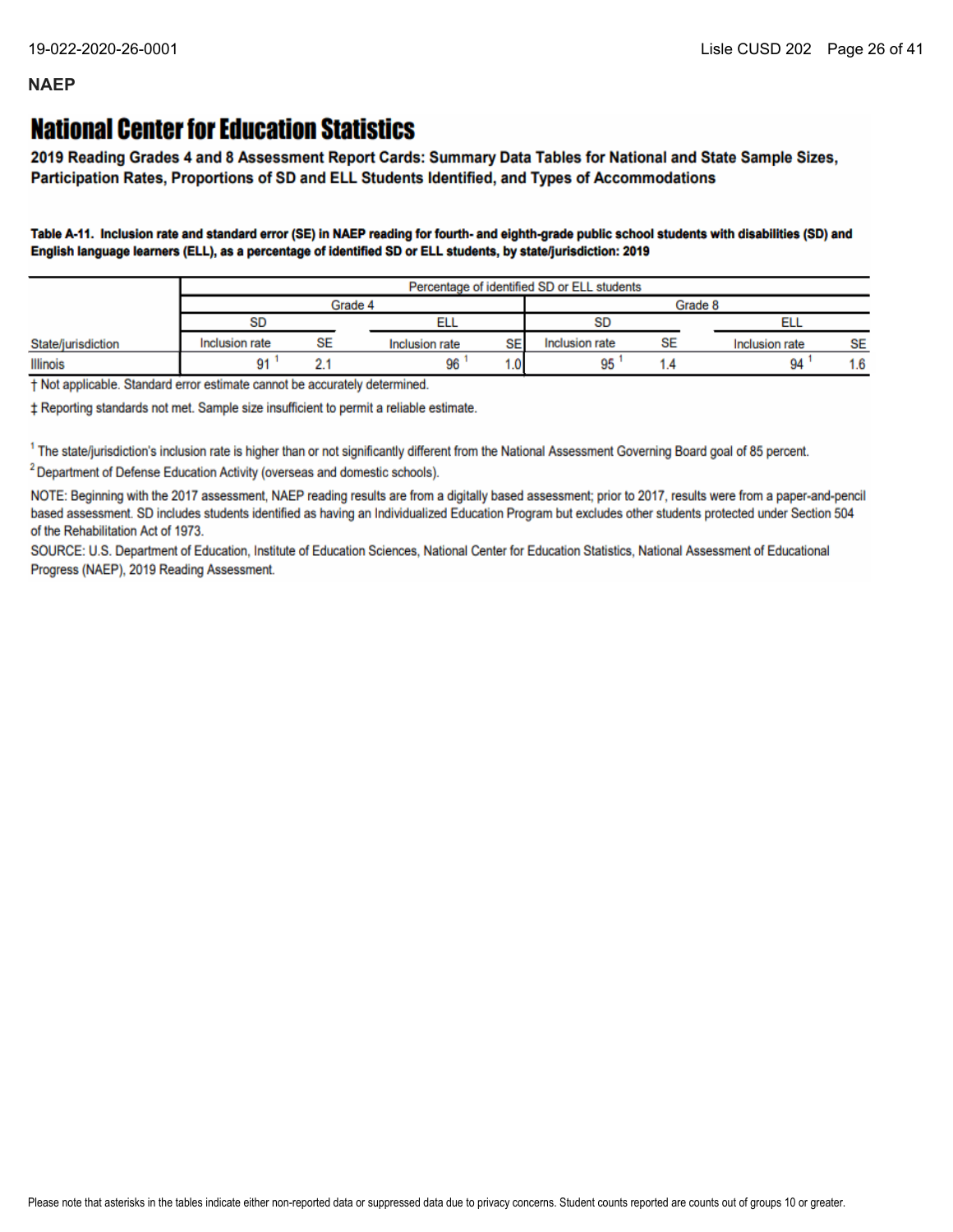### **2019 IL Gr 4 Math - Students with Disabilities**

Percentage below Basic, percentage at Basic, percentage at Proficient and percentage at Advanced for grade 4 mathematics, by Disability status of student, including those with 504 plan [IEP] for jurisdiction: 2019 2019, Illinois



IEP NOTE: The category "students with disabilities" includes students identified as having either an Individualized Education Program (IEP) or protection under Section 504 of the Rehabilitation Act of 1973.

NOTE: Some apparent differences between estimates may not be statistically significant.

SOURCE: U.S. Department of Education, Institute of Education Sciences, National Center for Education Statistics, National Assessment of Educational Progress (NAEP), 2019 Mathematics Assessment.

### **2019 IL Gr 8 Math - Students with Disabilities**

Percentage below Basic, percentage at Basic, percentage at Proficient and percentage at Advanced for grade 8 mathematics, by Disability status of student, including those with 504 plan [IEP] for jurisdiction: 2019 2019, Illinois



# Rounds to zero.

IEP NOTE: The category "students with disabilities" includes students identified as having either an Individualized Education Program (IEP) or protection under Section 504 of the Rehabilitation Act of 1973.

NOTE: Some apparent differences between estimates may not be statistically significant.

SOURCE: U.S. Department of Education, Institute of Education Sciences, National Center for Education Statistics, National Assessment of Educational Progress (NAEP), 2019 Mathematics Assessment.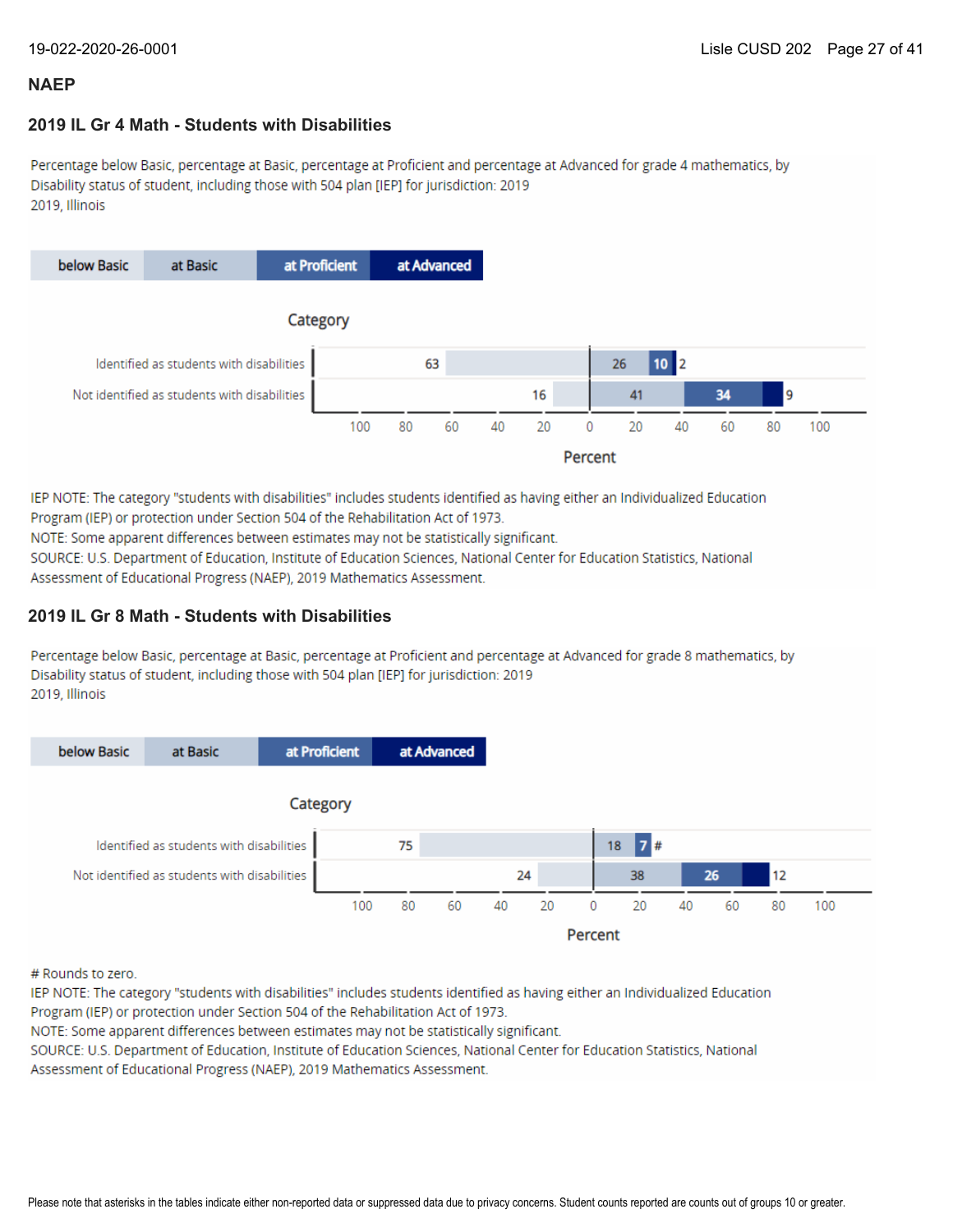### **2019 IL Gr 4 Reading - Students with Disabilities**

Percentage below Basic, percentage at Basic, percentage at Proficient and percentage at Advanced for grade 4 reading, by Disability status of student, including those with 504 plan [IEP] for jurisdiction: 2019 2019, Illinois



IEP NOTE: The category "students with disabilities" includes students identified as having either an Individualized Education Program (IEP) or protection under Section 504 of the Rehabilitation Act of 1973.

NOTE: Some apparent differences between estimates may not be statistically significant.

SOURCE: U.S. Department of Education, Institute of Education Sciences, National Center for Education Statistics, National Assessment of Educational Progress (NAEP), 2019 Reading Assessment.

### **2019 IL Gr 8 Reading - Students with Disabilities**

Percentage below Basic, percentage at Basic, percentage at Proficient and percentage at Advanced for grade 8 reading, by Disability status of student, including those with 504 plan [IEP] for jurisdiction: 2019 2019. Illinois



# Rounds to zero.

IEP NOTE: The category "students with disabilities" includes students identified as having either an Individualized Education Program (IEP) or protection under Section 504 of the Rehabilitation Act of 1973.

NOTE: Some apparent differences between estimates may not be statistically significant.

SOURCE: U.S. Department of Education, Institute of Education Sciences, National Center for Education Statistics, National Assessment of Educational Progress (NAEP), 2019 Reading Assessment.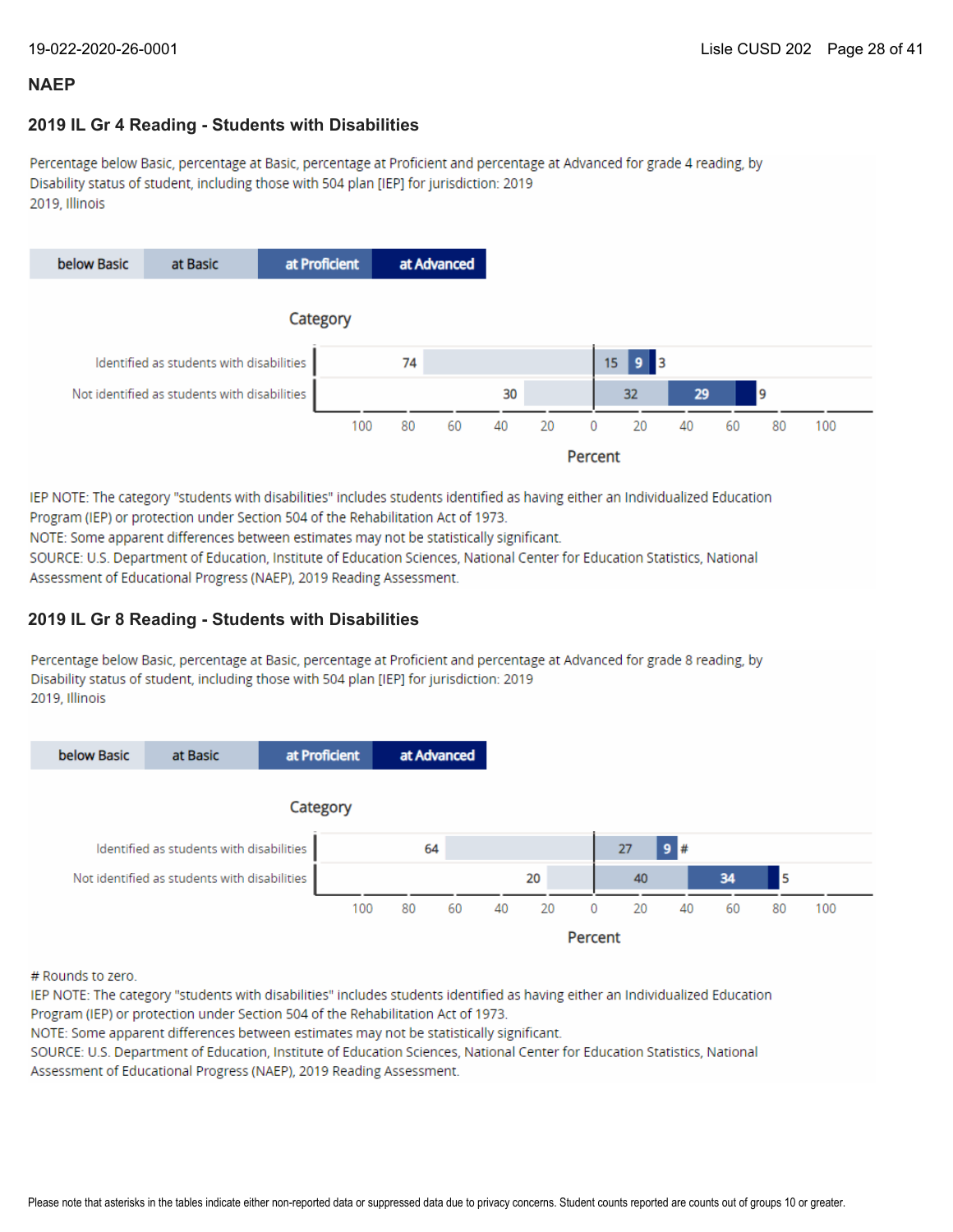### **2019 IL Gr 4 Math - English Learners**

Percentage below Basic, percentage at Basic, percentage at Proficient and percentage at Advanced for grade 4 mathematics, by Status as English Language Learner, 2 categories [LEP] for jurisdiction: 2019 2019. Illinois



NOTE: Some apparent differences between estimates may not be statistically significant.

SOURCE: U.S. Department of Education, Institute of Education Sciences, National Center for Education Statistics, National Assessment of Educational Progress (NAEP), 2019 Mathematics Assessment.

### **2019 IL Gr 8 Math - English Learners**

Percentage below Basic, percentage at Basic, percentage at Proficient and percentage at Advanced for grade 8 mathematics, by Status as English Language Learner, 2 categories [LEP] for jurisdiction: 2019 2019. Illinois



# Rounds to zero.

NOTE: Some apparent differences between estimates may not be statistically significant.

SOURCE: U.S. Department of Education, Institute of Education Sciences, National Center for Education Statistics, National Assessment of Educational Progress (NAEP), 2019 Mathematics Assessment.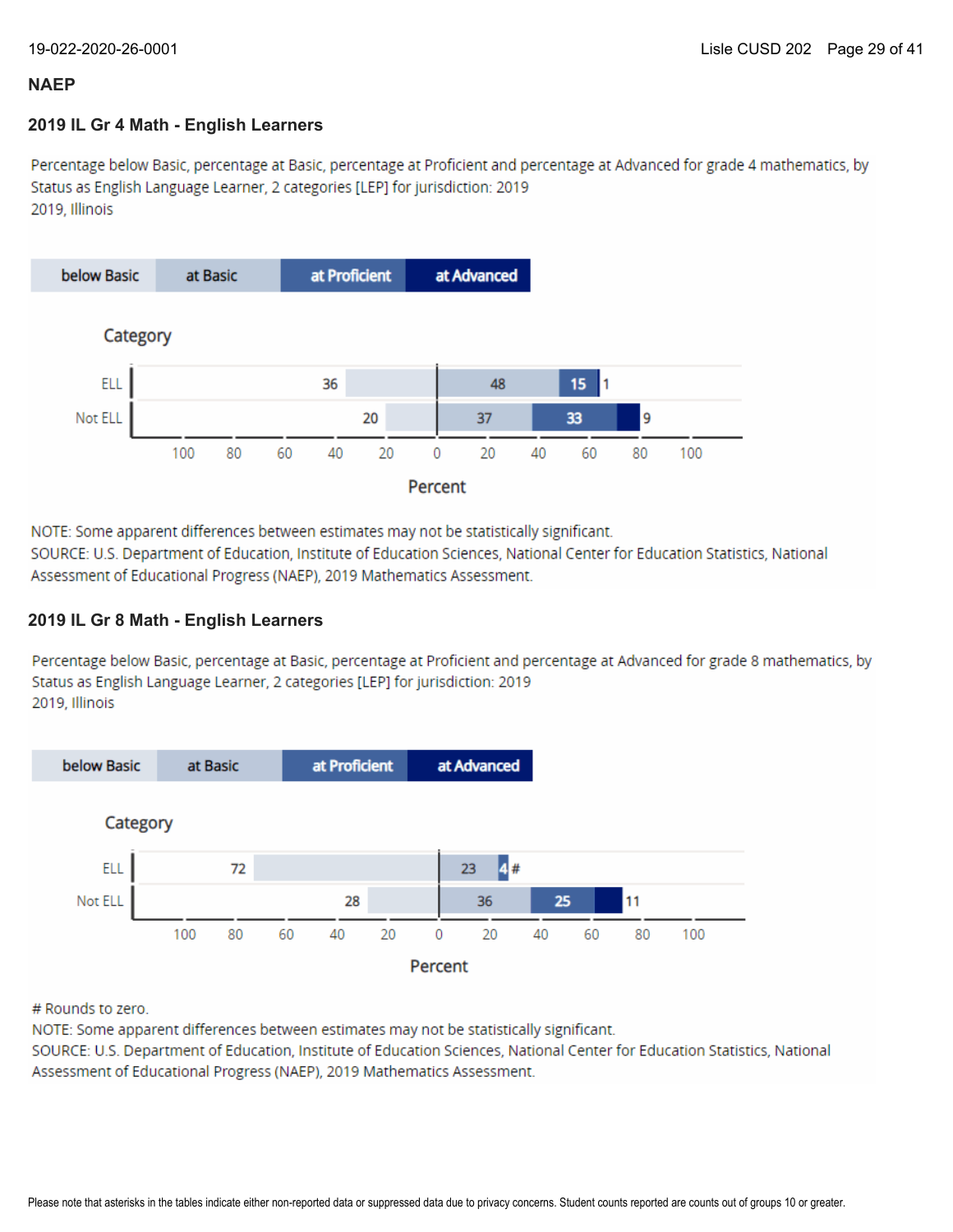### **2019 IL Gr 4 Reading - English Learners**

Percentage below Basic, percentage at Basic, percentage at Proficient and percentage at Advanced for grade 4 reading, by Status as English Language Learner, 2 categories [LEP] for jurisdiction: 2019 2019, Illinois



NOTE: Some apparent differences between estimates may not be statistically significant.

SOURCE: U.S. Department of Education, Institute of Education Sciences, National Center for Education Statistics, National Assessment of Educational Progress (NAEP), 2019 Reading Assessment.

### **2019 IL Gr 8 Reading - English Learners**

Percentage below Basic, percentage at Basic, percentage at Proficient and percentage at Advanced for grade 8 reading, by Status as English Language Learner, 2 categories [LEP] for jurisdiction: 2019 2019, Illinois



# Rounds to zero.

NOTE: Some apparent differences between estimates may not be statistically significant.

SOURCE: U.S. Department of Education, Institute of Education Sciences, National Center for Education Statistics, National Assessment of Educational Progress (NAEP), 2019 Reading Assessment.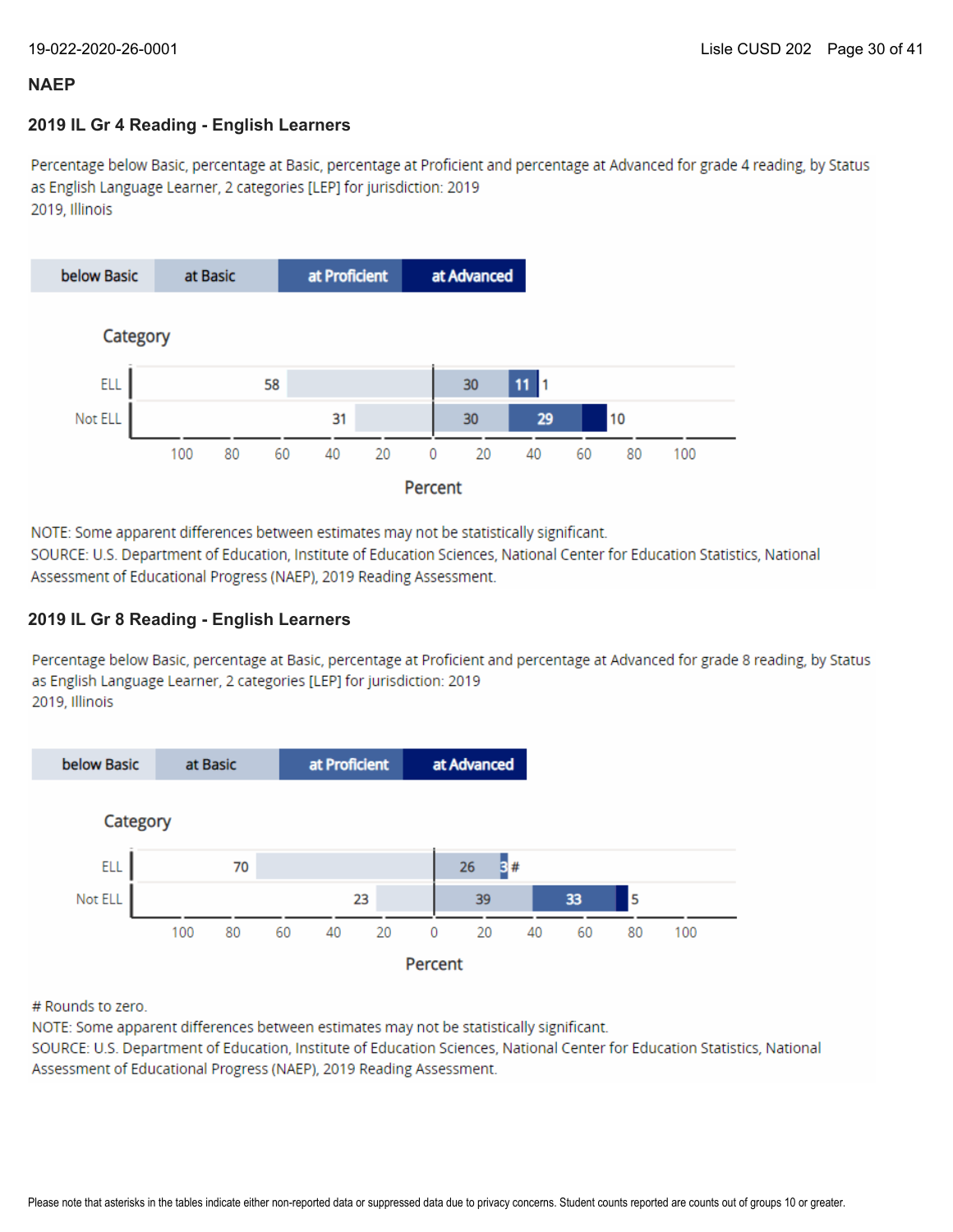The National Assessment of Educational Progress is a nationally representative and continuing assessment have been conducted periodically in reading, mathematics, science writing, U.S. history, civics, geography, and the arts.

NAEP does not provide scores for individual students or schools; instead, it offers results regarding subject-matter achievement, instructional experiences, and school environment for populations of students and sub-groups of those populations. NAEP results are based on a sample of student populations of interest.

Additional information regarding NAEP results can be found here:

- **Mathematics** 
	- o 2019 Grade 4 <u><https://www.isbe.net/Documents/naep-2019-math-snap-4.pdf></u>
	- o 2019 Grade 8 <u><https://www.isbe.net/Documents/naep-2019-math-snap-8.pdf></u>
	- o 2019 State Report Grades 4 and 8 <https://www.isbe.net/Documents/naep-2019-math-state-4-8.pdf>
	- o 2019 NAEP Inclusion Rates [https://www.nationsreportcard.gov/mathematics/supportive\\_files/2019\\_technical\\_appendix\\_math.pdf](https://www.nationsreportcard.gov/mathematics/supportive_files/2019_technical_appendix_math.pdf)
- **Reading** 
	- o 2019 Grade 4 <u><https://www.isbe.net/Documents/naep-2019-read-snap-4.pdf></u>
	- o 2019 Grade 8 <u><https://www.isbe.net/Documents/naep-2019-read-snap-8.pdf></u>
	- o 2019 State Report Grades 4 and 8 <https://www.isbe.net/Documents/naep-2019-read-state-4-8.pdf>
	- o 2019 NAEP Inclusion Rates [https://www.nationsreportcard.gov/reading/supportive\\_files/2019\\_technical\\_appendix\\_reading.pdf](https://www.nationsreportcard.gov/reading/supportive_files/2019_technical_appendix_reading.pdf)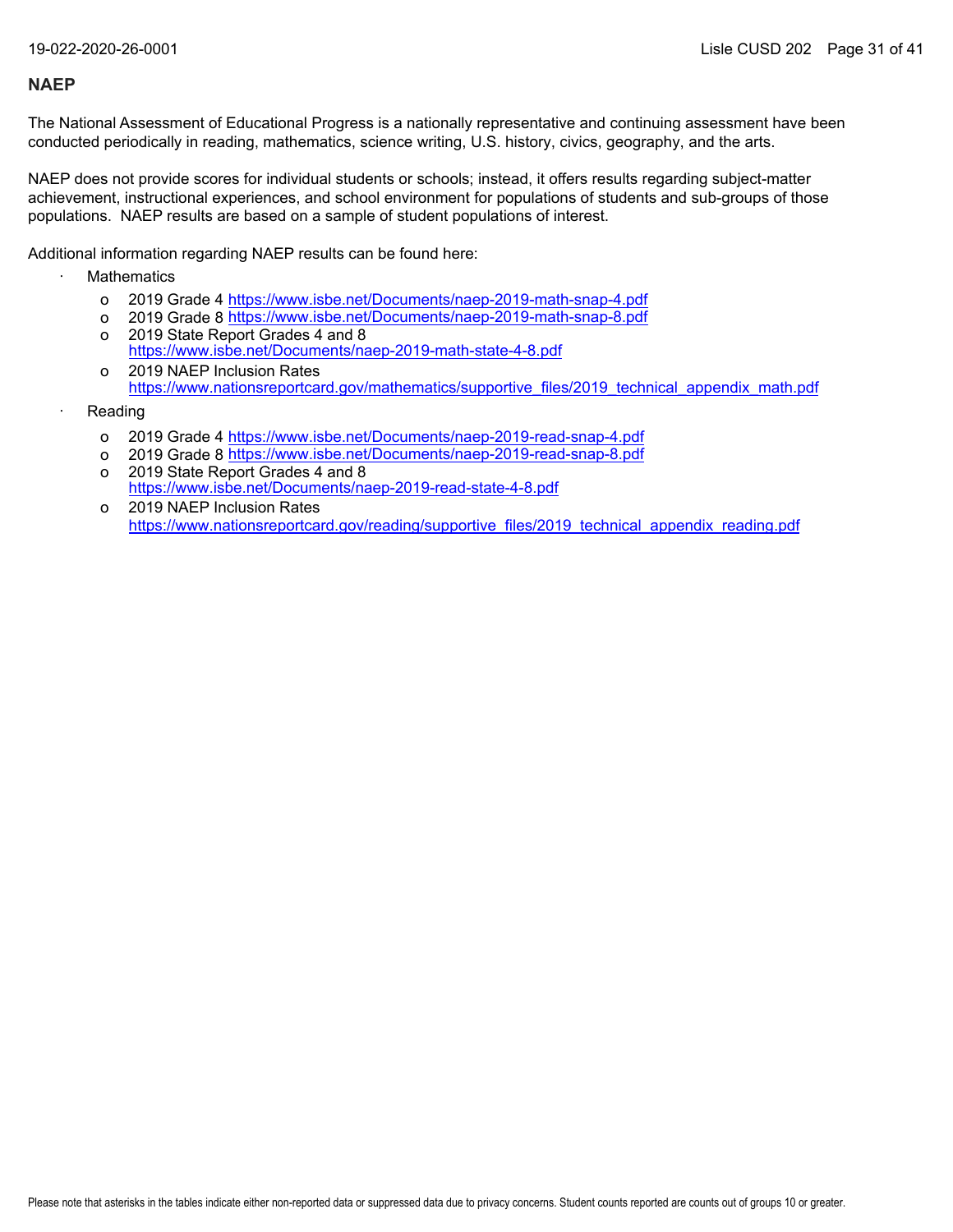### **CIVIL RIGHTS DATA COLLECTION - 2017-18 SCHOOL YEAR**

Data from the Civil Rights Data Collection comes directly from the U.S. Department of Education (ED). ED collects the data directly from ISBE and school districts and releases the information on a two to three-year delay.

ISBE also collects some of these data elements from districts and reports the results in the year it was collected. Current year data forin-school suspensions, out-of-school suspensions, and expulsions is reported by ISBE in a separate report on <u>www.isbe.net</u> . Current year data for chronic absenteeism can be found in the Students section of the Report Card. Current year data for accelerated coursework can be found in the Academic Performance section of the Report Card. Please note data may not match due to differences in data collection methods.

| <b>CRDC - IN-SCHOOL</b><br><b>SUSPENSIONS</b> |      |                 | <b>CRDC - OUT-OF-SCHOOL</b><br><b>SUSPENSIONS</b> |                 | <b>CRDC - EXPULSIONS</b> |
|-----------------------------------------------|------|-----------------|---------------------------------------------------|-----------------|--------------------------|
| District                                      | 3.3% | <b>District</b> | $0.5\%$                                           | <b>District</b> | 0.1%                     |
| State                                         | 5.1% | <b>State</b>    | $3.5\%$                                           | <b>State</b>    | 0.1%                     |

| <b>CRDC - SCHOOL-RELATED</b><br><b>ARRESTS</b> |         |  |  |  |  |
|------------------------------------------------|---------|--|--|--|--|
| <b>District</b>                                | $0.1\%$ |  |  |  |  |
| $0.1\%$<br><b>State</b>                        |         |  |  |  |  |

| TED     |                 | <b>CRDC - REFERRAL TO</b><br><b>LAW ENFORCEMENT</b> | <b>CRDC - CHRONIC</b><br><b>ABSENTEEISM</b> |       |  |
|---------|-----------------|-----------------------------------------------------|---------------------------------------------|-------|--|
| $0.1\%$ | <b>District</b> | 0.1%                                                | <b>District</b>                             | 11.7% |  |
| $0.1\%$ | <b>State</b>    | 0.7%                                                |                                             | 16.3% |  |

| <b>CRDC - INCIDENTS</b><br><b>OF VIOLENCE</b> |      |  |  |
|-----------------------------------------------|------|--|--|
| Rate of<br>Incidents of<br><b>Violence</b>    |      |  |  |
| <b>District</b>                               | 0.7% |  |  |
| <b>State</b>                                  | 2.2% |  |  |

| <b>CRDC - INCIDENTS OF VIOLENCE - FIREARM AND HOMICIDE</b> |                |          |  |  |  |  |
|------------------------------------------------------------|----------------|----------|--|--|--|--|
|                                                            | <b>Firearm</b> | Homicide |  |  |  |  |
| Schools in the                                             |                |          |  |  |  |  |
| District with                                              |                |          |  |  |  |  |
| Incidents of Violence                                      |                |          |  |  |  |  |
| Schools in the                                             | 153            | 5        |  |  |  |  |
| <b>State with</b>                                          |                |          |  |  |  |  |
| Incidents of Violence                                      |                |          |  |  |  |  |

Please note that at the school level, these metrics are displayed as a yes or no indicator. However, at the district and state level, these metrics are displayed as a count.

| <b>CRDC - NUMBER AND PERCENT</b><br><b>ENROLLED IN PRESCHOOL</b> |        |  |  |  |
|------------------------------------------------------------------|--------|--|--|--|
| <b>District</b>                                                  | 47     |  |  |  |
|                                                                  | 3.2%   |  |  |  |
| <b>State</b>                                                     | 78.272 |  |  |  |
|                                                                  | 3.9%   |  |  |  |

|     | CRDC - ADVANCED PLACEMENT COURSE WORK |                                |         |                                  |         |                                |         |  |  |  |
|-----|---------------------------------------|--------------------------------|---------|----------------------------------|---------|--------------------------------|---------|--|--|--|
|     |                                       | <b>ADVANCED PLACEMENT (AP)</b> |         | INTERNATIONAL BACCALAUREATE (IB) |         |                                |         |  |  |  |
|     |                                       | <b>COURSE WORK</b>             |         | <b>COURSE WORK</b>               |         | <b>DUAL CREDIT COURSE WORK</b> |         |  |  |  |
|     |                                       | Number                         | Percent | <b>Number</b>                    | Percent | <b>Number</b>                  | Percent |  |  |  |
| All |                                       |                                |         |                                  |         |                                |         |  |  |  |
|     | <b>District</b>                       | 125                            | 8.6%    |                                  | 0.0%    |                                | 0.0%    |  |  |  |
|     | <b>State</b>                          | 143.753                        | 7.2%    | 5.004                            | 0.3%    | 65.736                         | 3.3%    |  |  |  |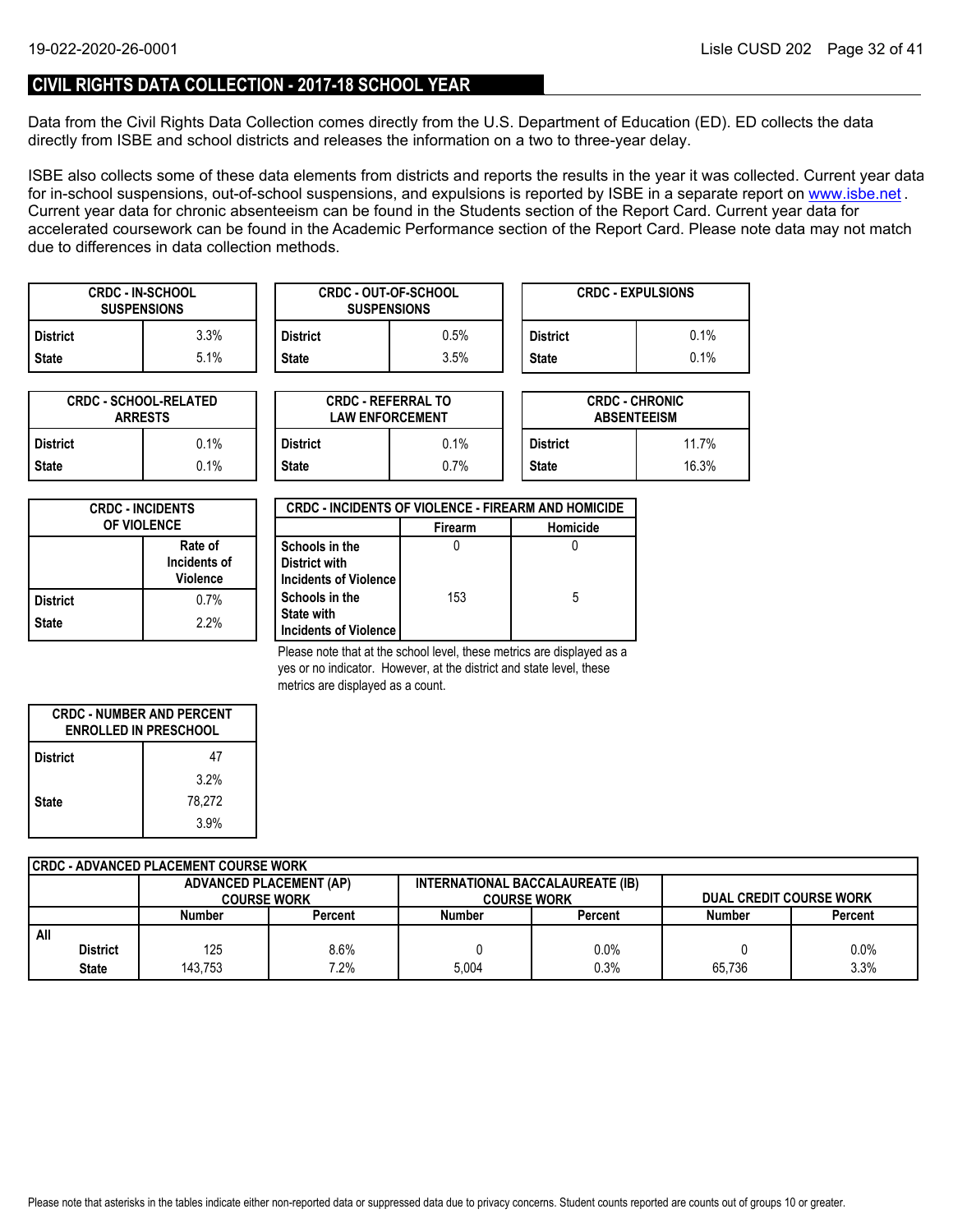# RACE/ETHNICITY AND DISABILITY CATEGORY FOR STUDENTS WITH IEPS

### **Percent of Students with IEPs by Race / Ethnicity**

|             |                    | White    | <b>Black</b> | <b>Hispanic</b> | Asian   | <b>Native</b><br><b>Hawaiian</b> | <b>Native</b><br><b>American</b> | Two or More<br>Races |
|-------------|--------------------|----------|--------------|-----------------|---------|----------------------------------|----------------------------------|----------------------|
|             | All Students       | 62.5%    | 8.2%         | 16.0%           | $6.0\%$ |                                  | 0.2%                             | 7.0%                 |
| District    | Students with IEPs | $56.6\%$ | 14.5%        | 19.3%           | 2.2%    |                                  | 0.4%                             | 7.0%                 |
| All Peer    | All Students       | 60.2%    | 11.5%        | 19.0%           | 4.4%    | 0.1%                             | 0.3%                             | 4.6%                 |
| Districts * | Students with IEPs | 59.4%    | 14.8%        | 18.4%           | 2.2%    | $0.1\%$                          | 0.3%                             | 5.0%                 |
| State       | All Students       | 47.5%    | 16.6%        | 26.6%           | 5.2%    | 0.1%                             | 0.3%                             | 3.8%                 |
|             | Students with IEPs | 46.5%    | 19.7%        | 26.8%           | 2.7%    | 0.1%                             | 0.3%                             | 3.9%                 |

### **Percent of Students with IEPs in Each Disability Category**

|                                     | <b>Percent of All Students</b> |                 | <b>Percent of Students with IEPs</b> |                 |                 |              |
|-------------------------------------|--------------------------------|-----------------|--------------------------------------|-----------------|-----------------|--------------|
|                                     |                                | <b>All Peer</b> |                                      |                 | <b>All Peer</b> |              |
| <b>Disability Category</b>          | <b>District</b>                | Districts*      | <b>State</b>                         | <b>District</b> | Districts*      | <b>State</b> |
| Autism                              | 2.2%                           | 1.4%            | 1.4%                                 | 13.6%           | 8.6%            | 9.6%         |
| Deafness                            |                                | 0.0%            | $0.0\%$                              |                 | 0.1%            | 0.2%         |
| Deaf-Blindness                      |                                | $0.0\%$         | $0.0\%$                              |                 | $0.0\%$         | 0.0%         |
| Developmental Delay                 | 2.3%                           | 2.1%            | 2.0%                                 | 14.5%           | 13.0%           | 13.4%        |
| <b>Emotional Disability</b>         | 1.3%                           | 0.9%            | 0.9%                                 | 8.3%            | 5.7%            | 6.2%         |
| Hearing Impairment                  | 0.1%                           | 0.2%            | 0.1%                                 | $0.4\%$         | 0.9%            | 0.9%         |
| <b>Intellectual Disability</b>      | 0.5%                           | 0.7%            | 0.8%                                 | 3.1%            | 4.5%            | 5.1%         |
| <b>Multiple Disabilities</b>        | 0.4%                           | 0.2%            | 0.2%                                 | 2.2%            | 1.1%            | 1.0%         |
| Orthopedic Impairment               | 0.1%                           | 0.1%            | $0.0\%$                              | 0.4%            | 0.4%            | 0.3%         |
| Other Health Impairment             | 3.1%                           | 2.3%            | 2.0%                                 | 18.9%           | 14.4%           | 13.2%        |
| <b>Specific Learning Disability</b> | 3.5%                           | 5.0%            | 5.1%                                 | 21.5%           | 31.6%           | 33.6%        |
| Speech or Language Impairment       | 2.6%                           | 3.0%            | 2.4%                                 | 16.2%           | 19.0%           | 16.0%        |
| Traumatic Brain Injury              |                                | $0.0\%$         | $0.0\%$                              |                 | 0.2%            | 0.2%         |
| <b>Visual Impairment</b>            | 0.1%                           | 0.1%            | 0.1%                                 | 0.9%            | 0.4%            | 0.3%         |

\*Peer districts are districts of the same type as this district: Elementary School, High School, or Unit District

\*\* Peer districts for Unit Districts do not include Chicago Public Schools

\*\*\* Students who are receiving special education and/or related services via an Individualized Service Plan (ISP) have been removed from all calculations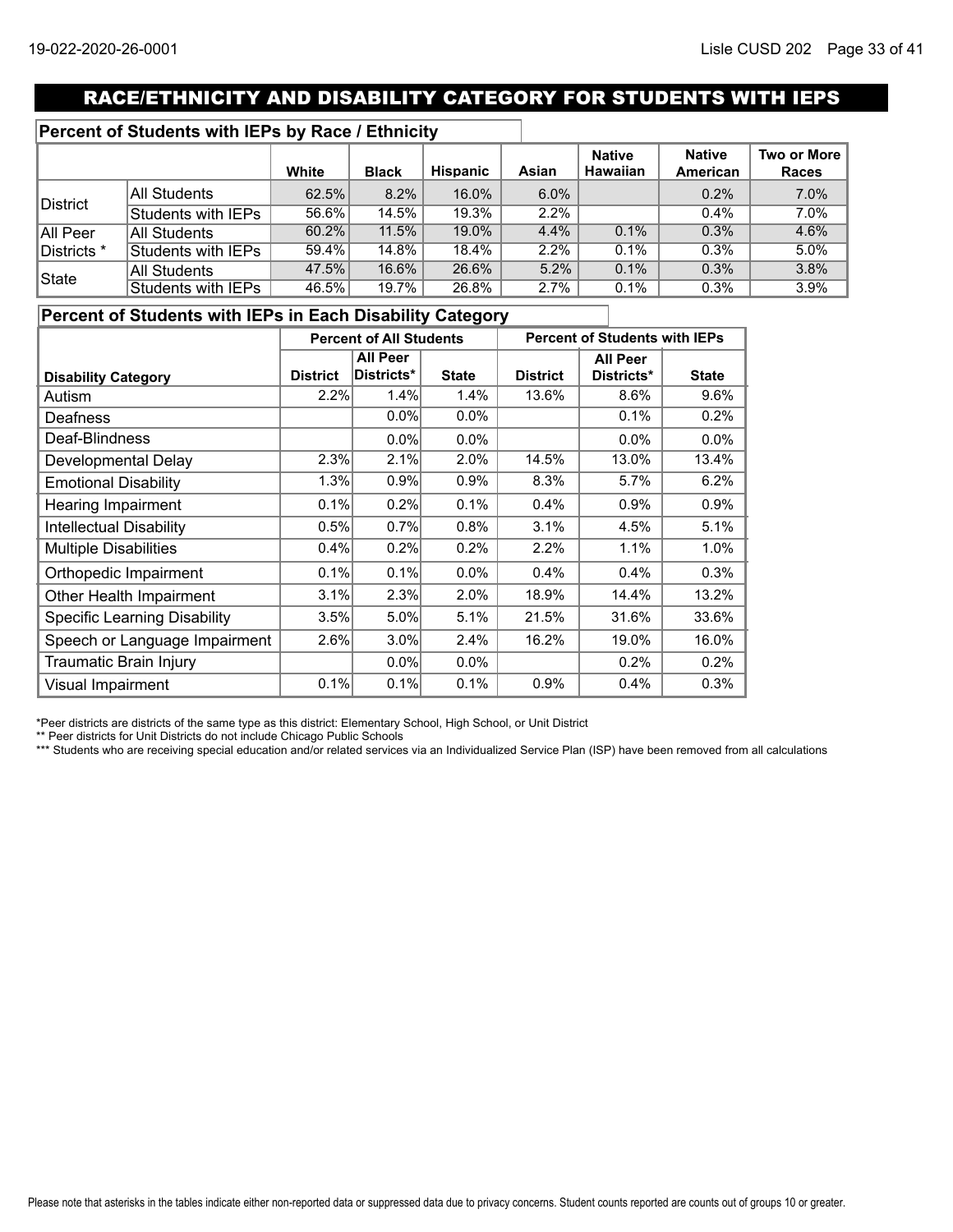# EDUCATIONAL ENVIRONMENTS FOR STUDENTS WITH IEPS

Educational environment refers to the extent to which students with IEPs receive special education and related services in classes or schools with their non-disabled peers. Research has shown that students with IEPs who received their special education and/or related services in the general education environment displayed increased motivation, higher self-esteem, improved communication and socialization skills, and greater academic achievement as compared to students who received their special education and/or related services in a more restrictive, or segregated, environment.

The educational environments in which students with IEPs ages 6-21 receive their special education and/or related services are generally classified into four settings:

- 1. Served inside the general education classroom 80% or more of the day
- 2. Served inside the general education classroom 40% to 79% of the day
- 3. Served inside the general education classroom less than 40% of the day
- 4. Served in separate educational facilities

The following information is provided for students ages 6 through 21.

| <b>Percent of Students with IEPs in Various Educational Environments</b> |                     |                    |                      |                    |                                    |  |  |  |
|--------------------------------------------------------------------------|---------------------|--------------------|----------------------|--------------------|------------------------------------|--|--|--|
|                                                                          |                     | Inside $\geq 80\%$ | <b>Inside 40-79%</b> | Inside $<$ 40 $\%$ | <b>Separate</b><br><b>Facility</b> |  |  |  |
|                                                                          | <b>District</b>     | 67.5%              | 13.5%                | $8.0\%$            | 11.0%                              |  |  |  |
| <b>All Students</b><br>with an IEP                                       | All Peer Districts* | 54.4%              | 26.5%                | 13.0%              | 6.1%                               |  |  |  |
|                                                                          | <b>State</b>        | 53.5%              | 26.7%                | 13.1%              | 6.8%                               |  |  |  |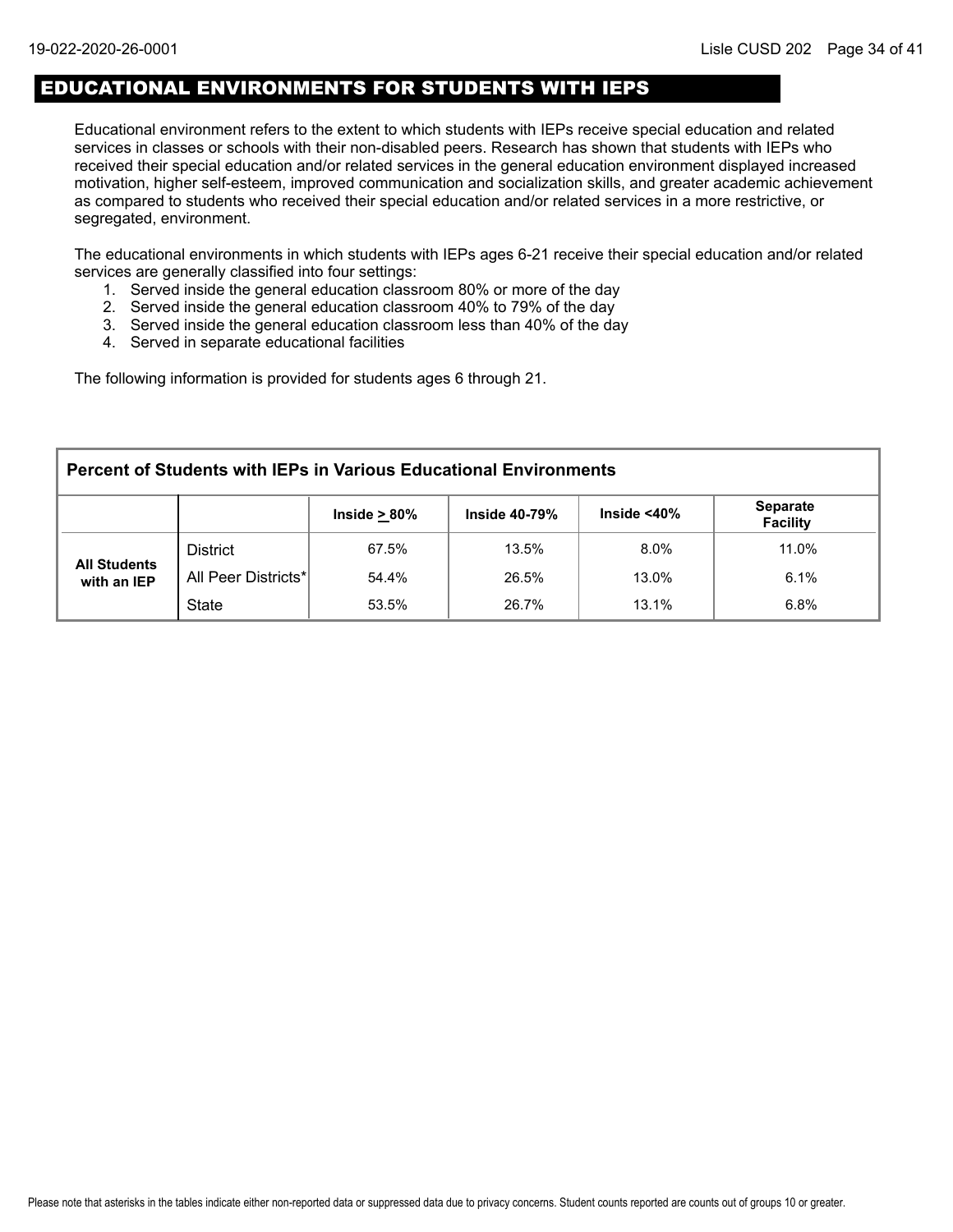| <b>Educational Environments by Race / Ethnicity</b> |                                                        |                    |                      |                |                                    |  |  |
|-----------------------------------------------------|--------------------------------------------------------|--------------------|----------------------|----------------|------------------------------------|--|--|
|                                                     |                                                        | Inside $\geq 80\%$ | <b>Inside 40-79%</b> | Inside $<$ 40% | <b>Separate</b><br><b>Facility</b> |  |  |
| <b>White</b>                                        | <b>District</b>                                        | 70.1%              | 6.8%                 | 6.8%           | 16.2%                              |  |  |
|                                                     | All Peer Districts*                                    | 56.5%              | 26.9%                | 10.7%          | 5.9%                               |  |  |
|                                                     | <b>State</b>                                           | 56.9%              | 25.2%                | 11.1%          | 6.8%                               |  |  |
| <b>Black</b>                                        | <b>District</b>                                        | 56.7%              | 23.3%                | 16.7%          | 3.3%                               |  |  |
|                                                     | All Peer Districts*                                    | 47.0%              | 26.0%                | 18.8%          | 8.2%                               |  |  |
|                                                     | <b>State</b>                                           | 44.8%              | 30.2%                | 16.3%          | 8.7%                               |  |  |
| Hispanic                                            | <b>District</b>                                        | 66.7%              | 22.2%                | 5.6%           | 5.6%                               |  |  |
|                                                     | All Peer Districts*                                    | 53.8%              | 27.1%                | 14.2%          | 4.9%                               |  |  |
|                                                     | <b>State</b>                                           | 54.2%              | 27.4%                | 13.3%          | 5.1%                               |  |  |
| Asian                                               | <b>District</b>                                        | 50.0%              | 25.0%                | 25.0%          | 0.0%                               |  |  |
|                                                     | All Peer Districts*                                    | 55.3%              | 16.9%                | 21.8%          | 6.0%                               |  |  |
|                                                     | <b>State</b>                                           | 54.2%              | 18.9%                | 19.9%          | 7.1%                               |  |  |
| Native Hawaiian                                     | <b>District</b><br>All Peer Districts*<br><b>State</b> | 52.6%<br>52.0%     | 22.1%<br>22.9%       | 16.8%<br>15.2% | 8.4%<br>9.9%                       |  |  |
| Native American                                     | <b>District</b>                                        | 0.0%               | 0.0%                 | 0.0%           | 0.0%                               |  |  |
|                                                     | All Peer Districts*                                    | 52.5%              | 26.6%                | 13.1%          | 7.7%                               |  |  |
|                                                     | <b>State</b>                                           | 52.0%              | 25.8%                | 14.7%          | 7.4%                               |  |  |
| Two or More Races                                   | <b>District</b>                                        | 76.9%              | 23.1%                | 0.0%           | 0.0%                               |  |  |
|                                                     | All Peer Districts*                                    | 53.3%              | 25.0%                | 14.3%          | 7.4%                               |  |  |
|                                                     | <b>State</b>                                           | 53.7%              | 24.1%                | 14.1%          | 8.2%                               |  |  |

\*Peer districts are districts of the same type as this district: Elementary School, High School, or Unit District

\*\* Peer districts for Unit Districts do not inlcude Chicago Public Schools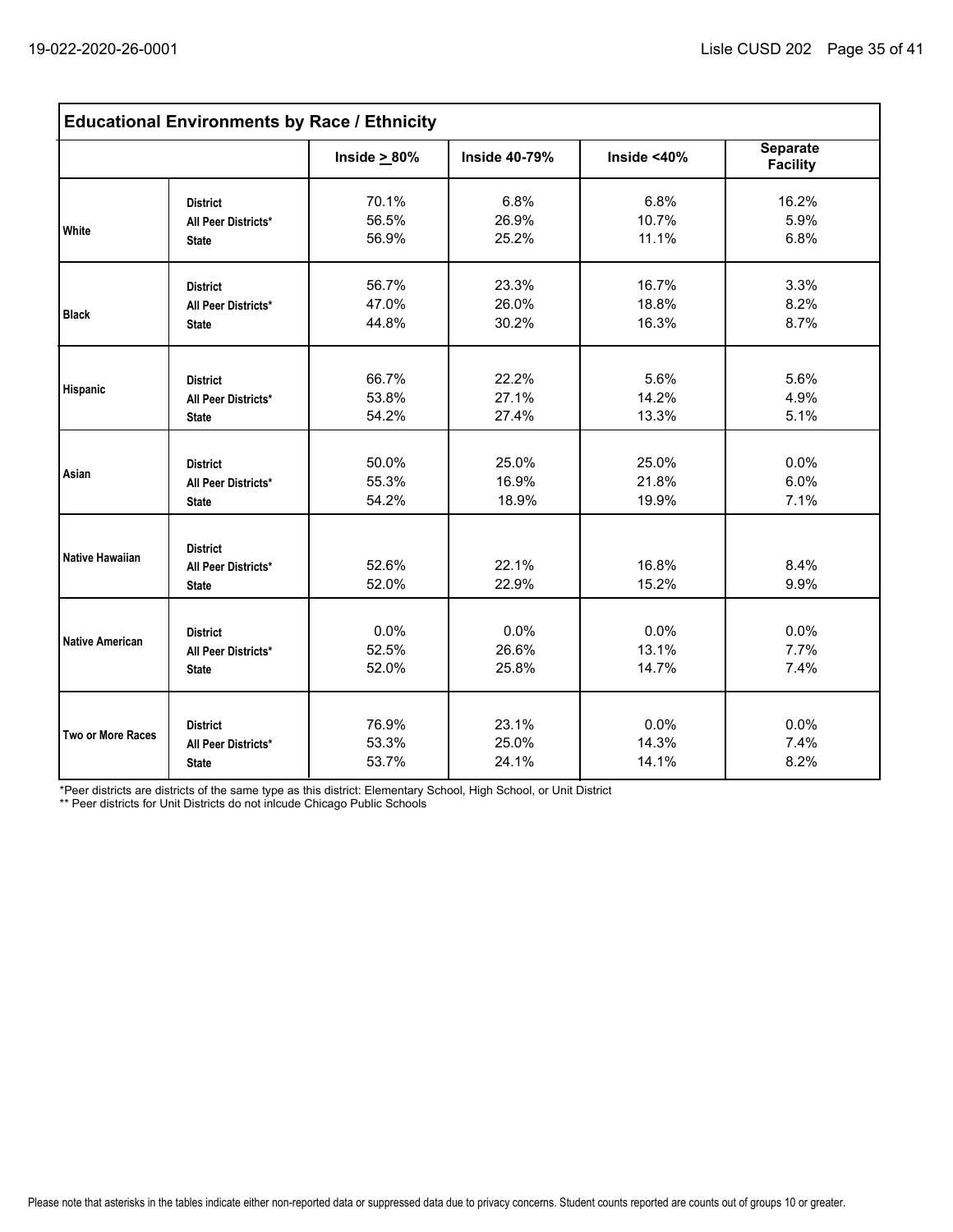| <b>Educational Environments for Students with IEPs for Selected Disabilities</b> |                                                        |                          |                      |                      |                                    |  |  |  |
|----------------------------------------------------------------------------------|--------------------------------------------------------|--------------------------|----------------------|----------------------|------------------------------------|--|--|--|
|                                                                                  |                                                        | Inside $\geq 80\%$       | <b>Inside 40-79%</b> | Inside <40%          | <b>Separate</b><br><b>Facility</b> |  |  |  |
| Autism                                                                           | <b>District</b>                                        | 36.7%                    | 23.3%                | 13.3%                | 26.7%                              |  |  |  |
|                                                                                  | All Peer Districts*                                    | 31.6%                    | 22.5%                | 30.8%                | 15.1%                              |  |  |  |
|                                                                                  | <b>State</b>                                           | 30.0%                    | 22.2%                | 31.4%                | 16.4%                              |  |  |  |
| <b>Emotional Disability</b>                                                      | <b>District</b>                                        | 47.4%                    | 5.3%                 | 0.0%                 | 47.4%                              |  |  |  |
|                                                                                  | All Peer Districts*                                    | 29.6%                    | 19.9%                | 18.2%                | 32.3%                              |  |  |  |
|                                                                                  | <b>State</b>                                           | 34.6%                    | 19.6%                | 14.4%                | 31.3%                              |  |  |  |
| <b>Intellectual Disability</b>                                                   | <b>District</b>                                        | $0.0\%$                  | $0.0\%$              | 100.0%               | 0.0%                               |  |  |  |
|                                                                                  | All Peer Districts*                                    | 3.8%                     | 30.3%                | 53.9%                | 12.0%                              |  |  |  |
|                                                                                  | <b>State</b>                                           | 3.8%                     | 29.5%                | 50.6%                | 16.2%                              |  |  |  |
| <b>Other Health Impairment</b>                                                   | <b>District</b>                                        | 83.7%                    | 9.3%                 | 0.0%                 | 7.0%                               |  |  |  |
|                                                                                  | All Peer Districts*                                    | 54.9%                    | 29.3%                | 10.2%                | 5.6%                               |  |  |  |
|                                                                                  | <b>State</b>                                           | 57.7%                    | 27.8%                | 9.2%                 | 5.3%                               |  |  |  |
| <b>Specific Learning Disability</b>                                              | <b>District</b>                                        | 75.0%                    | 25.0%                | 0.0%                 | 0.0%                               |  |  |  |
|                                                                                  | All Peer Districts*                                    | 54.9%                    | 37.8%                | 6.1%                 | 1.2%                               |  |  |  |
|                                                                                  | <b>State</b>                                           | 55.7%                    | 37.1%                | 6.0%                 | 1.1%                               |  |  |  |
| Speech or Language<br>Impairment                                                 | <b>District</b><br>All Peer Districts*<br><b>State</b> | 100.0%<br>98.1%<br>97.4% | 0.0%<br>1.4%<br>1.9% | 0.0%<br>0.4%<br>0.7% | $0.0\%$<br>0.1%<br>0.1%            |  |  |  |

## **Early Childhood (EC) Educational Environments (ages 3-5)**

Educational environments for children ages 3 through 5 can be generally classified into one of the following settings:

- A. Children attending a regular early childhood program and receives the majority of special education and related services in the regular early childhood program.
- B. Children attending a regular early childhood program and receives the majority of special education and related services in some other location.
- C. Children receiving special education or related services full-time in a separate class/facility.
- D. Children receiving special education or related services full-time in the child's home.
- E. Children receiving special education or related services from a service provider, and who do not attend an early childhood or special education program.

| <b>Percent of Students with IEPs in Various Educational Environments</b> |                                                  |                                                          |                    |      |                |  |  |  |  |  |
|--------------------------------------------------------------------------|--------------------------------------------------|----------------------------------------------------------|--------------------|------|----------------|--|--|--|--|--|
|                                                                          |                                                  | <b>Regular Early Childhood Program</b>                   | <b>Separate</b>    |      | <b>Service</b> |  |  |  |  |  |
|                                                                          | <b>Majority of Services</b><br>Inside EC Program | <b>Majority of Services</b><br><b>Outside EC Program</b> | Class/<br>Facility | Home | Provider       |  |  |  |  |  |
| <b>District</b>                                                          | 46.4                                             | 28.6                                                     | 21.4               | 0.0  | 3.6            |  |  |  |  |  |
| All Peer Districts*                                                      | 42.7                                             | 31.5                                                     | 19.6               | 0.2  | 6.1            |  |  |  |  |  |
| <b>State</b>                                                             | 45.9                                             | 24.8                                                     | 23.3               | 0.2  | 5.7            |  |  |  |  |  |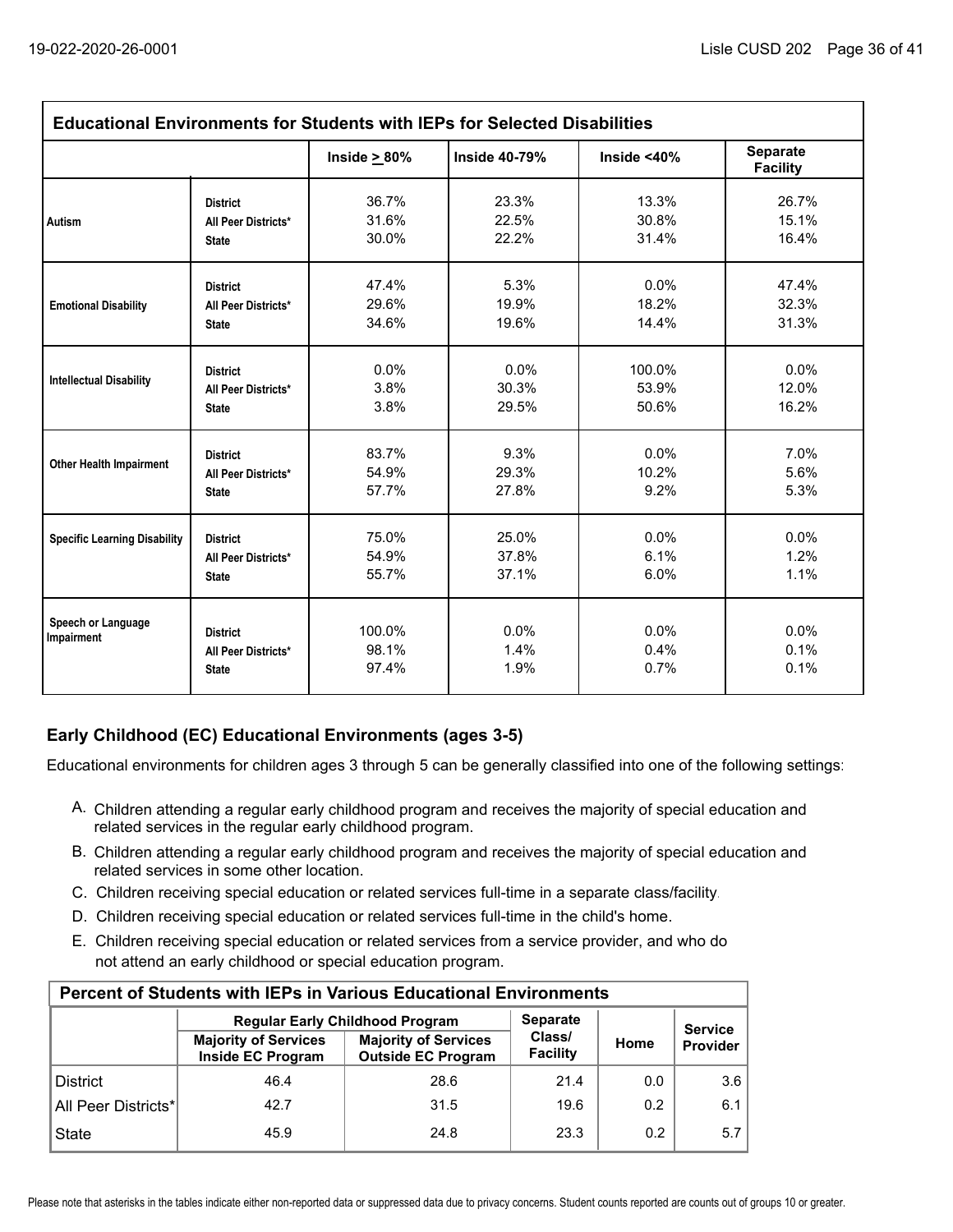| <b>Educational Environments by Race/Ethnicity</b> |                                                         |                                                          |                           |      |                            |  |  |  |
|---------------------------------------------------|---------------------------------------------------------|----------------------------------------------------------|---------------------------|------|----------------------------|--|--|--|
|                                                   | <b>Regular Early Childhood Program</b>                  | <b>Separate</b>                                          |                           |      |                            |  |  |  |
|                                                   | <b>Majority of Services</b><br><b>Inside EC Program</b> | <b>Majority of Services</b><br><b>Outside EC Program</b> | Class/<br><b>Facility</b> | Home | <b>Service</b><br>Provider |  |  |  |
| White                                             |                                                         |                                                          |                           |      |                            |  |  |  |
| <b>District</b>                                   | 41.7%                                                   | 50.0%                                                    | 0.0%                      | 0.0% | 8.3%                       |  |  |  |
| All Peer Districts*                               | 41.6%                                                   | 34.4%                                                    | 16.9%                     | 0.3% | 6.8%                       |  |  |  |
| <b>State</b>                                      | 41.7%                                                   | 30.6%                                                    | 20.1%                     | 0.2% | 7.4%                       |  |  |  |
| <b>Black</b>                                      |                                                         |                                                          |                           |      |                            |  |  |  |
| <b>District</b>                                   | 33.3%                                                   | 0.0%                                                     | 66.7%                     | 0.0% | 0.0%                       |  |  |  |
| All Peer Districts*                               | 40.3%                                                   | 30.8%                                                    | 25.7%                     | 0.2% | 3.0%                       |  |  |  |
| <b>State</b>                                      | 47.4%                                                   | 21.4%                                                    | 28.9%                     | 0.1% | 2.2%                       |  |  |  |
| Hispanic                                          |                                                         |                                                          |                           |      |                            |  |  |  |
| <b>District</b>                                   | 50.0%                                                   | 25.0%                                                    | 25.0%                     | 0.0% | 0.0%                       |  |  |  |
| All Peer Districts*                               | 47.6%                                                   | 24.5%                                                    | 22.1%                     | 0.2% | 5.6%                       |  |  |  |
| <b>State</b>                                      | 54.1%                                                   | 15.8%                                                    | 25.7%                     | 0.1% | 4.2%                       |  |  |  |
| Asian                                             |                                                         |                                                          |                           |      |                            |  |  |  |
| <b>District</b>                                   | 0.0%                                                    | 0.0%                                                     | 100.0%                    | 0.0% | 0.0%                       |  |  |  |
| All Peer Districts*                               | 42.6%                                                   | 17.7%                                                    | 31.5%                     | 0.2% | 8.1%                       |  |  |  |
| <b>State</b>                                      | 46.5%                                                   | 15.2%                                                    | 32.1%                     | 0.2% | 5.9%                       |  |  |  |
| <b>Native Hawaiian</b><br><b>District</b>         |                                                         |                                                          |                           |      |                            |  |  |  |
| All Peer Districts*                               | 46.2%                                                   | 15.4%                                                    | 38.5%                     | 0.0% | 0.0%                       |  |  |  |
| <b>State</b>                                      | 43.8%                                                   | 15.6%                                                    | 40.6%                     | 0.0% | 0.0%                       |  |  |  |
| <b>Native American</b>                            |                                                         |                                                          |                           |      |                            |  |  |  |
| <b>District</b>                                   | 0.0%                                                    | 0.0%                                                     | 100.0%                    | 0.0% | 0.0%                       |  |  |  |
| All Peer Districts*                               | 36.7%                                                   | 32.7%                                                    | 26.5%                     | 0.0% | 4.1%                       |  |  |  |
| <b>State</b>                                      | 41.7%                                                   | 23.3%                                                    | 31.7%                     | 0.8% | 2.5%                       |  |  |  |
| <b>Two or More Races</b>                          |                                                         |                                                          |                           |      |                            |  |  |  |
| <b>District</b>                                   | 100.0%                                                  | 0.0%                                                     | 0.0%                      | 0.0% | 0.0%                       |  |  |  |
| All Peer Districts*                               | 42.7%                                                   | 32.9%                                                    | 19.7%                     | 0.2% | 4.5%                       |  |  |  |
| <b>State</b>                                      | 44.6%                                                   | 28.0%                                                    | 22.8%                     | 0.2% | 4.4%                       |  |  |  |

\*Peer districts are districts of the same type as this district: Elementary, High School , or Unit

\*\* Peer districts for Unit Districts do not include Chicago Public Schools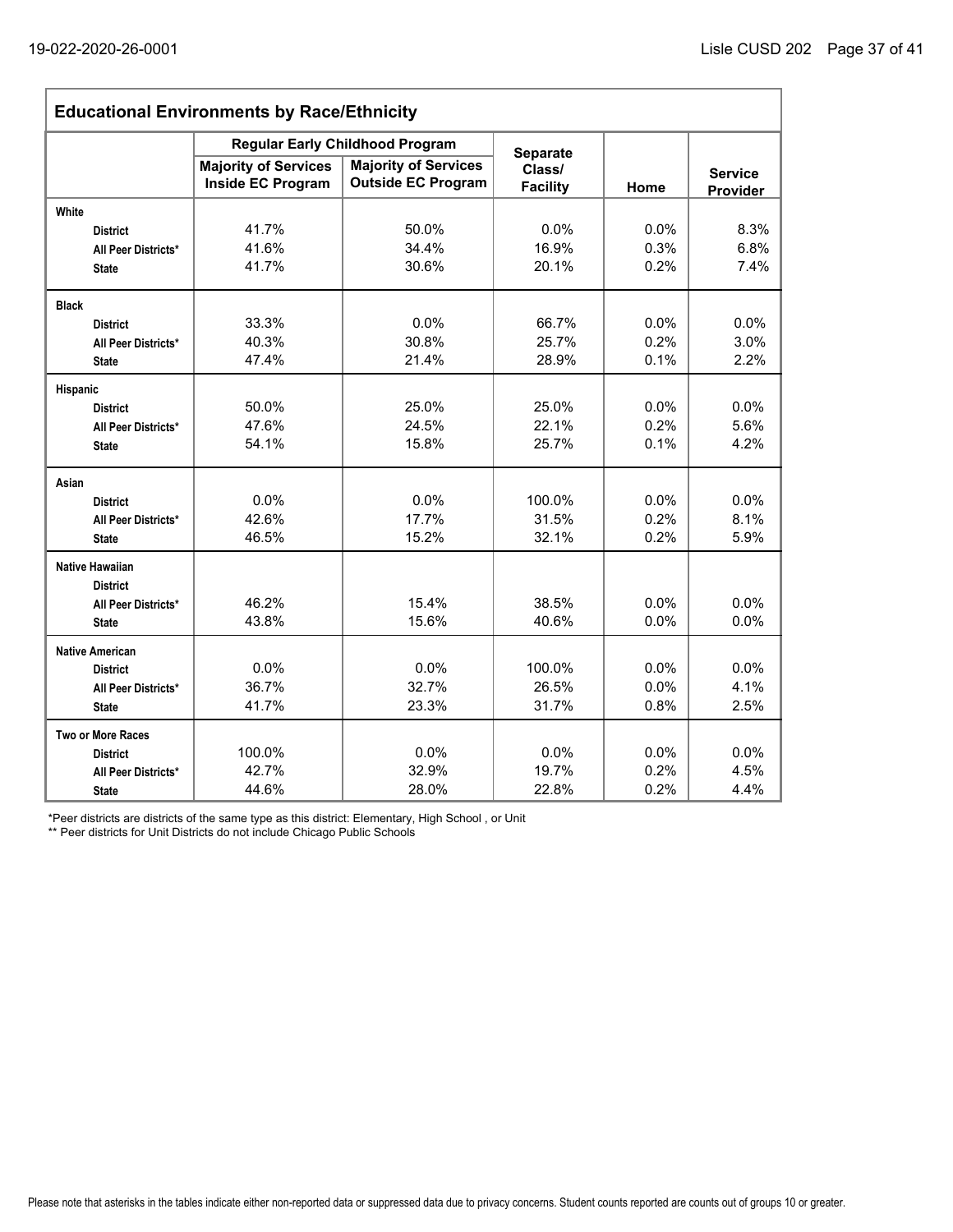$\Gamma$ 

٦

| <b>Educational Environments for Students with IEPs for Selected Disabilities</b> |                                                  |                                                          |                           |      |                            |  |  |  |
|----------------------------------------------------------------------------------|--------------------------------------------------|----------------------------------------------------------|---------------------------|------|----------------------------|--|--|--|
|                                                                                  |                                                  | <b>Regular Early Childhood Program</b>                   | <b>Separate</b>           |      |                            |  |  |  |
|                                                                                  | <b>Majority of Services</b><br>Inside EC Program | <b>Majority of Services</b><br><b>Outside EC Program</b> | Class/<br><b>Facility</b> | Home | <b>Service</b><br>Provider |  |  |  |
| <b>Autism</b>                                                                    |                                                  |                                                          |                           |      |                            |  |  |  |
| <b>District</b>                                                                  | 0.0%                                             | 0.0%                                                     | 100.0%                    | 0.0% | 0.0%                       |  |  |  |
| All Peer Districts*                                                              | 30.0%                                            | 16.7%                                                    | 52.9%                     | 0.0% | 0.3%                       |  |  |  |
| <b>State</b>                                                                     | 30.5%                                            | 13.6%                                                    | 55.3%                     | 0.0% | 0.5%                       |  |  |  |
| <b>Developmental Delay</b>                                                       |                                                  |                                                          |                           |      |                            |  |  |  |
| <b>District</b>                                                                  | 64.3%                                            | 7.1%                                                     | 28.6%                     | 0.0% | 0.0%                       |  |  |  |
| All Peer Districts*                                                              | 48.8%                                            | 19.2%                                                    | 31.4%                     | 0.0% | 0.6%                       |  |  |  |
| <b>State</b>                                                                     | 50.9%                                            | 14.9%                                                    | 33.0%                     | 0.0% | 1.0%                       |  |  |  |
| <b>Emotional Disability</b>                                                      |                                                  |                                                          |                           |      |                            |  |  |  |
| <b>District</b>                                                                  | 0.0%                                             | 0.0%                                                     | 0.0%                      | 0.0% | 0.0%                       |  |  |  |
| All Peer Districts*                                                              | 40.9%                                            | 31.8%                                                    | 27.3%                     | 0.0% | 0.0%                       |  |  |  |
| <b>State</b>                                                                     | 39.6%                                            | 18.9%                                                    | 39.6%                     | 0.0% | 1.9%                       |  |  |  |
| <b>Intellectual Disability</b>                                                   |                                                  |                                                          |                           |      |                            |  |  |  |
| <b>District</b>                                                                  | 0.0%                                             | 0.0%                                                     | 0.0%                      | 0.0% | 0.0%                       |  |  |  |
| All Peer Districts*                                                              | 23.1%                                            | 33.3%                                                    | 43.6%                     | 0.0% | 0.0%                       |  |  |  |
| <b>State</b>                                                                     | 22.9%                                            | 24.3%                                                    | 52.9%                     | 0.0% | 0.0%                       |  |  |  |
| <b>Other Health Impairment</b>                                                   |                                                  |                                                          |                           |      |                            |  |  |  |
| <b>District</b>                                                                  | 0.0%                                             | 0.0%                                                     | 0.0%                      | 0.0% | 0.0%                       |  |  |  |
| All Peer Districts*                                                              | 49.2%                                            | 17.0%                                                    | 30.7%                     | 2.6% | 0.5%                       |  |  |  |
| <b>State</b>                                                                     | 45.1%                                            | 14.0%                                                    | 38.0%                     | 2.1% | 0.7%                       |  |  |  |
| <b>Specific Learning</b><br><b>Disability</b>                                    |                                                  |                                                          |                           |      |                            |  |  |  |
| <b>District</b>                                                                  | 100.0%                                           | 0.0%                                                     | 0.0%                      | 0.0% | 0.0%                       |  |  |  |
| All Peer Districts*                                                              | 54.8%                                            | 19.4%                                                    | 19.4%                     | 0.0% | 0.0%                       |  |  |  |
| <b>State</b>                                                                     | 62.7%                                            | 13.4%                                                    | 19.4%                     | 0.0% | 4.5%                       |  |  |  |
| Speech or Language<br>Impairment                                                 |                                                  |                                                          |                           |      |                            |  |  |  |
| <b>District</b>                                                                  | 27.3%                                            | 63.6%                                                    | 0.0%                      | 0.0% | 9.1%                       |  |  |  |
| All Peer Districts*                                                              | 39.0%                                            | 46.4%                                                    | 1.9%                      | 0.1% | 12.5%                      |  |  |  |
| <b>State</b>                                                                     | 43.9%                                            | 40.1%                                                    | 2.9%                      | 0.2% | 12.9%                      |  |  |  |

\*Peer districts are districts of the same type as this district: Elementary, High School , or Unit

\*\* Peer districts for Unit Districts do not include Chicago Public Schools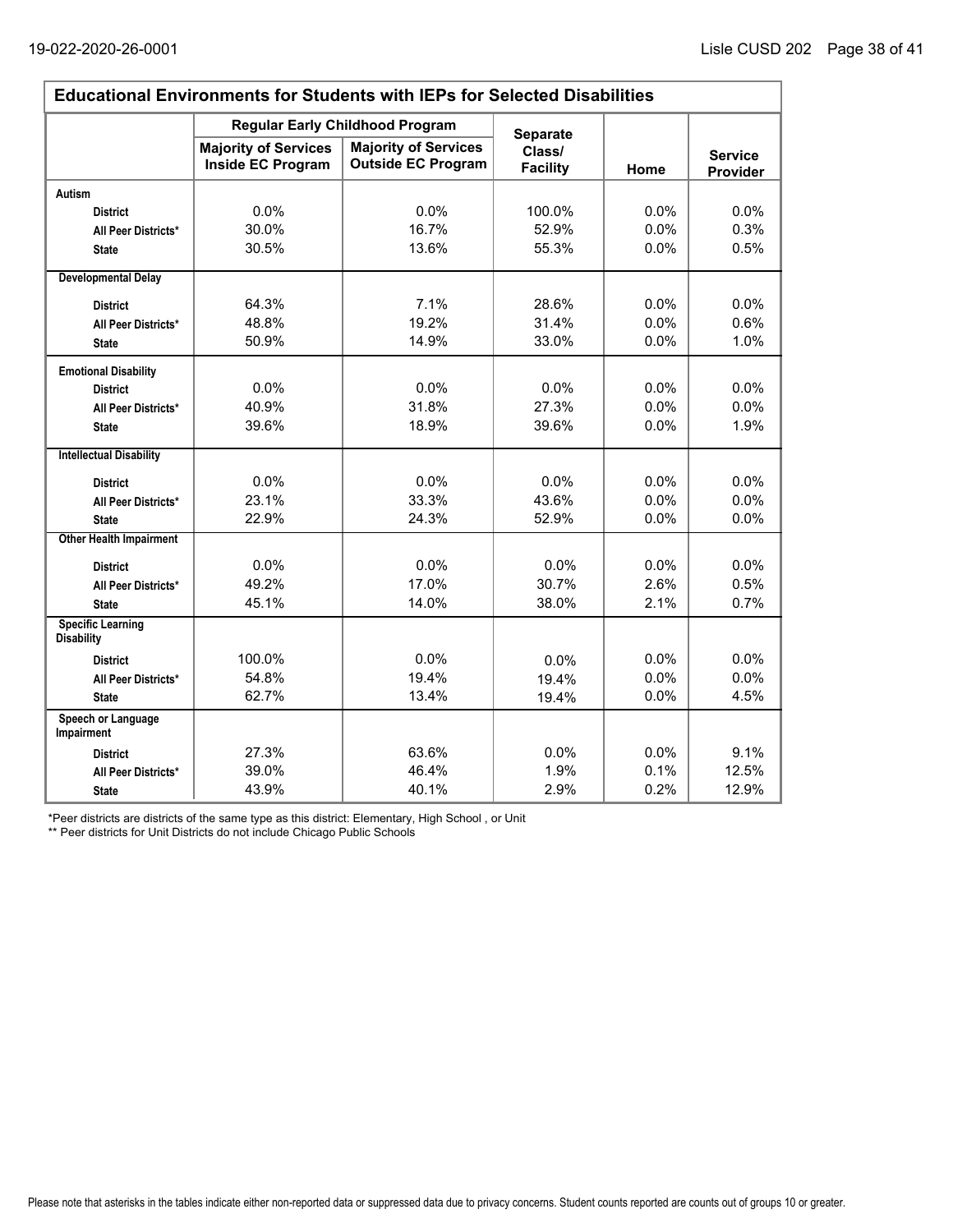## STATE PERFORMANCE PLAN INDICATORS FOR STUDENTS WITH IEPS

The Individuals with Disabilities Education Act (IDEA 2004) requires states to develop and submit a State Performance Plan (SPP) to the Office of Special Education Programs (OSEP) at the U.S. Department of Education. The SPP is designed to evaluate the State's efforts to implement the requirements and purposes of IDEA and describe how the State will improve its implementation. The plan consists of several priority areas with specific indicators defined for each area. Measurable and rigorous targets are defined for each indicator to show progress throughout the life of the SPP. States are required to publicly report on SPP Indicators 1-14. A link to the Illinois State Performance Plan, Part B can be found at: <https://www.isbe.net/Pages/State-Performance-Plan-Data-and-Accountability.aspx>

The table below shows how this school district performed on specific indicators and whether or not it met the annual state targets for those indicators as defined in the Illinois State Performance Plan. Some indicators require a minimum number of students before comparing district data to the state targets. "N/A" indicates that either the district did not have enough students to report on the district's performance for that particular indicator or the district does not serve students of the ages measured by the indicator.

The State Test Participation Rate is calculated by dividing the number of participants by the Tested Enrollment. At least 95% of students should be tested in ELA and mathematics with at least 10 students. If the state test participation rate is less than 95%, a 95% confidence interval is applied and the student group can meet the 95% target through the confidence interval.

| <b>SPP</b><br><b>Indicator</b> | <b>Indicator Description</b>                                                                                                                                                                                                                                   | 2019 - 2020<br><b>District Data</b> | 2019 - 2020<br><b>State Target</b> | <b>District Met</b><br><b>State Target</b> |
|--------------------------------|----------------------------------------------------------------------------------------------------------------------------------------------------------------------------------------------------------------------------------------------------------------|-------------------------------------|------------------------------------|--------------------------------------------|
| 1                              | Graduation Rate for students with IEPs (Data lag one<br>year)                                                                                                                                                                                                  | 59.1                                | 74.2                               | No                                         |
| $\overline{2}$                 | Dropout Rate for students with IEPs (Data lag one year)                                                                                                                                                                                                        | 8.0                                 | 4.5                                | No.                                        |
| 3a                             | Made adequate yearly progress (AYP) for students with<br><b>IEPs</b>                                                                                                                                                                                           | N/A                                 | N/A                                | N/A                                        |
| 3 <sub>b</sub>                 | Reading assessment participation rate for students with<br><b>IEPs</b>                                                                                                                                                                                         |                                     | 95.1                               | N/A                                        |
| 3 <sub>b</sub>                 | Math assessment participation rate for students with<br><b>IEPs</b>                                                                                                                                                                                            |                                     | 95.1                               | N/A                                        |
| 3 <sub>c</sub>                 | Students with IEPs meeting or exceeding standards on<br>state reading assessments                                                                                                                                                                              |                                     | 23.3                               | N/A                                        |
| 3 <sub>c</sub>                 | Students with IEPs meeting or exceeding standards on<br>state math assessments                                                                                                                                                                                 |                                     | 23.6                               | N/A                                        |
| 4a                             | Significant discrepancy in the rate of suspensions and<br>expulsions of greater than 10 days for children with IEPs<br>(Data lag one year)                                                                                                                     | <b>No</b>                           | No.                                | Yes                                        |
| 4 <sub>b</sub>                 | Significant discrepancy by race or ethnicity, in the rate of<br>suspensions and expulsions greater than 10 days of<br>children with IEPs and have policies, procedures and<br>practices that contributed to the significant discrepancy<br>(Data lag one year) | <b>No</b>                           | <b>No</b>                          | Yes                                        |
| 5a                             | Students with IEPs ages 6-21 served inside the general<br>classroom > 80% of the time                                                                                                                                                                          | 67.5                                | 58.0                               | Yes                                        |
| 5 <sub>b</sub>                 | Students with IEPs ages 6-21 served inside of the<br>general classroom < 40% of the time                                                                                                                                                                       | 8.0                                 | 15.5                               | Yes                                        |
| 5 <sub>c</sub>                 | Students with IEPs ages 6-21 served in separate<br>educational facilities                                                                                                                                                                                      | 11.0                                | 3.9                                | No                                         |

Please note that asterisks in the tables indicate either non-reported data or suppressed data due to privacy concerns. Student counts reported are counts out of groups 10 or greater.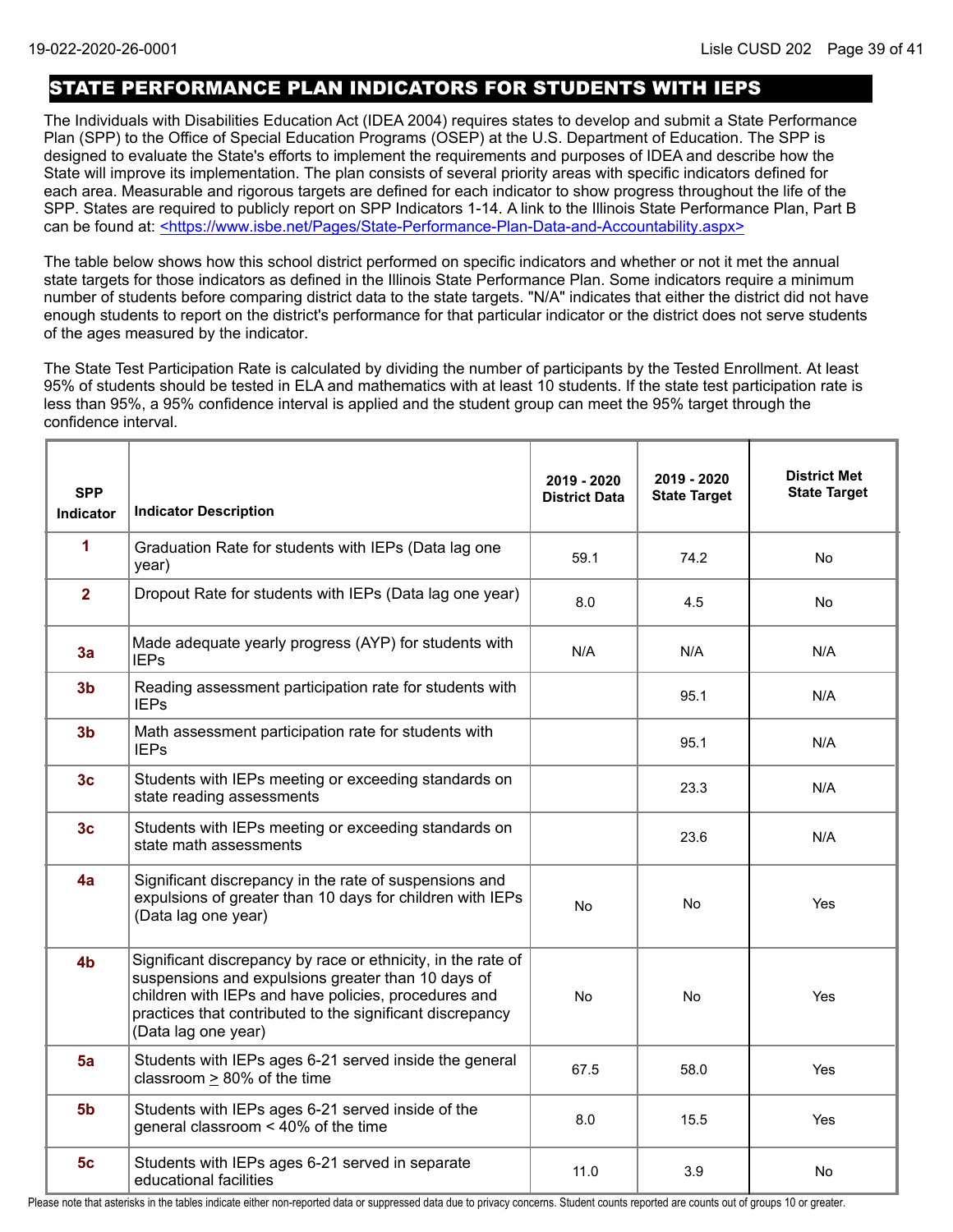| <b>SPP</b><br>Indicator | <b>Indicator Description</b>                                                                                                                                                                                                                                  | 2018 - 2019<br><b>District Data</b> | 2018 - 2019<br><b>State Target</b> | <b>District Met</b><br><b>State Target</b> |
|-------------------------|---------------------------------------------------------------------------------------------------------------------------------------------------------------------------------------------------------------------------------------------------------------|-------------------------------------|------------------------------------|--------------------------------------------|
| 6a                      | Children ages 3-5 in regular early childhood program<br>and receiving the majority of special education and<br>related services in the regular early childhood program                                                                                        | 46.4                                | 32.9                               | Yes                                        |
| 6 <sub>b</sub>          | Children ages 3-5 in separate special education class,<br>separate school or residential facility                                                                                                                                                             | 21.4                                | 30.5                               | Yes                                        |
| 7a                      | Children who entered or exited an Early Childhood<br>Special Education program below age expectations<br>who substantially increased their rate of growth with<br>improved functioning in positive social-emotional skills                                    | 90.0                                | 86.3                               | Yes                                        |
| 7a                      | Children in an Early Childhood Special Education<br>program who were functioning within age expectations<br>with positive social-emotional skills by the time they<br>exited the program                                                                      | 40.0                                | 55.6                               | <b>No</b>                                  |
| 7b                      | Children who entered or exited an Early Childhood<br>Special Education program below age expectations<br>who substantially increased their rate of growth with<br>improved acquisition and use of knowledge and skills<br>by the time they exited the program | 100.0                               | 87.0                               | Yes                                        |
| 7b                      | Children in an Early Childhood Special Education<br>program who were functioning within age expectations<br>with acquisition and use of knowledge and skills by the<br>time they exited the program                                                           | 80.0                                | 53.9                               | Yes                                        |
| 7c                      | Children who entered or exited an Early Childhood<br>Special Education program that substantially increased<br>their rate of growth in the use of appropriate behavior to<br>meet their needs by the time they exited the program                             | 100.0                               | 88.1                               | Yes                                        |
| 7c                      | Children in an Early Childhood Special Education<br>program that were functioning within age expectations<br>regarding the use of appropriate behavior to meet their<br>needs by the time they exited the program                                             | 10.8                                | 61.0                               | No                                         |
| 8                       | Parents with a child receiving special education<br>services who report that schools facilitated parent<br>involvement as a means of improving services and<br>results for children with disabilities                                                         | 10.8                                | 61.0                               | No                                         |
| $\mathbf{9}$            | Disproportionate representation of racial and ethnic<br>groups in special education and related services that<br>was the result of inappropriate identification                                                                                               | No                                  | No                                 | Yes                                        |
| 10 <sub>1</sub>         | Disproportionate representation of racial and ethnic<br>groups in specific disability categories that was a result<br>of inappropriate identification                                                                                                         | No                                  | No                                 | Yes                                        |